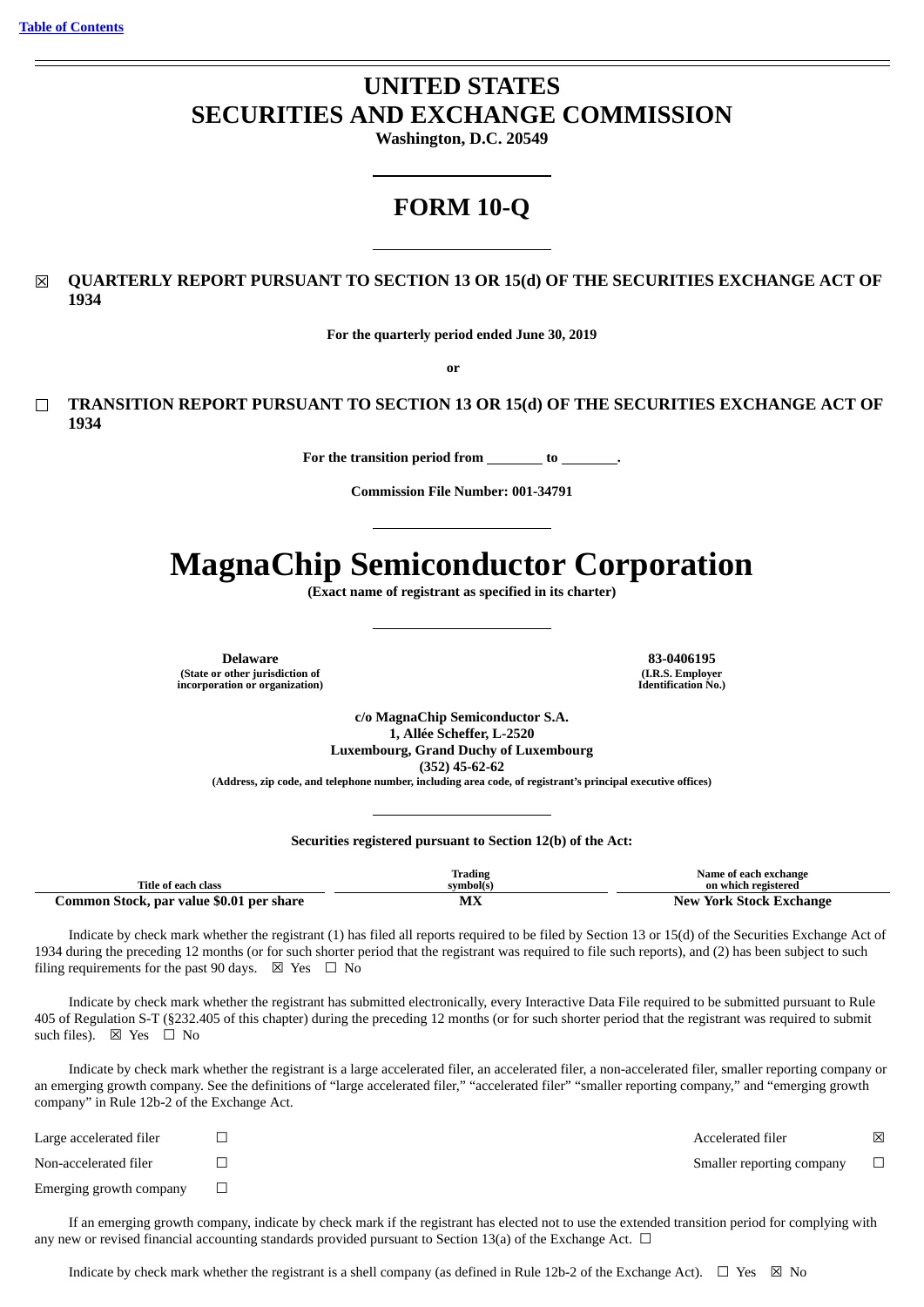As of July 31, 2019, the registrant had 34,369,590 shares of common stock outstanding.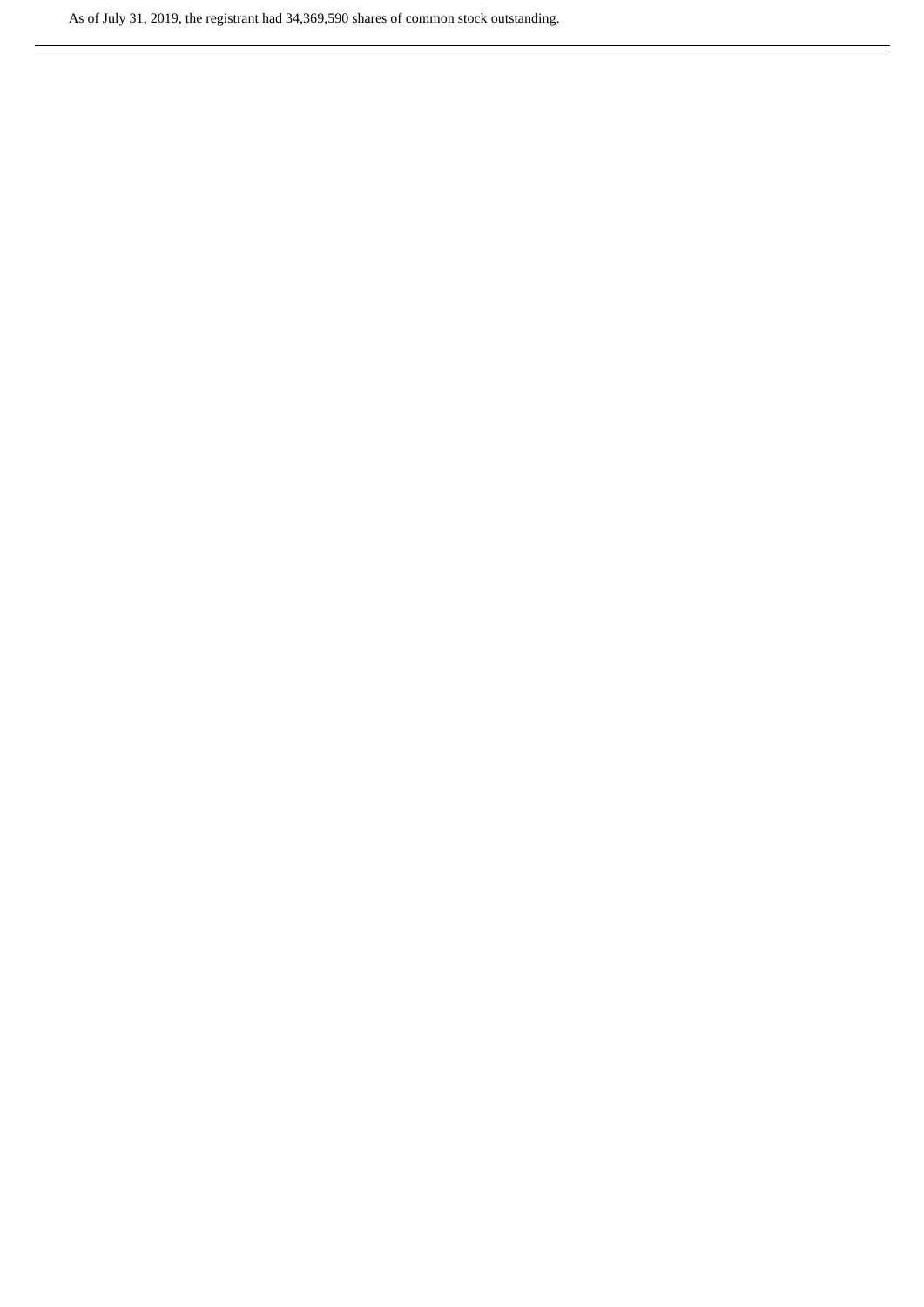### **Table of [Contents](#page-2-0)**

Ē.

#### **MAGNACHIP SEMICONDUCTOR CORPORATION AND SUBSIDIARIES TABLE OF CONTENTS**

<span id="page-2-0"></span>

|                   |                                                                                                                                                                              | Page No. |
|-------------------|------------------------------------------------------------------------------------------------------------------------------------------------------------------------------|----------|
|                   | <b>PART I FINANCIAL INFORMATION</b>                                                                                                                                          | 3        |
| Item 1.           | <b>Interim Consolidated Financial Statements (Unaudited)</b>                                                                                                                 | 3        |
|                   | MagnaChip Semiconductor Corporation and Subsidiaries Consolidated Balance Sheets as of June 30, 2019 and<br>December 31, 2018                                                | 3        |
|                   | MagnaChip Semiconductor Corporation and Subsidiaries Consolidated Statements of Operations for the Three and Six<br>Months Ended June 30, 2019 and 2018                      | 4        |
|                   | MagnaChip Semiconductor Corporation and Subsidiaries Consolidated Statements of Comprehensive Loss for the Three<br>and Six Months Ended June 30, 2019 and 2018              | 5        |
|                   | MagnaChip Semiconductor Corporation and Subsidiaries Consolidated Statements of Changes in Stockholders' Equity for<br>the Three and Six Months Ended June 30, 2019 and 2018 | 6        |
|                   | MagnaChip Semiconductor Corporation and Subsidiaries Consolidated Statements of Cash Flows for the Six Months Ended<br>June 30, 2019 and 2018                                | 7        |
|                   | <b>MagnaChip Semiconductor Corporation and Subsidiaries Notes to Consolidated Financial Statements</b>                                                                       | 8        |
| Item 2.           | <b>Management's Discussion and Analysis of Financial Condition and Results of Operations</b>                                                                                 | 29       |
| Item 3.           | <b>Quantitative and Qualitative Disclosures About Market Risk</b>                                                                                                            | 52       |
| Item 4.           | <b>Controls and Procedures</b>                                                                                                                                               | 53       |
|                   | PART II OTHER INFORMATION                                                                                                                                                    | 54       |
| Item 1.           | <b>Legal Proceedings</b>                                                                                                                                                     | 54       |
| Item 1A.          | <b>Risk Factors</b>                                                                                                                                                          | 54       |
| Item 6.           | <b>Exhibits</b>                                                                                                                                                              | 55       |
| <b>SIGNATURES</b> |                                                                                                                                                                              | 56       |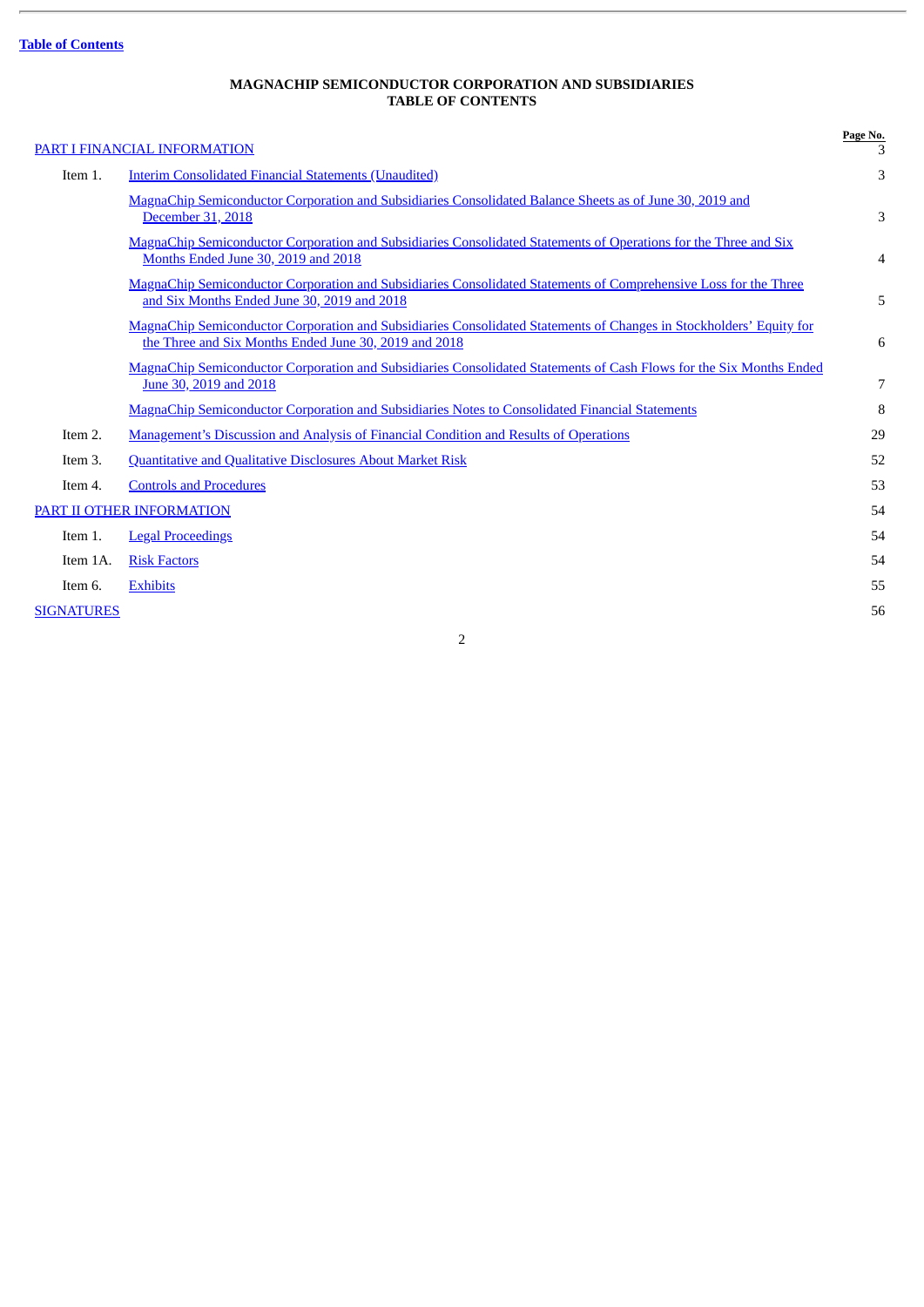### **PART I—FINANCIAL INFORMATION**

### <span id="page-3-2"></span><span id="page-3-1"></span><span id="page-3-0"></span>**Item 1. Interim Consolidated Financial Statements (Unaudited)**

### **MAGNACHIP SEMICONDUCTOR CORPORATION AND SUBSIDIARIES CONSOLIDATED BALANCE SHEETS (Unaudited)**

|                                                                                                           | <b>June 30,</b><br>2019 | December 31,<br>2018<br>(In thousands of US dollars, |
|-----------------------------------------------------------------------------------------------------------|-------------------------|------------------------------------------------------|
|                                                                                                           |                         | except share data)                                   |
| <b>Assets</b>                                                                                             |                         |                                                      |
| Current assets                                                                                            |                         |                                                      |
| Cash and cash equivalents<br>Accounts receivable, net                                                     | \$123,753<br>96.766     | \$132,438<br>80.003                                  |
| Unbilled accounts receivable, net                                                                         | 30,689                  | 38,181                                               |
| Inventories, net                                                                                          | 67,192                  | 71,611                                               |
| Other receivables                                                                                         | 6,606                   | 3,702                                                |
| Prepaid expenses                                                                                          | 13,110                  | 11,133                                               |
| Hedge collateral (Note 8)                                                                                 | 9,510                   | 5,810                                                |
| Other current assets (Note 17)                                                                            | 8,026                   | 9,867                                                |
| Total current assets                                                                                      | 355,652                 | 352,745                                              |
|                                                                                                           | 192,314                 | 202,171                                              |
| Property, plant and equipment, net (Notes 4 and 6)<br>Operating lease right-of-use assets                 | 12,518                  |                                                      |
| Intangible assets, net                                                                                    | 4,023                   | 3,953                                                |
|                                                                                                           | 14,076                  | 15,598                                               |
| Long-term prepaid expenses<br>Other non-current assets                                                    | 9,233                   | 8,729                                                |
|                                                                                                           | \$587,816               | 583,196                                              |
| <b>Total assets</b>                                                                                       |                         | $\mathbb{S}$                                         |
| <b>Liabilities and Stockholders' Equity</b>                                                               |                         |                                                      |
| <b>Current liabilities</b>                                                                                |                         |                                                      |
| Accounts payable                                                                                          | \$86,003                | \$<br>55.631                                         |
| Other accounts payable                                                                                    | 12,628                  | 15,168                                               |
| Accrued expenses                                                                                          | 49,146                  | 46,250                                               |
| Deferred revenue                                                                                          | 5,312                   | 6,477                                                |
| Operating lease liabilities                                                                               | 2,151                   |                                                      |
| Other current liabilities (Notes 6 and 8)                                                                 | 3,056                   | 9,133                                                |
| Total current liabilities                                                                                 | 158,296                 | 132,659                                              |
| Long-term borrowings, net                                                                                 | 303,577                 | 303,577                                              |
| Non-current operating lease liabilities                                                                   | 10,367                  |                                                      |
| Accrued severance benefits, net                                                                           | 142,436                 | 146,031                                              |
| Other non-current liabilities (Note 6)                                                                    | 21,056                  | 18,239                                               |
| <b>Total liabilities</b>                                                                                  | 635,732                 | 600,506                                              |
| Commitments and contingencies (Note 17)                                                                   |                         |                                                      |
| Stockholders' equity                                                                                      |                         |                                                      |
| Common stock, \$0.01 par value, 150,000,000 shares authorized, 43,247,509 shares issued and 34,240,181    |                         |                                                      |
| outstanding at June 30, 2019 and 43,054,458 shares issued and 34,441,232 outstanding at December 31, 2018 | 433                     | 431                                                  |
| Additional paid-in capital                                                                                | 144,188                 | 142,600                                              |
| Accumulated deficit                                                                                       | (79,950)                | (36, 305)                                            |
| Treasury stock, 9,007,328 shares at June 30, 2019 and 8,613,226 shares at December 31, 2018, respectively | (106, 514)              | (103, 926)                                           |
| Accumulated other comprehensive loss                                                                      | (6,073)                 | (20, 110)                                            |
| Total stockholders' deficit                                                                               | (47, 916)               | (17, 310)                                            |
| Total liabilities and stockholders' equity                                                                | \$587,816               | \$<br>583,196                                        |

*The accompanying notes are an integral part of these consolidated financial statements.*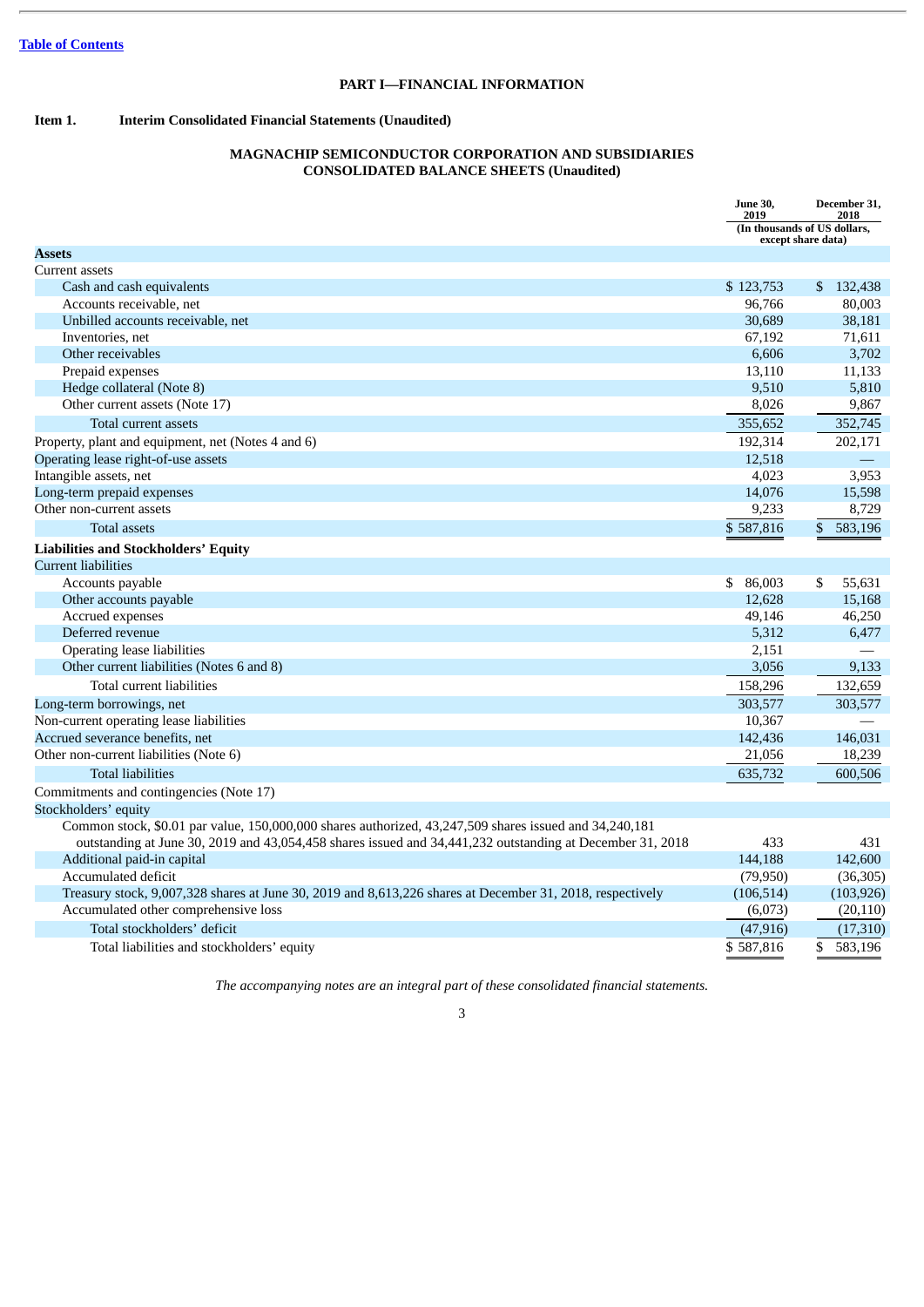### **MAGNACHIP SEMICONDUCTOR CORPORATION AND SUBSIDIARIES CONSOLIDATED STATEMENTS OF OPERATIONS (Unaudited)**

<span id="page-4-0"></span>

|                                                           |     | <b>Three Months Ended</b>                          |     |                                                 | <b>Six Months Ended</b> |            |                         |              |
|-----------------------------------------------------------|-----|----------------------------------------------------|-----|-------------------------------------------------|-------------------------|------------|-------------------------|--------------|
|                                                           |     | <b>June 30,</b><br><b>June 30,</b><br>2019<br>2018 |     | <b>June 30,</b><br>2019                         |                         |            | <b>June 30,</b><br>2018 |              |
|                                                           |     |                                                    |     | (In thousands of US dollars, except share data) |                         |            |                         |              |
| Net sales                                                 | \$. | 205,145                                            | \$. | 199,685                                         | \$                      | 362,525    | \$                      | 365,504      |
| Cost of sales                                             |     | 161,305                                            |     | 145,831                                         |                         | 295,984    |                         | 267,069      |
| Gross profit                                              |     | 43,840                                             |     | 53,854                                          |                         | 66,541     |                         | 98,435       |
| <b>Operating expenses</b>                                 |     |                                                    |     |                                                 |                         |            |                         |              |
| Selling, general and administrative expenses              |     | 16,975                                             |     | 18,935                                          |                         | 35,045     |                         | 36,557       |
| Research and development expenses                         |     | 18,989                                             |     | 21,005                                          |                         | 39,007     |                         | 40,585       |
| Restructuring and other charges                           |     | 1,130                                              |     |                                                 |                         | 4,024      |                         |              |
| Total operating expenses                                  |     | 37,094                                             |     | 39,940                                          |                         | 78,076     |                         | 77,142       |
| Operating income (loss)                                   |     | 6,746                                              |     | 13,914                                          |                         | (11, 535)  |                         | 21,293       |
| Interest expense                                          |     | (5,679)                                            |     | (5,489)                                         |                         | (11, 316)  |                         | (10, 952)    |
| Foreign currency loss, net                                |     | (10, 431)                                          |     | (27, 449)                                       |                         | (20, 428)  |                         | (26, 131)    |
| Loss on early extinguishment of long-term borrowings, net |     |                                                    |     |                                                 |                         | (42)       |                         |              |
| Other income (expense), net                               |     | 656                                                |     | (960)                                           |                         | 1,329      |                         | (441)        |
| Loss before income tax expense                            |     | (8,708)                                            |     | (19, 984)                                       |                         | (41, 992)  |                         | (16, 231)    |
| Income tax expense                                        |     | 812                                                |     | 1,521                                           |                         | 1,653      |                         | 2,511        |
| Net loss                                                  | \$  | (9,520)                                            | \$. | (21, 505)                                       | \$                      | (43, 645)  | \$                      | (18, 742)    |
| Loss per common share-                                    |     |                                                    |     |                                                 |                         |            |                         |              |
| Basic / Diluted                                           | \$  | (0.28)                                             | \$  | (0.62)                                          | \$                      | (1.28)     | \$                      | (0.55)       |
| Weighted average number of shares-                        |     |                                                    |     |                                                 |                         |            |                         |              |
| Basic / Diluted                                           |     | 34,245,127                                         |     | 34,420,654                                      |                         | 34,220,141 |                         | 34, 337, 345 |

*The accompanying notes are an integral part of these consolidated financial statements.*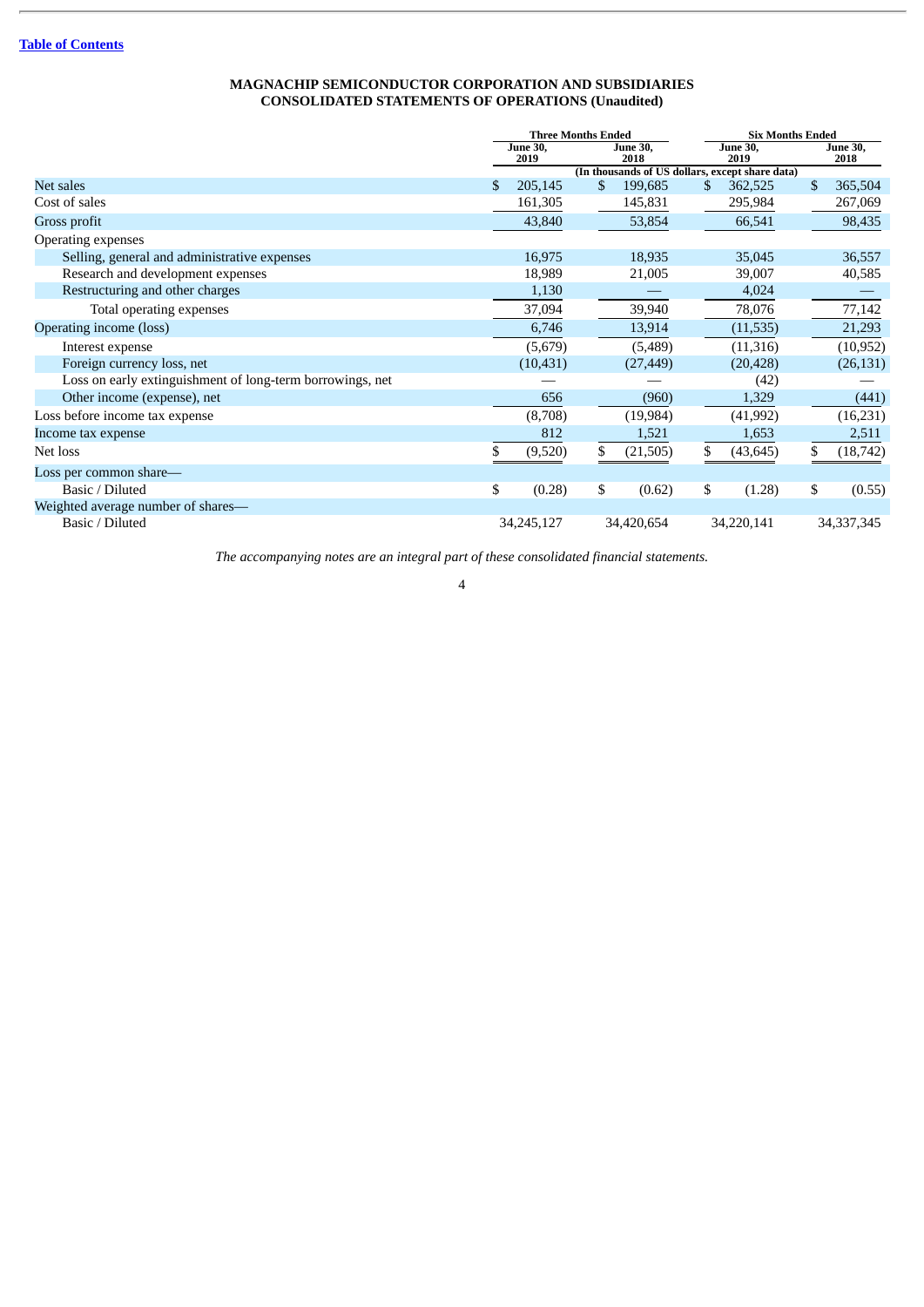#### **MAGNACHIP SEMICONDUCTOR CORPORATION AND SUBSIDIARIES CONSOLIDATED STATEMENTS OF COMPREHENSIVE LOSS (Unaudited)**

<span id="page-5-0"></span>

|                                                                                 | <b>Three Months Ended</b> |                         | <b>Six Months Ended</b>      |                         |
|---------------------------------------------------------------------------------|---------------------------|-------------------------|------------------------------|-------------------------|
|                                                                                 | <b>June 30.</b><br>2019   | <b>June 30.</b><br>2018 | <b>June 30.</b><br>2019      | <b>June 30,</b><br>2018 |
|                                                                                 |                           |                         | (In thousands of US dollars) |                         |
| Net loss                                                                        | \$(9,520)                 | \$(21,505)              | \$(43,645)                   | \$(18,742)              |
| Other comprehensive income (loss)                                               |                           |                         |                              |                         |
| Foreign currency translation adjustments                                        | 7,680                     | 20,116                  | 14,984                       | 19,633                  |
| Derivative adjustments                                                          |                           |                         |                              |                         |
| Fair valuation of derivatives                                                   | (2, 499)                  | (1,870)                 | (2,900)                      | (1,937)                 |
| Reclassification adjustment for loss (gain) on derivatives included in net loss | 1,864                     | (2,035)                 | 1,953                        | (4,641)                 |
| Total other comprehensive income                                                | 7,045                     | 16,211                  | 14,037                       | 13,055                  |
| Total comprehensive loss                                                        | \$(2,475)                 | \$ (5,294)              | \$(29,608)                   | \$ (5,687)              |

*The accompanying notes are an integral part of these consolidated financial statements.*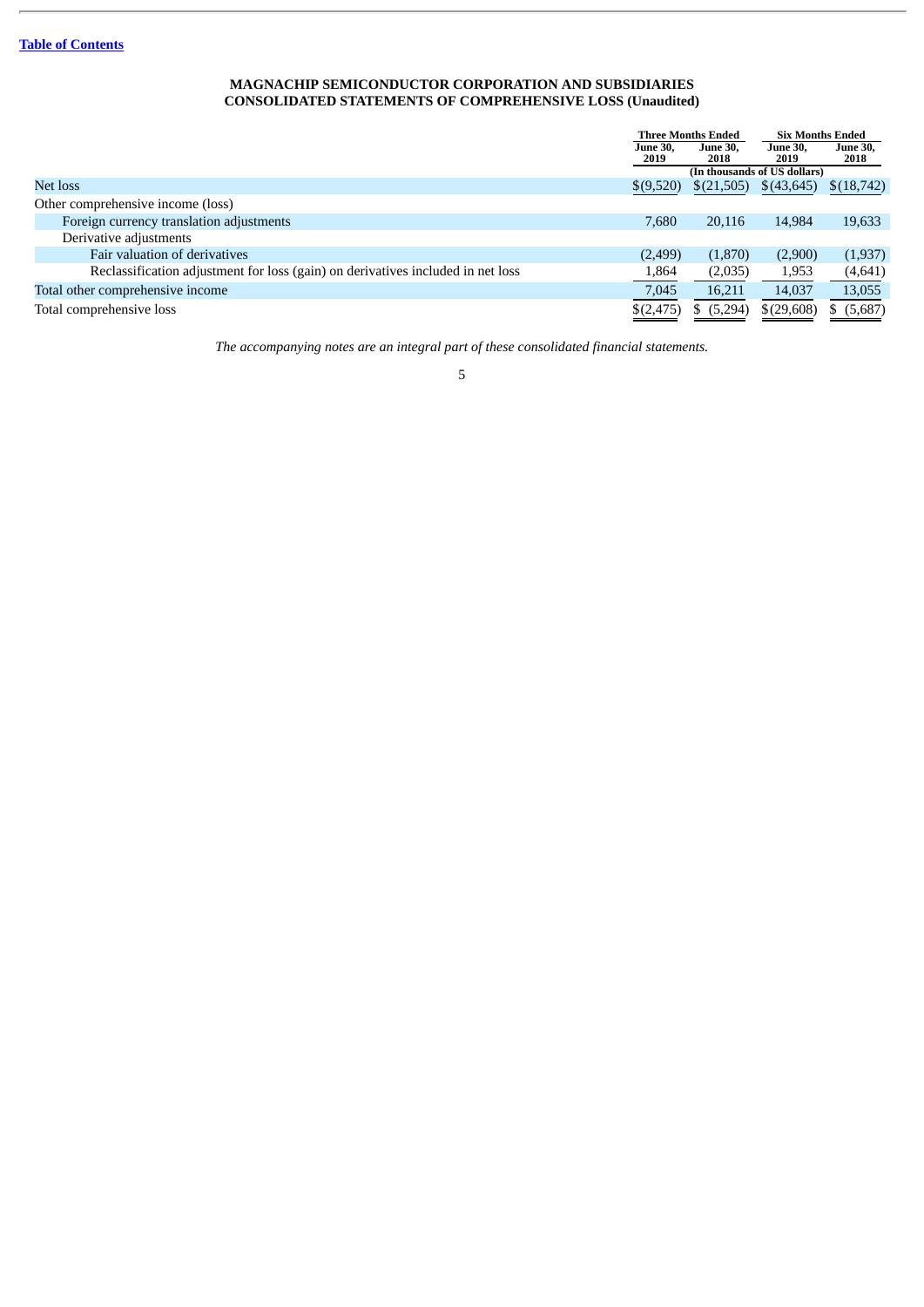### **MAGNACHIP SEMICONDUCTOR CORPORATION AND SUBSIDIARIES CONSOLIDATED STATEMENTS OF CHANGES IN STOCKHOLDERS' EQUITY (Unaudited)**

<span id="page-6-0"></span>

|                                                 | <b>Common Stock</b> |              | <b>Additional</b><br>Paid-In | Accumulated      | <b>Treasury</b> | <b>Accumulated</b><br>Other<br>Comprehensive |            |
|-------------------------------------------------|---------------------|--------------|------------------------------|------------------|-----------------|----------------------------------------------|------------|
| (In thousands of US dollars, except share data) | <b>Shares</b>       | Amount       | Capital                      | <b>Deficit</b>   | <b>Stock</b>    | Loss                                         | Total      |
| Three Months Ended June 30, 2019:               |                     |              |                              |                  |                 |                                              |            |
| Balance at March 31, 2019                       | 34,223,502          | 433<br>\$.   | \$143,315                    | (70, 430)<br>\$  | \$(106,511)     | (13, 118)<br>\$.                             | \$(46,311) |
| Stock-based compensation                        |                     |              | 772                          |                  |                 |                                              | 772        |
| Exercise of stock options                       | 15,934              | $\mathbf{0}$ | 101                          |                  |                 |                                              | 101        |
| Settlement of restricted stock units            | 1,040               | $\mathbf{0}$ | (0)                          |                  |                 |                                              |            |
| Acquisition of treasury stock                   | (295)               |              |                              |                  | (3)             |                                              | (3)        |
| Other comprehensive income, net                 |                     |              |                              |                  |                 | 7,045                                        | 7,045      |
| Net loss                                        |                     |              |                              | (9,520)          |                 | —                                            | (9,520)    |
| <b>Balance at June 30, 2019</b>                 | 34,240,181          | 433<br>\$    | \$144,188                    | (79,950)<br>S.   | \$(106,514)     | (6,073)<br>\$.                               | \$(47,916) |
| Three Months Ended June 30, 2018:               |                     |              |                              |                  |                 |                                              |            |
| <b>Balance at March 31, 2018</b>                | 34,374,959          | 428<br>\$.   | \$137,869                    | \$.<br>(29, 642) | \$(102,319)     | (36,270)<br><sup>\$</sup>                    | \$(29,934) |
| Stock-based compensation                        |                     |              | 1,341                        |                  |                 |                                              | 1,341      |
| Exercise of stock options                       | 42,859              | $\theta$     | 293                          |                  |                 |                                              | 293        |
| Settlement of restricted stock units            | 85,368              | 1            | (1)                          |                  |                 |                                              |            |
| Acquisition of treasury stock                   | (19, 432)           |              |                              |                  | (199)           |                                              | (199)      |
| Other comprehensive income, net                 |                     |              |                              |                  |                 | 16,211                                       | 16,211     |
| Net loss                                        |                     |              |                              | (21,505)         |                 |                                              | (21,505)   |
| <b>Balance at June 30, 2018</b>                 | 34,483,754          | 429          | \$139,502                    | (51, 147)        | \$(102,518)     | (20, 059)                                    | \$(33,793) |

|                                                    | <b>Common Stock</b> |        |                | <b>Additional</b><br>Paid-In |     | <b>Accumulated</b> | <b>Treasury</b> |               | Accumulated<br>Other<br>Comprehensive |              |
|----------------------------------------------------|---------------------|--------|----------------|------------------------------|-----|--------------------|-----------------|---------------|---------------------------------------|--------------|
| (In thousands of US dollars, except share data)    | <b>Shares</b>       | Amount |                | Capital                      |     | <b>Deficit</b>     | <b>Stock</b>    |               | Loss                                  | <b>Total</b> |
| Six Months Ended June 30, 2019:                    |                     |        |                |                              |     |                    |                 |               |                                       |              |
| <b>Balance at December 31, 2018</b>                | 34,441,232          | \$.    | 431            | \$142,600                    | \$  | (36,305)           | \$(103,926)     | S.            | (20, 110)                             | \$(17,310)   |
| Stock-based compensation                           |                     |        |                | 1,441                        |     |                    |                 |               |                                       | 1,441        |
| Exercise of stock options                          | 24,558              |        | $\Omega$       | 149                          |     |                    |                 |               |                                       | 149          |
| Settlement of restricted stock units               | 168,493             |        | $\overline{2}$ | (2)                          |     |                    |                 |               |                                       |              |
| Acquisition of treasury stock                      | (394, 102)          |        |                |                              |     |                    | (2,588)         |               |                                       | (2,588)      |
| Other comprehensive income, net                    |                     |        |                |                              |     |                    |                 |               | 14,037                                | 14,037       |
| Net loss                                           |                     |        |                |                              |     | (43, 645)          |                 |               |                                       | (43, 645)    |
| <b>Balance at June 30, 2019</b>                    | 34,240,181          |        | \$433          | \$144,188                    |     | (79,950)           | \$(106,514)     |               | (6,073)                               | \$(47,916)   |
| Six Months Ended June 30, 2018:                    |                     |        |                |                              |     |                    |                 |               |                                       |              |
| <b>Balance at December 31, 2017, as previously</b> |                     |        |                |                              |     |                    |                 |               |                                       |              |
| reported                                           | 34,189,599          | \$.    | 426            | \$136,259                    | \$. | (40, 889)          | \$(102,319)     | <sup>\$</sup> | (33, 114)                             | \$(39,637)   |
| Impact of adopting the new revenue standard        |                     |        |                |                              |     | 8,484              |                 |               |                                       | 8,484        |
| Balance at January 1, 2018, as adjusted            | 34,189,599          | \$     | 426            | \$136,259                    | \$. | (32, 405)          | \$(102,319)     | <sup>\$</sup> | (33, 114)                             | $$$ (31,153) |
| Stock-based compensation                           |                     |        |                | 2,810                        |     |                    |                 |               |                                       | 2,810        |
| Exercise of stock options                          | 64,753              |        |                | 435                          |     |                    |                 |               |                                       | 436          |
| Settlement of restricted stock units               | 248,834             |        | 2              | (2)                          |     |                    |                 |               |                                       |              |
| Acquisition of treasury stock                      | (19, 432)           |        |                |                              |     |                    | (199)           |               |                                       | (199)        |
| Other comprehensive income, net                    |                     |        |                |                              |     |                    |                 |               | 13,055                                | 13,055       |
| Net loss                                           |                     |        |                |                              |     | (18, 742)          |                 |               | $\overline{\phantom{0}}$              | (18, 742)    |
| <b>Balance at June 30, 2018</b>                    | 34,483,754          | \$     | 429            | \$139,502                    | \$  | (51, 147)          | \$(102,518)     | \$            | (20, 059)                             | $$$ (33,793) |

*The accompanying notes are an integral part of these consolidated financial statements.*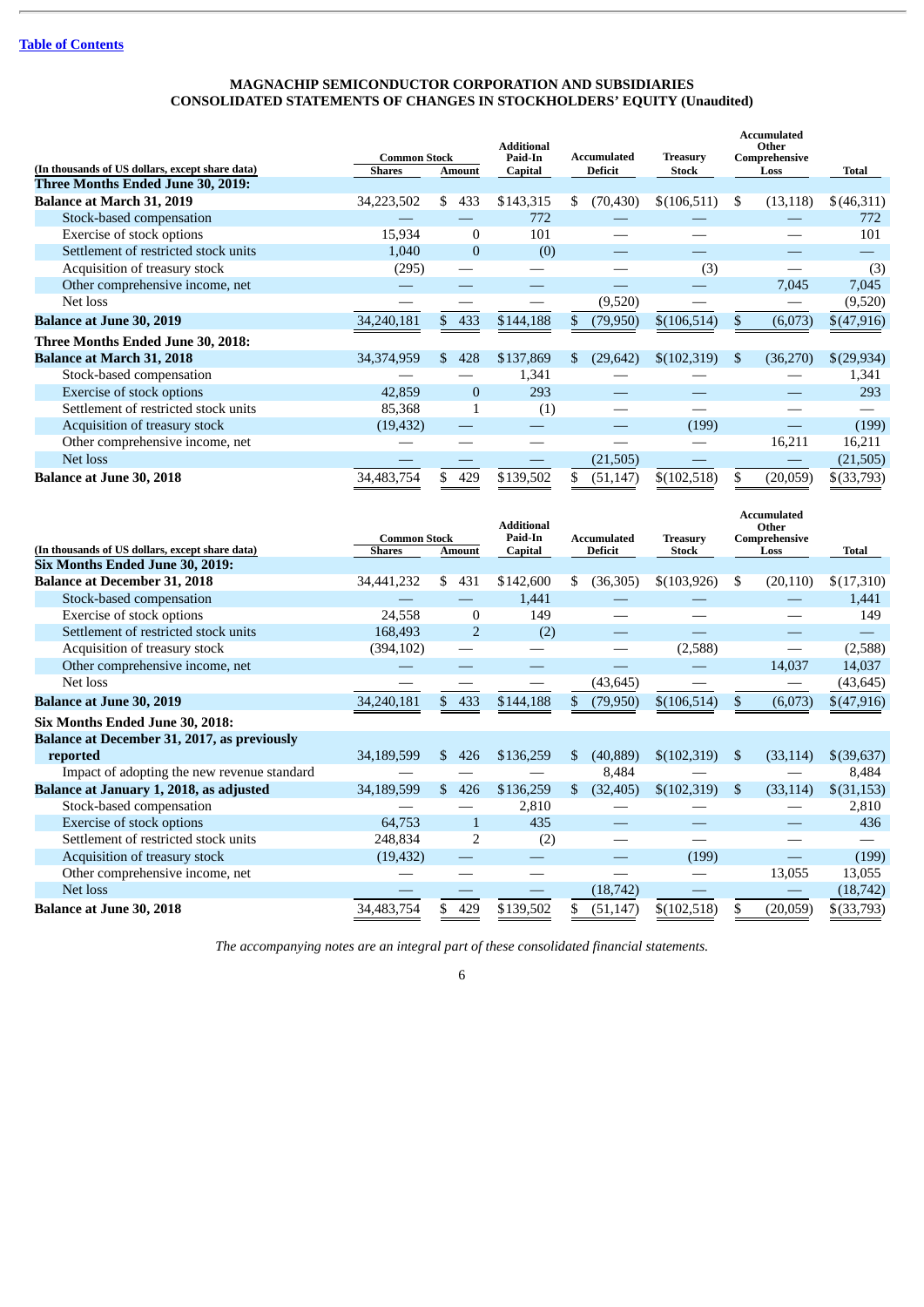### **MAGNACHIP SEMICONDUCTOR CORPORATION AND SUBSIDIARIES CONSOLIDATED STATEMENTS OF CASH FLOWS (Unaudited)**

<span id="page-7-0"></span>

|                                                                                                          | <b>Six Months Ended</b>      |                          |
|----------------------------------------------------------------------------------------------------------|------------------------------|--------------------------|
|                                                                                                          | <b>June 30,</b><br>2019      | <b>June 30,</b><br>2018  |
|                                                                                                          | (In thousands of US dollars) |                          |
| <b>Cash flows from operating activities</b>                                                              |                              |                          |
| Net loss                                                                                                 | \$ (43, 645)                 | \$(18,742)               |
| Adjustments to reconcile net loss to net cash provided by operating activities                           |                              |                          |
| Depreciation and amortization                                                                            | 16,505                       | 15,970                   |
| Provision for severance benefits<br>Amortization of debt issuance costs and original issue discount      | 6,406<br>1,134               | 9,165<br>1,073           |
| Loss on foreign currency, net                                                                            | 24,609                       | 32,369                   |
| Restructuring and other charges                                                                          | 732                          |                          |
| Stock-based compensation                                                                                 | 1,441                        | 2,810                    |
| Loss on early extinguishment of long-term borrowings, net                                                | 42                           |                          |
| Other                                                                                                    | (494)                        | 1,053                    |
| Changes in operating assets and liabilities                                                              |                              |                          |
| Accounts receivable, net                                                                                 | (20, 974)                    | 5,305                    |
| Unbilled accounts receivable, net                                                                        | 6,201                        | 887                      |
| Inventories, net                                                                                         | 1,589                        | (16,797)                 |
| Other receivables                                                                                        | (2,969)                      | (4,508)                  |
| Other current assets                                                                                     | 5,929                        | 2,253                    |
| Accounts payable                                                                                         | 32,137                       | (4, 473)                 |
| Other accounts payable                                                                                   | (3,960)                      | (5,229)                  |
| Accrued expenses                                                                                         | 2,880                        | (1, 435)                 |
| Deferred revenue                                                                                         | (929)                        | 5,413                    |
| Other current liabilities                                                                                | (6, 562)                     | 760                      |
| Other non-current liabilities                                                                            | 1,716                        | 1,116                    |
| Payment of severance benefits                                                                            | (4,579)                      | (5,754)                  |
| Other                                                                                                    | (54)                         | 516                      |
| Net cash provided by operating activities                                                                | 17,155                       | 21,752                   |
| <b>Cash flows from investing activities</b>                                                              |                              |                          |
| Proceeds from settlement of hedge collateral                                                             | 4,627                        | 4,863                    |
| Payment of hedge collateral                                                                              | (8, 395)                     | (7,490)                  |
| Proceeds from disposal of plant, property and equipment                                                  | 202                          | 13                       |
| Purchase of plant, property and equipment                                                                | (15,000)                     | (11, 432)                |
| Payment for property related to water treatment facility arrangement (Note 4)                            |                              | (4,283)                  |
| Payment for intellectual property registration                                                           | (642)                        | (574)                    |
| Collection of guarantee deposits                                                                         | 388                          | 659                      |
| Payment of guarantee deposits                                                                            | (1, 330)                     |                          |
| Other                                                                                                    | (9)                          | (38)                     |
| Net cash used in investing activities                                                                    | (20, 159)                    | (18, 282)                |
| <b>Cash flows from financing activities</b>                                                              |                              |                          |
| Repurchase of long-term borrowings                                                                       | (1, 175)                     |                          |
| Proceeds from exercise of stock options                                                                  | 149                          | 435                      |
| Acquisition of treasury stock                                                                            | (2,588)                      |                          |
| Proceeds from property related to water treatment facility arrangement                                   |                              | 4,283                    |
| Repayment of financing related to water treatment facility arrangement                                   | (281)                        |                          |
| Repayment of principal portion of finance lease liabilities                                              | (118)                        | $\overline{\phantom{0}}$ |
| Net cash provided by (used in) financing activities                                                      | (4,013)                      | 4,718                    |
| Effect of exchange rates on cash, cash equivalents and restricted cash                                   | (1,668)                      | (5,081)                  |
| Net increase (decrease) in cash, cash equivalents and restricted cash                                    | (8,685)                      | 3,107                    |
| Cash, cash equivalents and restricted cash                                                               |                              |                          |
| Beginning of the period                                                                                  | 132,438                      | 128,575                  |
| End of the period                                                                                        | \$123,753                    | \$131,682                |
| <b>Supplemental cash flow information</b>                                                                |                              |                          |
| Cash paid for interest                                                                                   | 9,549<br>\$                  | \$<br>9,609              |
|                                                                                                          |                              |                          |
| Cash paid for income taxes                                                                               | 1,811<br>\$                  | \$<br>668                |
| <b>Non-cash investing activities</b>                                                                     |                              |                          |
| Property, plant and equipment additions in other accounts payable                                        | \$<br>687                    | \$<br>2,582              |
| <b>Non-cash financing activities</b>                                                                     |                              |                          |
| Acquisition of treasury stock to satisfy the tax withholding obligations in connection with equity-based |                              |                          |
| compensation                                                                                             | \$                           | \$<br>(199)              |
|                                                                                                          |                              |                          |

*The accompanying notes are an integral part of these consolidated financial statements.*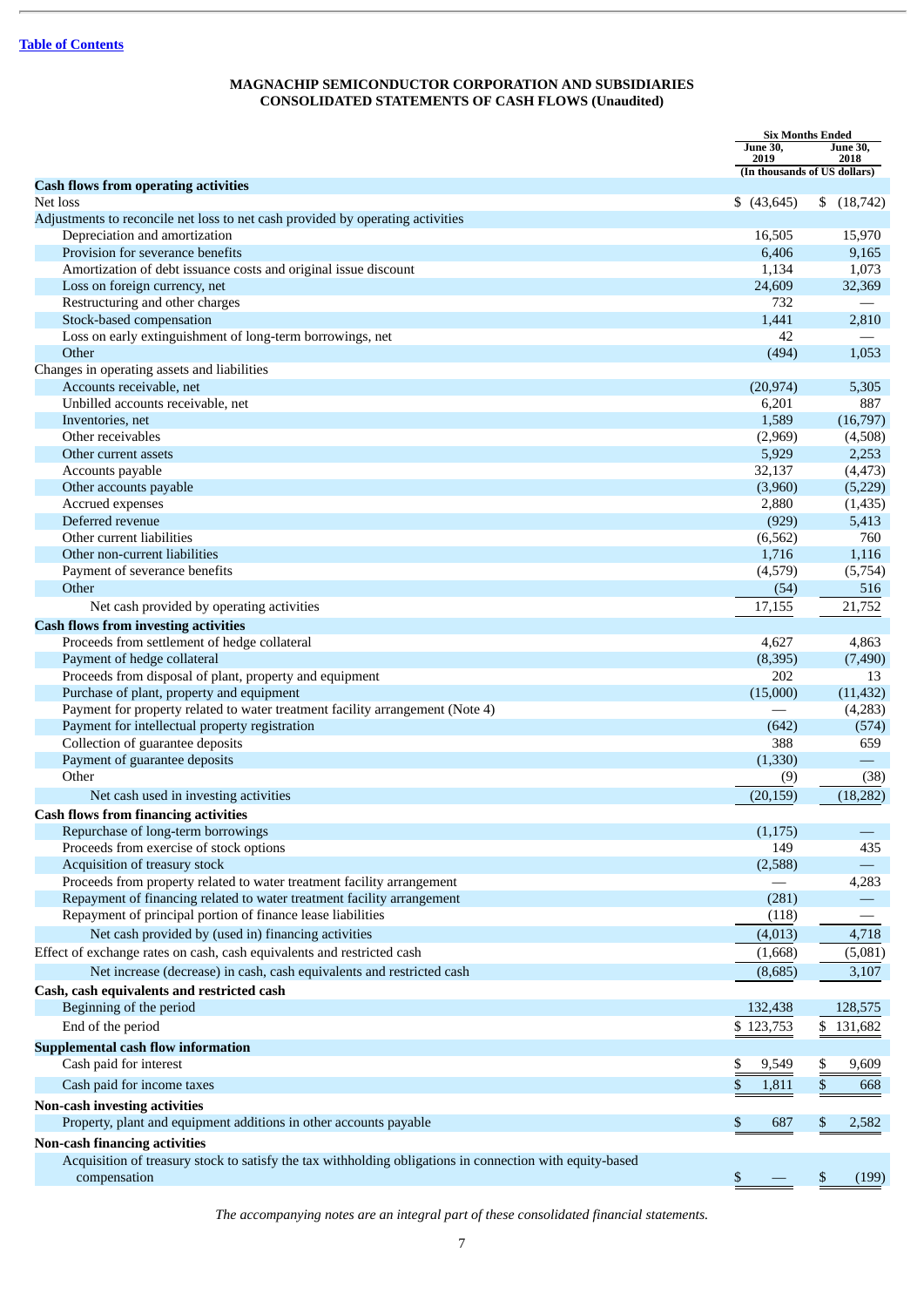### **MAGNACHIP SEMICONDUCTOR CORPORATION AND SUBSIDIARIES NOTES TO CONSOLIDATED FINANCIAL STATEMENTS (TABULAR DOLLARS IN THOUSANDS, EXCEPT SHARE DATA)**

### <span id="page-8-0"></span>**1. Business, Basis of Presentation and Significant Accounting Policies**

#### *Business*

MagnaChip Semiconductor Corporation (together with its subsidiaries, the "Company") is a designer and manufacturer of analog and mixedsignal semiconductor platform solutions for communications, Internet of Things ("IoT") applications, consumer, industrial and automotive applications. The Company provides technology platforms for analog, mixed signal, power, high voltage, non-volatile memory and Radio Frequency ("RF") applications. The Company's business is comprised of two operating segments: Foundry Services Group and Standard Products Group. The Company's Foundry Services Group provides specialty analog and mixed-signal foundry services mainly for fabless and Integrated Device Manufacturer ("IDM") semiconductor companies that primarily serve communications, IoT, consumer, industrial and automotive applications. The Company's Standard Products Group is comprised of two business lines: Display Solutions and Power Solutions. The Company's Display Solutions products provide panel display solutions to major suppliers of large and small rigid and flexible panel displays, and mobile, automotive applications and home appliances. The Company's Power Solutions products include discrete and integrated circuit solutions for power management in communications, consumer and industrial applications.

#### *Basis of Presentation*

The accompanying unaudited interim consolidated financial statements of the Company have been prepared in accordance with generally accepted accounting principles in the United States of America ("US GAAP"). These interim consolidated financial statements include normal recurring adjustments and the elimination of all intercompany accounts and transactions which are, in the opinion of management, necessary to provide a fair statement of the Company's financial condition and results of operations for the periods presented. These interim consolidated financial statements are presented in accordance with Accounting Standards Codification 270, *"Interim Reporting"* and, accordingly, do not include all of the information and note disclosures required by US GAAP for complete financial statements, except for the changes below. The results of operations for the three and six months ended June 30, 2019 are not necessarily indicative of the results to be expected for a full year or for any other periods.

The December 31, 2018 balance sheet data was derived from the Company's audited financial statements, but does not include all disclosures required by US GAAP.

Upon the adoption of Accounting Standards Update No. 2016-02, "Leases (Topic 842)" ("ASU 2016-02") effective on January 1, 2019 (the "new lease standard"), the Company has updated its accounting policy for leases as detailed below.

#### *Leases*

The Company determines if an arrangement is a lease at inception of a contract considering whether the arrangement conveys the right to control the use of an identified asset over the period of use. Control of an underlying asset is conveyed if the Company has the right to direct the use of, and to obtain substantially all of the economic benefits from the use of, the identified asset. The Company accounts for lease transactions as either an operating or a finance lease, depending on the terms of the underlying lease arrangement. Assets related to operating leases are recorded on the balance sheet as operating lease right-of-use assets; the related liabilities are recorded as operating lease liabilities for the current portion and non-current operating lease liabilities for the non-current portion. Finance lease right-of-use assets are included in property and equipment, net and the related lease liabilities are included in other current liabilities and other non-current liabilities on the consolidated balance sheets.

Right-of-use assets represent the Company's right to use an underlying asset during the lease term and lease liabilities represent the Company's obligation to make lease payments arising from the lease. Right-of-use assets and liabilities are recognized based on the present value of the future minimum lease payments over the lease term. As most of the Company's leases do not provide a readily determinable implicit rate, the Company estimates its incremental borrowing rates in determining the present value of future payments based on the lease term of each lease and market information available at commencement date. Fixed lease expenses for operating leases and depreciation expenses for finance leases are recognized on a straight-line basis over the respective lease term.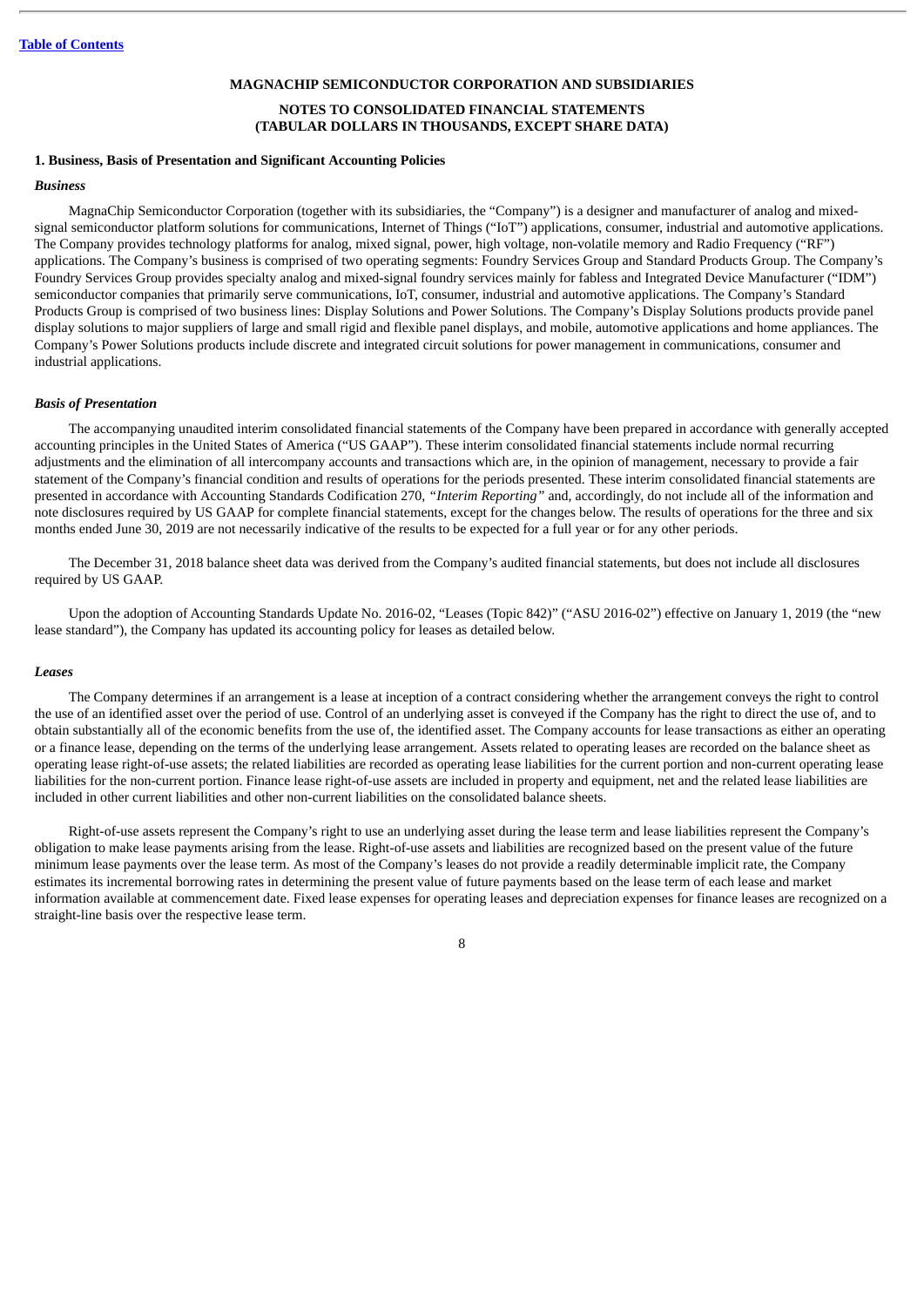An extension or contraction of a lease term is considered if the related option to extend or early terminate the lease is reasonably certain to be exercised by the Company. Operating lease right-of-use assets may also include any advance lease payments made and exclude lease incentives and initial direct costs incurred. The Company has lease agreements with lease and non-lease components, which are generally accounted for separately. For certain equipment leases, lease and non-lease components are accounted for as a single lease component.

Variable lease payment amounts that cannot be determined at the commencement of the lease such as increases in lease payments based on changes in index rates are not included in the right-of-use assets or liabilities. These variable lease payments are expensed as incurred.

The Company does not recognize operating lease right-of-use assets and operating lease liabilities that arise from short-term leases but rather recognizes fixed lease payments in the statements of operations on a straight-line basis and variable payments in the period in which the related obligations incur.

#### *Revenue Recognition*

The Company recognizes revenue when it satisfies the performance obligation of transferring control over a product or service to a customer. Revenue is measured based on the consideration specified in a contract with a customer, which consideration is paid in exchange for a product or service.

The Foundry Services Group of the Company manufactures products, which the Company refers to as foundry products, based on customers' specific product designs. The Company recognizes revenue over time for foundry products that do not have an alternative use when the Company has an enforceable right to payment. Revenue recognized over time is in proportion of wafer manufacturing costs incurred relative to total estimated costs for completion. However, in certain circumstances, pursuant to a customer contract or an individual purchase order, the Company may not have an enforceable right to payment for services performed at a given time. In this situation, the Company recognizes revenue at the time when a customer obtains control of the product, which is generally upon product shipment, delivery at the customer's location or upon customer acceptance, depending on the terms of the arrangement.

The Standards Products Group of the Company sells products manufactured based on the Company's design. The Standard Products Group's products are either standardized with an alternative use or the Company does not have an enforceable right to payment for the related manufacturing services completed to date. For those products, revenue is recognized when a customer obtains control of the product, which is generally upon product shipment, delivery at the customer's location or upon customer acceptance, depending on the terms of the arrangement.

A portion of the Company's sales are made through distributors for which the Company applies the same revenue recognition guidance described above. The Company defers the recognition of revenue when it receives consideration from the customers prior to the fulfillment of performance obligations. These amounts are classified as deferred revenue on the consolidated balance sheets. Of the recorded deferred revenue of \$6,477 thousand as of December 31, 2018, \$126 thousand and \$1,562 thousand were recognized as revenue during the three and six months ended June 30, 2019 and of the recorded deferred revenue of \$8,335 thousand as of December 31, 2017, \$136 thousand and \$1,222 thousand were recognized as revenue during the three and six months ended June 30, 2018, respectively.

In accordance with revenue recognition guidance, any tax assessed by a governmental authority that is both imposed on and concurrent with a specific revenue-producing transaction, and that is collected by the Company from a customer, is excluded from revenue and presented in the statements of operations on a net basis.

The Company provides warranties under which customers can return defective products. The Company also provides allowances for additional products that may have to be provided free of charge to compensate customers for not meeting previously agreed upon yield criteria, which the Company refers to as the low yield compensation reserve. The Company estimates the costs related to warranty claims, repair or replacements and low yield compensation reserves, and records them as components of cost of sales.

In addition, the Company offers sales returns (other than those that relate to defective products under warranty), cash discounts for early payments, sales incentives including discounts and volume rebates, and certain allowances to the Company's customers, including the Company's distributors. The Company records reserves for those returns, discounts, incentives and allowances as a deduction from sales, based on historical experience and other quantitative and qualitative factors.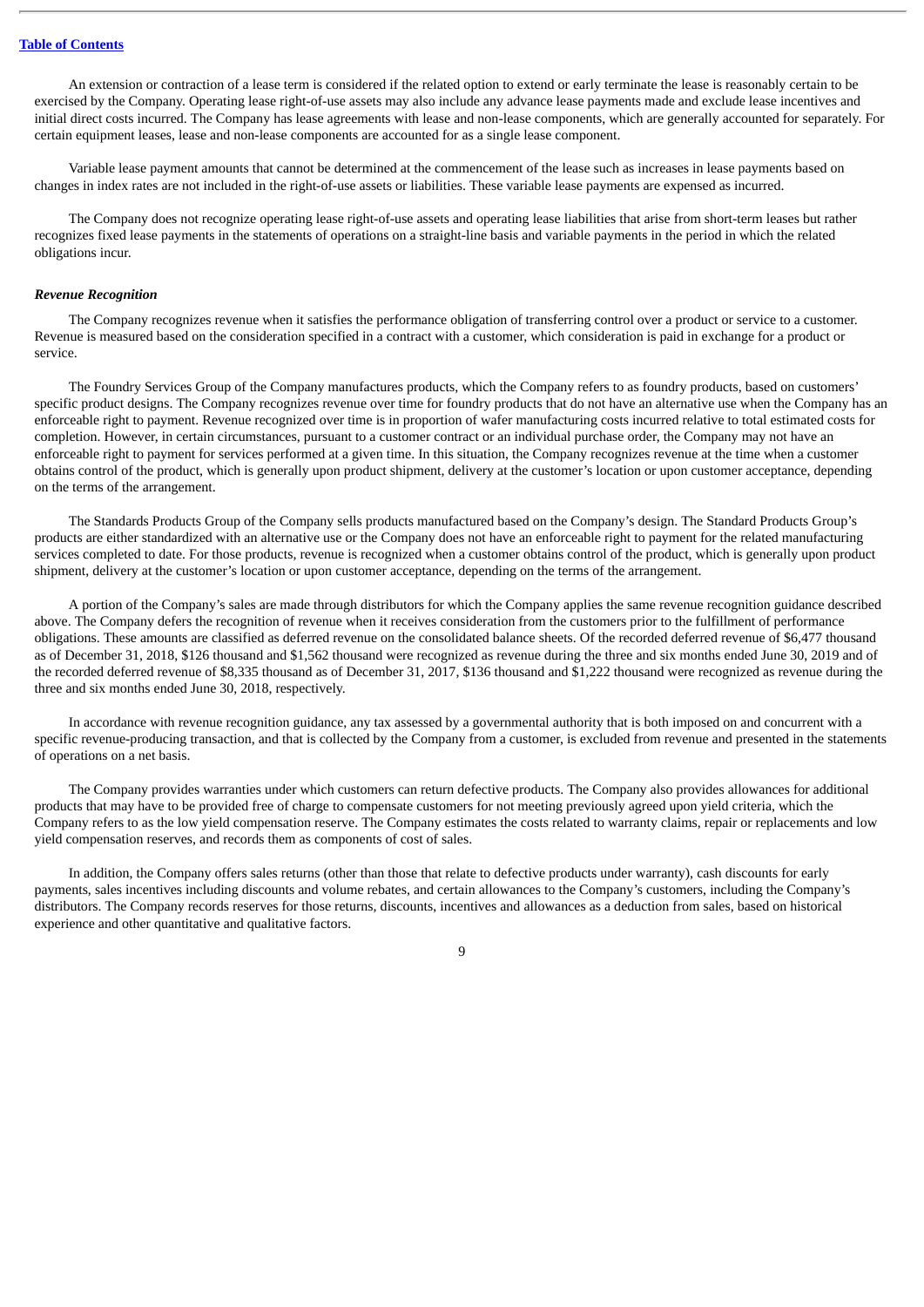Substantially all of the Company's contracts are one year or less in duration. The standard payment terms with customers are generally thirty to sixty days from the time of shipment, product delivery to the customer's location or customer acceptance, depending on the terms of the related arrangement.

Unbilled accounts receivable represents the Company's contractual right to consideration for manufacturing work performed on a customer contract or an individual purchase order, which has not been invoiced to the customer. Of the recorded unbilled accounts receivable of \$38,181 thousand as of December 31, 2018, \$7,317 thousand and \$29,787 thousand were billed to customers upon shipment, upon product delivery or upon customer acceptance, depending on the terms of the related arrangement, during the three and six months ended June 30, 2019, respectively.

#### *Recent Accounting Pronouncements*

In June 2016, the Financial Accounting Standards Board ("FASB") issued Accounting Standards Update No. 2016-13, "Financial Instruments— Credit Losses (Topic 326): Measurement of Credit Losses on Financial Instruments" ("ASU 2016-13"). ASU 2016-13 amends the impairment model by requiring entities to use a forward-looking approach based on expected losses to estimate credit losses on certain types of financial instruments, including trade receivables. In April 2019, the FASB ASU No. 2019-04, "Codification Improvements to Topic 326, Financial Instruments—Credit Losses, Topic 815, Derivatives and Hedging, and Topic 825, Financial Instruments" ("ASU 2019-04") which clarifies treatment of certain credit losses. ASU 2016-13 and ASU 2019-04 are effective for fiscal years beginning after December 15, 2019, with early adoption permitted. The Company does not expect the adoption of ASU 2016-13 and ASU 2019-04 to have a material effect on the Company's consolidated financial statements.

In August 2018, the FASB issued Accounting Standards Update No. 2018-13 "Fair Value Measurement (Topic 820): Disclosure Framework— Changes to the Disclosure Requirements for Fair Value Measurement" ("ASU 2018-13"). ASU 2018-13 amends existing fair value measurement disclosure requirements by adding, changing, or removing certain disclosures. ASU 2018-13 is effective for fiscal years beginning after December 15, 2019, and interim periods within those fiscal years, with early adoption permitted for any eliminated or modified disclosures. The Company does not expect that the adoption will have an impact on the Company's consolidated financial statements.

#### *Recently Adopted Accounting Pronouncements*

In February 2018, the FASB issued Accounting Standards Update No. 2018-02, Income Statement – Reporting Comprehensive Income (Topic 220) Reclassification of Certain Tax Effects from Accumulated Other Comprehensive Income, which allows for a reclassification from accumulated other comprehensive income to retained earnings for stranded tax effects resulting from the Tax Act. The Company adopted ASU 2018-02 in the first quarter of 2019, and the adoption did not impact the Company's consolidated financial statements and related disclosures.

In August 2017, the FASB issued Accounting Standards Update No. 2017-12, "Derivatives and Hedging (Topic 815): Targeted Improvements to Accounting for Hedging Activities" ("ASU 2017-12"). ASU 2017-12 provides new guidance about income statement classification and eliminates the requirement to separately measure and report hedge ineffectiveness. The entire change in fair value for qualifying hedge instruments included in the effectiveness will be recorded in other comprehensive income (OCI) and amounts deferred in OCI will be reclassified to earnings in the same income statement line item in which the earnings effect of the hedged item is reported. The Company adopted ASU 2017-12 in the first quarter of 2019, and the adoption of ASU 2017-12 did not have a material impact to the Company's consolidated financial statements.

In July 2017, the FASB issued Accounting Standards Update No. 2017-11, "Earnings Per Share (Topic 260); Distinguishing Liabilities from Equity (Topic 480); Derivatives and Hedging (Topic 815)" ("ASU 2017-11"), which addresses the complexity of accounting for certain financial instruments with down round features. Down round features are features of certain equity-linked instruments (or embedded features) that result in the strike price being reduced on the basis of the pricing of future equity offerings. Current accounting guidance creates cost and complexity for entities that issue financial instruments (such as warrants and convertible instruments) with down round features that require fair value measurement of the entire instrument or conversion option. The Company adopted ASU 2017-11 in the first quarter of 2019, and the adoption did not impact the Company's consolidated financial statements.

In February 2016, the FASB issued Accounting Standards Update No. 2016-02, "Leases (Topic 842)" ("ASU 2016-02") in order to increase transparency and comparability among organizations by recognizing lease assets and lease liabilities on the balance sheet for those leases classified as operating leases under US GAAP. ASU 2016-02 requires that a lessee recognize a liability to make lease payments and a right-of-use asset representing its right to use the underlying asset for the lease term on the balance sheet. The FASB issued Accounting Standards Update No 2018-01, "Leases (Topic 842) Land Easement Practical Expedient for Transition to Topic 842" ("ASU 2018-01"). ASU 2018-01 permits an entity to elect an optional transition practical expedient not to evaluate land easements that exist or expired before the entity's adoption of ASU 2016-02 and that were not accounted for as leases under previous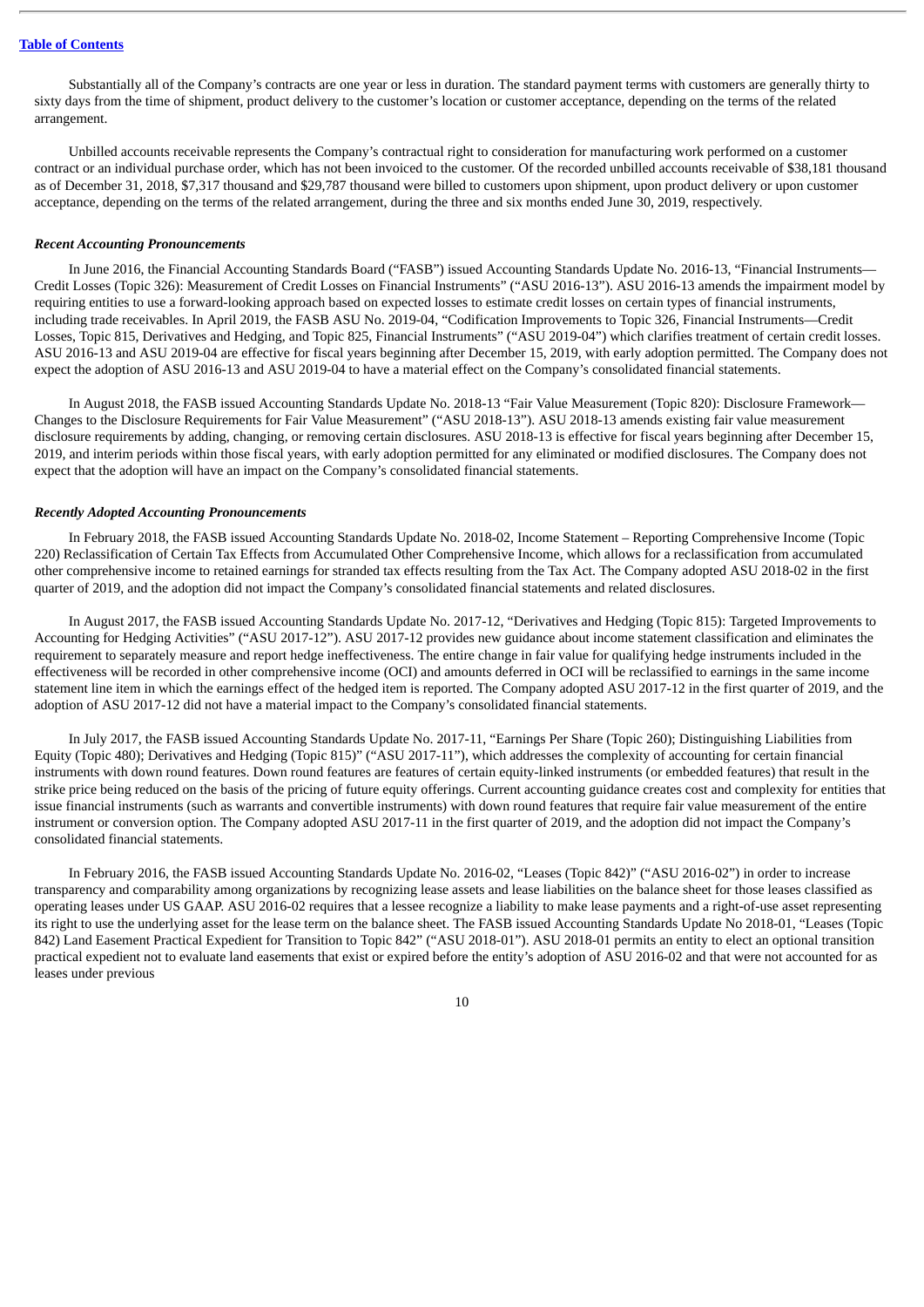lease guidance. In July 2018, the FASB issued Accounting Standards Update No 2018-10, "Codification Improvements to Topic 842 Leases" ("ASU 2018-10"). ASU 2018-10 provides narrow amendments to clarify how to apply certain aspects of the new lease standard. In July 2018, the FASB also issued Accounting Standards Update No 2018-11, "Leases (Topic 842) Targeted Improvements" ("ASU 2018-11"). ASU 2018-11 allows an entity to recognize a cumulative-effect adjustment to the opening balance of retained earnings upon adoption of ASU 2016-02 (the "modified retrospective transition method"). In December 2018, the FASB issued Accounting Standards Update No 2018-20, "Leases (Topic 842) Narrow Scope Improvements for Lessors" ("ASU 2018-20"). ASU 2018-20 provides certain amendments that affect narrow aspects of the guidance issued in ASU 2016-02. In March 2019, the FASB issued Accounting Standards Update No 2019-01 "Codification Improvements" ("ASU 2019-01") .The effective date and transition requirements for ASU 2016-02, ASU 2018-01, ASU 2018-10, ASU 2018-11, ASU 2018-20 and ASU 2019-01 are the same.

The Company adopted the new lease standard as of January 1, 2019, using the modified retrospective transition method, which requires a cumulative effect adjustment, if any, to the Company's beginning equity to be recognized on the date of adoption. There was no cumulative effect adjustment recorded on January 1, 2019. Accordingly, all periods prior to January 1, 2019 were presented in accordance with the previous ASC Topic 840, Leases, and no retrospective adjustments were made to the comparative periods presented. The impact from the adoption was the balance sheet recognition of right-of-use assets and lease liabilities for operating and finance leases as a lessee, which resulted in an increase of \$16,387 thousand in the total assets and liabilities of the Company's consolidated balance sheets as of January 1, 2019. In addition, the adoption did not materially impact the Company's consolidated statements of operations or cash flows for the six months ended June 30, 2019. For further information regarding these impacts, see Note 6 "Leases."

#### **2. Sales of Accounts Receivable and Receivable Discount Program**

The Company has entered into an agreement to sell selected trade accounts receivable to a financial institution from time to time since March 2012. After the sale, the Company does not retain any interest in the receivables and the applicable financial institution collects these accounts receivable directly from the customer. The proceeds from the sales of these accounts receivable totaled \$13,637 thousand and \$4,733 thousand for the six months ended June 30, 2019 and 2018, respectively, and these sales resulted in pre-tax losses of \$42 thousand and \$5 thousand for the six months ended June 30, 2019 and 2018, respectively, which are included in selling, general and administrative expenses in the consolidated statements of operations. Net proceeds of this accounts receivable sale program are recognized in the consolidated statements of cash flows as part of operating cash flows.

The Company uses receivable discount programs with certain customers. These discount arrangements allow the Company to accelerate collection of customers' receivables.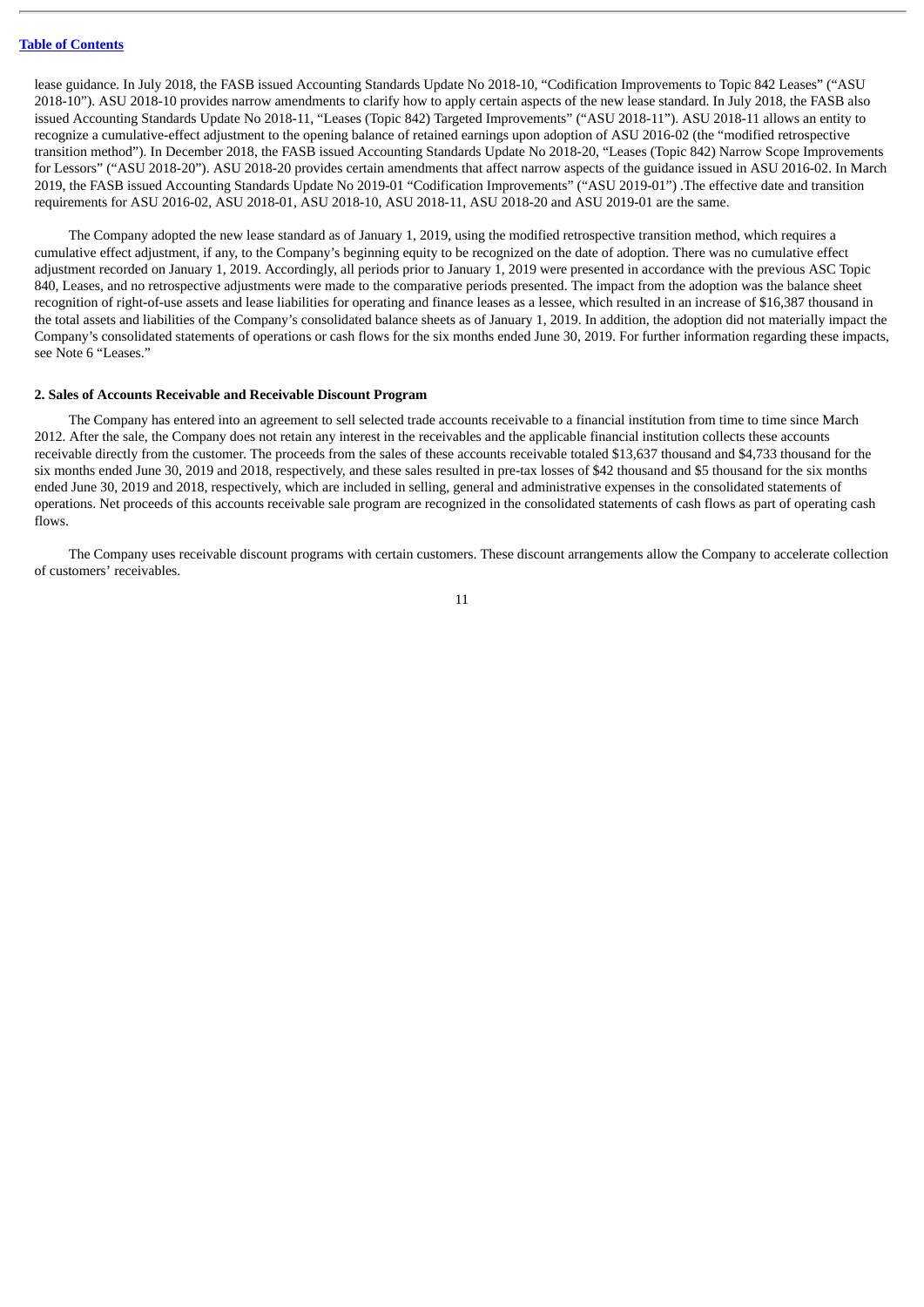### **Table of [Contents](#page-2-0)**

### **3. Inventories**

Inventories as of June 30, 2019 and December 31, 2018 consist of the following (in thousands):

|                                         | <b>June 30,</b><br>2019 | December 31,<br>2018 |
|-----------------------------------------|-------------------------|----------------------|
| Finished goods                          | \$12,553                | 14,334               |
| Semi-finished goods and work-in-process | 45.476                  | 39,135               |
| Raw materials                           | 19,852                  | 21,150               |
| Materials in-transit                    | 1.564                   | 1,890                |
| Less: inventory reserve                 | (12,253)                | (4,898)              |
| Inventories, net                        | \$67,192                | 71,611               |

Changes in inventory reserve for the three and six months ended June 30, 2019 and 2018 are as follows (in thousands):

|                                             |   | <b>Three Months</b><br><b>Ended</b> | <b>Six Months</b><br>Ended |               | <b>Three Months</b><br>Ended |    | <b>Six Months</b><br>Ended |  |
|---------------------------------------------|---|-------------------------------------|----------------------------|---------------|------------------------------|----|----------------------------|--|
|                                             |   | June 30, 2019                       |                            | June 30, 2018 |                              |    |                            |  |
| Beginning balance                           | J | (8,751)                             | (4,898)<br>\$              |               | (4,672)                      | \$ | (6,391)                    |  |
| Change in reserve                           |   |                                     |                            |               |                              |    |                            |  |
| Inventory reserve charged to costs of sales |   | (4, 932)                            | (9,619)                    |               | (1,504)                      |    | (2,515)                    |  |
| Sale of previously reserved inventory       |   | 547                                 | 649                        |               | 898                          |    | 1,118                      |  |
|                                             |   | (4,385)                             | (8,970)                    |               | (606)                        |    | (1, 397)                   |  |
| Write off                                   |   | 678                                 | 1,341                      |               | 339                          |    | 2,863                      |  |
| <b>Translation adjustments</b>              |   | 205                                 | 274                        |               | 240                          |    | 226                        |  |
| Ending balance                              |   | (12, 253)                           | \$(12,253)                 |               | (4,699)                      |    | (4,699)                    |  |

Inventory reserve represents the Company's best estimate in value lost due to excessive inventory level, physical deterioration, obsolescence, changes in price levels, or other causes based on individual facts and circumstances. Inventory reserve relates to inventory items including finished goods, semi-finished goods, work-in-process and raw materials. Write off of this reserve is recognized only when the related inventory has been disposed or scrapped.

For the three and six months ended June 30, 2019, the Company recorded inventory reserves of \$2,171 thousand and \$5,475 thousand, respectively, which related to certain legacy display products.

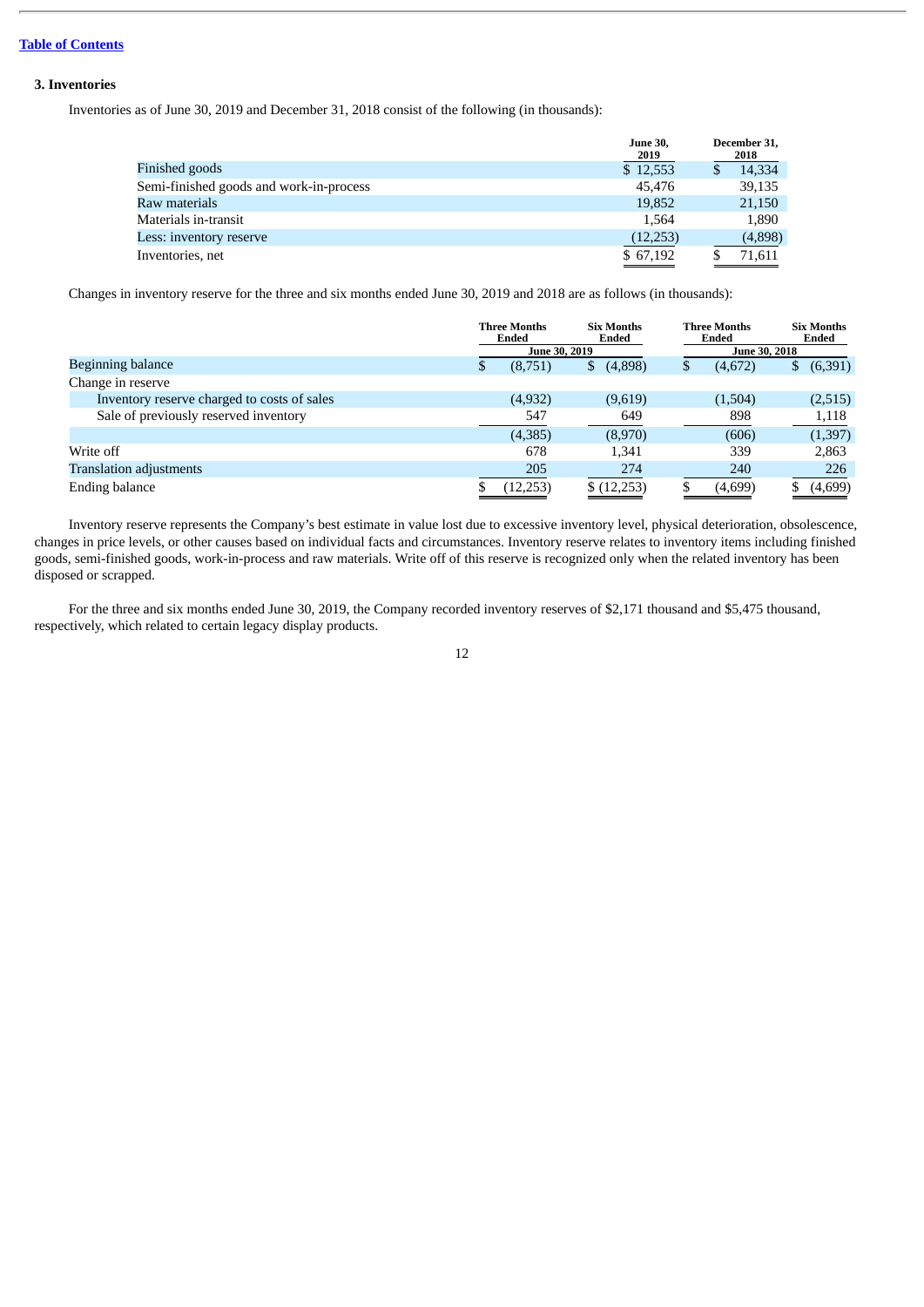### **4. Property, Plant and Equipment**

Property, plant and equipment as of June 30, 2019 and December 31, 2018 are comprised of the following (in thousands):

|                                    | <b>June 30.</b><br>2019 | December 31,<br>2018 |
|------------------------------------|-------------------------|----------------------|
| Buildings and related structures   | 68,398<br>\$            | 70,665<br>S          |
| Machinery and equipment            | 323,729                 | 323,325              |
| Finance lease right-of-use assets  | 2,459                   |                      |
| Others                             | 42,208                  | 44,724               |
|                                    | 436,794                 | 438,714              |
| Less: accumulated depreciation     | (259, 383)              | (251,962)            |
| Land                               | 14,903                  | 15,419               |
| Property, plant and equipment, net | \$192,314               | 202,171              |

Aggregate depreciation expenses totaled \$16,065 thousand and \$15,562 thousand for the six months ended June 30, 2019 and 2018, respectively.

As of June 29, 2018, the Company's Korean subsidiary entered into an arrangement whereby it acquired a water treatment facility to support its fab in Gumi, Korea from SK Hynix for \$4,172 thousand, and sold it for \$4,172 thousand to a third party management company that the Company has engaged to run the facility for a 10-year term. This arrangement is accounted for as a financing due to the Company's Korean subsidiary's continuing involvement with the facility. As a result, on an acquisition date, the Company recorded the water treatment facility of \$4,172 thousand as property, plant and equipment, net, which is depreciated over its estimated useful life. The Company also recorded the related liabilities of \$553 thousand as other current liabilities and \$3,619 thousand as other non-current liabilities, which relates to the financing and service portion of the arrangement and is amortized using the effective interest method over the contract period.

### **5. Intangible Assets**

Intangible assets as of June 30, 2019 and December 31, 2018 are comprised of the following (in thousands):

|                              |                        | <b>June 30, 2019</b>        |                      |  |  |
|------------------------------|------------------------|-----------------------------|----------------------|--|--|
|                              | <b>Gross</b><br>amount | Accumulated<br>amortization | <b>Net</b><br>amount |  |  |
| Technology                   | \$18,703               | (18,703)<br>S               |                      |  |  |
| Customer relationships       | 26,861                 | (26, 861)                   |                      |  |  |
| Intellectual property assets | 11,825                 | (7,802)                     | 4,023                |  |  |
| Intangible assets, net       | \$57,389               | (53,366)<br>\$.             | \$4,023              |  |  |
|                              |                        | <b>December 31, 2018</b>    |                      |  |  |
|                              | <b>Gross</b><br>amount | Accumulated<br>amortization | Net<br>amount        |  |  |
| Technology                   | \$19,350               | \$<br>(19,350)              |                      |  |  |
| Customer relationships       | 27,791                 | (27,791)                    |                      |  |  |
| Intellectual property assets | 11,571                 | (7,618)                     | 3,953                |  |  |
| Intangible assets, net       | \$58,712               | \$.<br>(54,759)             | \$3,953              |  |  |

Aggregate amortization expenses for intangible assets totaled \$440 thousand and \$408 thousand for the six months ended June 30, 2019 and 2018, respectively.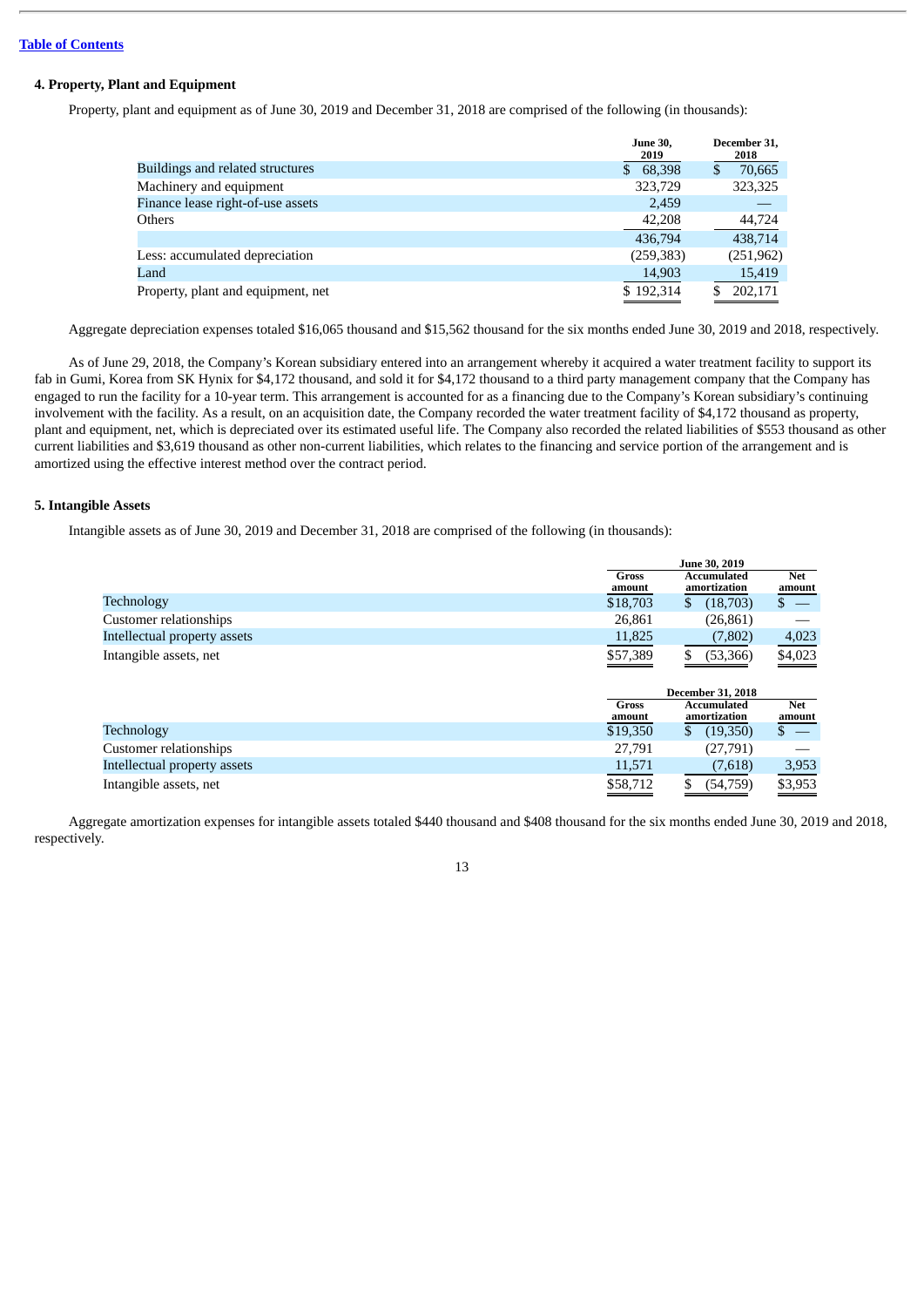#### **6. Leases**

The Company has operating and finance leases for land, buildings and other assets such as vehicles and office equipment. The Company's leases have remaining lease terms ranging from 1 year to 15 years. For certain leases, the Company has options to extend the lease term for additional periods ranging from 1 year to 10 years. The Company used hindsight for determining the remaining lease term and assessing the likelihood of whether these renewal options are reasonably certain to be exercised by the Company.

The Company's land lease payment is subject to a biennial adjustment (based on change of the Consumer Price Index), the impact of which is treated as a variable lease payment.

The Company adopted the new lease accounting standard as of January 1, 2019 using the modified retrospective transition method. The tables below present financial information related to the Company's leases.

Supplemental balance sheet information related to leases is as follows (in thousands):

| <b>Classification</b><br>Leases |                                         |    |        |
|---------------------------------|-----------------------------------------|----|--------|
| <b>Assets</b>                   |                                         |    |        |
| Operating lease                 | Operating lease right-of-use assets     | \$ | 12.518 |
| Finance lease                   | Property, plant and equipment, net      |    | 2,305  |
| <b>Total leased assets</b>      |                                         |    | 14,823 |
| <b>Liabilities</b>              |                                         |    |        |
| Current                         |                                         |    |        |
| Operating                       | Operating lease liabilities             | \$ | 2,151  |
| Finance                         | Other current liabilities               |    | 243    |
| Non-current                     |                                         |    |        |
| Operating                       | Non-current operating lease liabilities |    | 10,367 |
| Finance                         | Other non-current liabilities           |    | 2,100  |
| <b>Total lease liabilities</b>  |                                         |    | 14,861 |

The components of lease cost included in the Company's consolidated statements of operations, are as follows (in thousands):

|                                     |    | <b>Three Months</b><br><b>Ended</b> |   | <b>Six Months</b><br><b>Ended</b> |
|-------------------------------------|----|-------------------------------------|---|-----------------------------------|
|                                     |    | June 30, 2019                       |   |                                   |
| <b>Operating lease cost</b>         | \$ | 800                                 | Φ | 1,628                             |
| Finance lease cost                  |    |                                     |   |                                   |
| Amortization of right-of-use assets |    | 76                                  |   | 154                               |
| Interest on lease liabilities       |    | 45                                  |   | 92                                |
| Total lease cost                    | S  | 921                                 |   | .874                              |

The above table does not include an immaterial cost of short-term leases and there were no variable lease payments during the three and six months ended June 30, 2019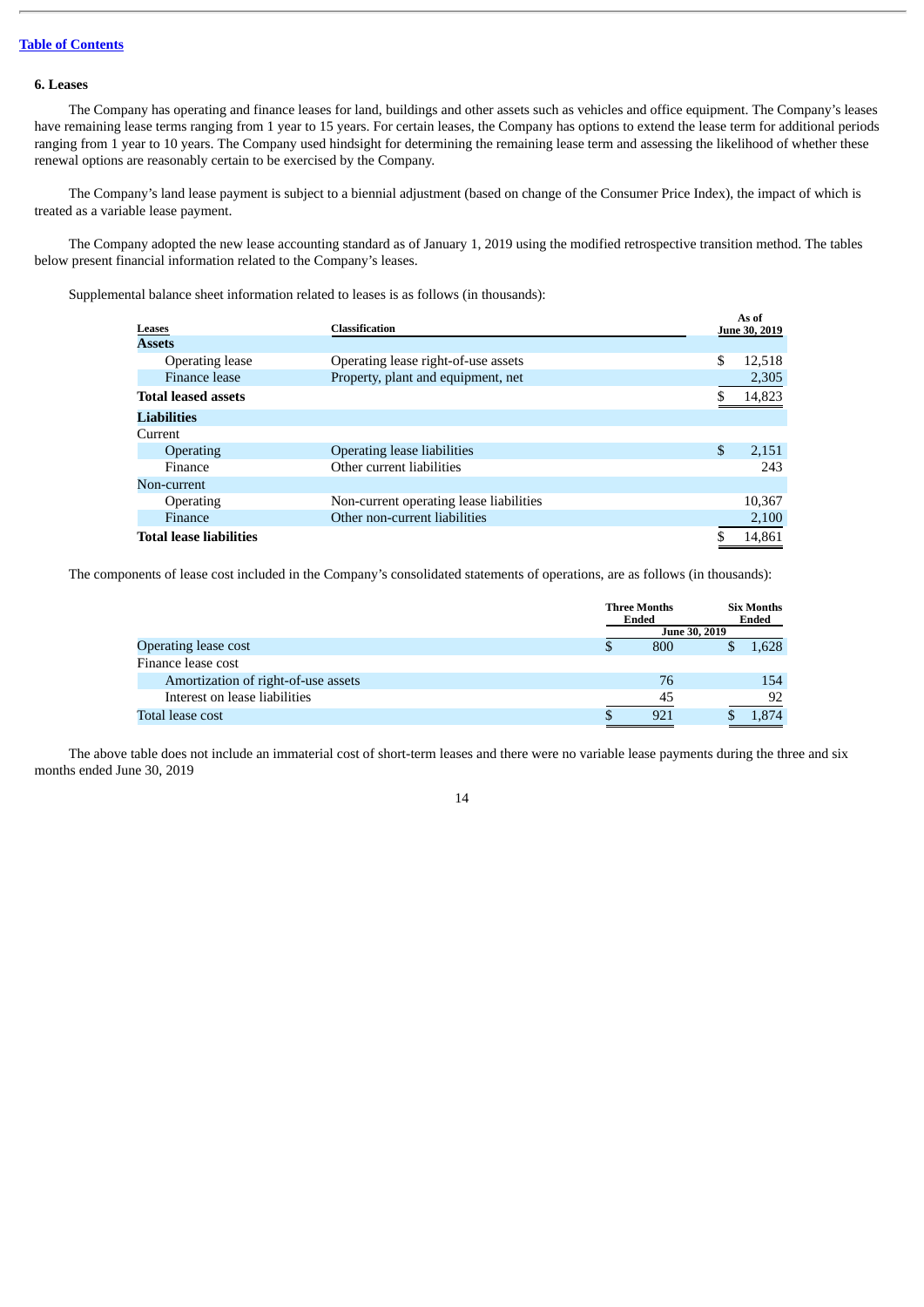Other lease information is as follows (in thousands):

|                                                                        | Three Months<br><b>Ended</b> |               |                        | <b>Six Months</b><br>Ended |
|------------------------------------------------------------------------|------------------------------|---------------|------------------------|----------------------------|
|                                                                        |                              | June 30, 2019 |                        |                            |
| Cash paid for amounts included in the measurement of lease liabilities |                              |               |                        |                            |
| Operating cash flows from operating leases                             | \$                           | 800           | \$.                    | 1.628                      |
| Operating cash flows from finance leases                               |                              | 45            |                        | 92                         |
| Financing cash flows from finance leases                               |                              | 59            |                        | 118                        |
|                                                                        |                              |               |                        |                            |
|                                                                        |                              |               | As of June 30,<br>2019 |                            |
| Weighted average remaining lease term                                  |                              |               |                        |                            |
| <b>Operating leases</b>                                                |                              |               | 12.2 years             |                            |
| <b>Finance leases</b>                                                  |                              |               | $10.7$ years           |                            |
| Weighted average remaining lease term                                  |                              |               |                        |                            |
| <b>Operating leases</b>                                                |                              |               | 7.92%                  |                            |
| Finance leases                                                         |                              |               | 7.94%                  |                            |

The aggregate future lease payments for operating and finance leases as of June 30, 2019 are as follows (in thousands):

|                                  | <b>Operating</b><br>Leases | Finance<br>Leases |
|----------------------------------|----------------------------|-------------------|
| 2019                             | \$1,564                    | 207<br>æ.         |
| 2020                             | 2,768                      | 414               |
| 2021                             | 1,356                      | 414               |
| 2022                             | 1,097                      | 414               |
| 2023                             | 1,089                      | 414               |
| Thereafter                       | 11,716                     | 1,613             |
| Total future lease payments      | 19,590                     | 3,476             |
| Less: Present value adjustment   | (7,072)                    | (1, 133)          |
| Present value of future payments | \$12,518                   | \$2,343           |

As of December 31, 2018, the minimum aggregate rental payments due under non-cancelable operating lease contracts are as follows (in thousands):

| \$4,319  |
|----------|
| 3,569    |
| 1,570    |
| 1,319    |
| 1,309    |
| 13,978   |
| \$26,064 |
|          |

### **7. Accrued Expenses**

Accrued expenses as of June 30, 2019 and December 31, 2018 are comprised of the following (in thousands):

|                                                                   | <b>June 30.</b><br>2019 | December 31,<br>2018 |
|-------------------------------------------------------------------|-------------------------|----------------------|
| Payroll, benefits and related taxes, excluding severance benefits | \$14,366                | 14.548               |
| Withholding tax attributable to intercompany interest income      | 21,835                  | 20,879               |
| Interest on senior notes                                          | 8,205                   | 8,226                |
| Outside service fees                                              | 922                     | 935                  |
| <b>Others</b>                                                     | 3,818                   | 1,662                |
| Accrued expenses                                                  | \$49,146                | 46,250               |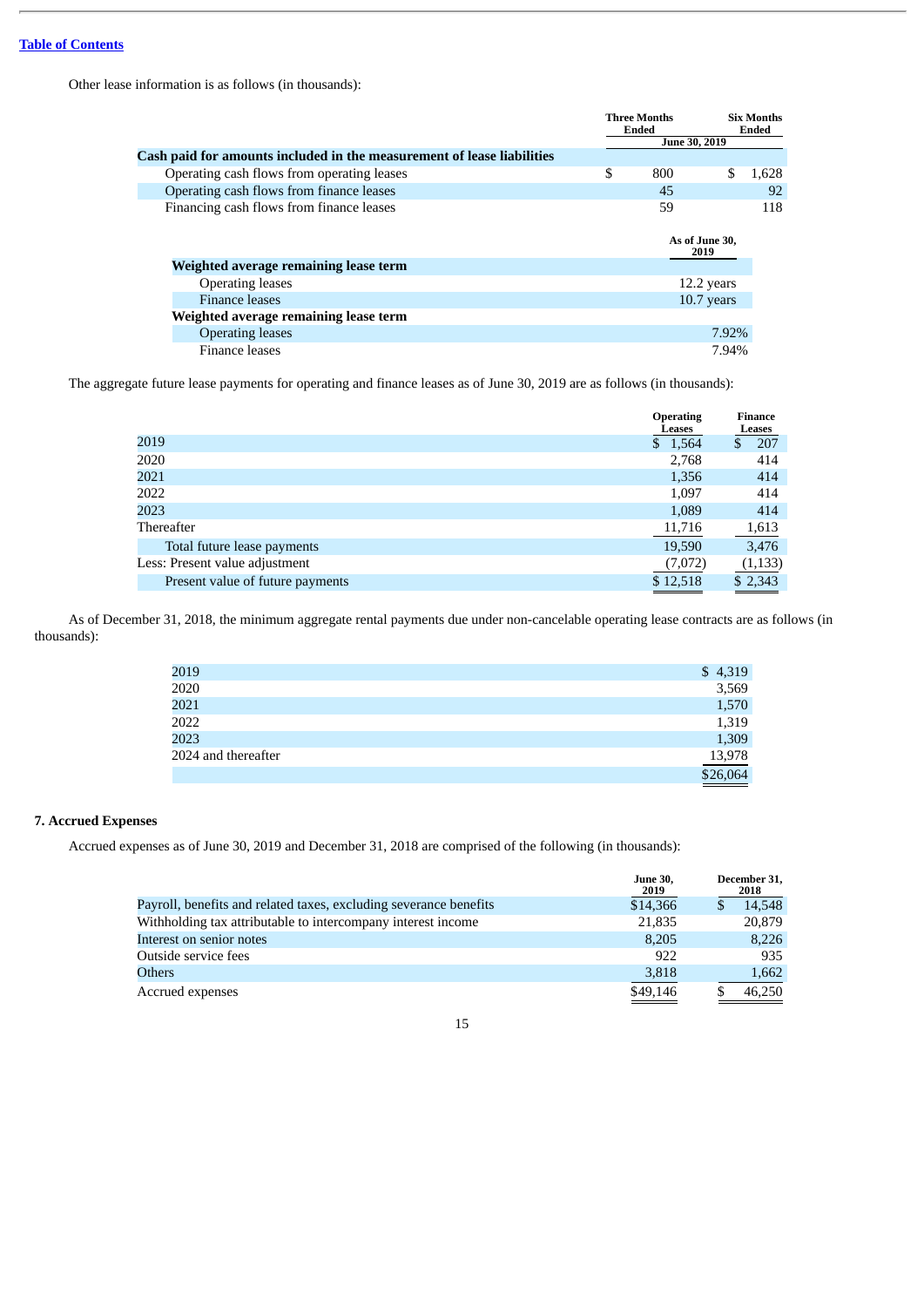### **8. Derivative Financial Instruments**

The Company's Korean subsidiary from time to time has entered into zero cost collar and forward contracts to hedge the risk of changes in the functional-currency-equivalent cash flows attributable to currency rate changes on U.S. dollar denominated revenues.

Details of derivative contracts as of June 30, 2019 are as follows (in thousands):

| Date of transaction | <b>Type of derivative</b> | <b>Total notional amount</b> | Month of settlement        |
|---------------------|---------------------------|------------------------------|----------------------------|
| April 2, 2019       | Zero cost collar          | 30,000                       | July 2019 to December 2019 |
| April 9, 2019       | Zero cost collar          | 30.000                       | July 2019 to December 2019 |
| April 25, 2019      | Zero cost collar          | 30.000                       | July 2019 to December 2019 |

Details of derivative contracts as of December 31, 2018 are as follows (in thousands):

| Date of transaction | <b>Type of derivative</b> | Total notional amount |        | Month of settlement       |
|---------------------|---------------------------|-----------------------|--------|---------------------------|
| June 27, 2018       | Zero cost collar          |                       | 18.000 | January 2019 to June 2019 |
| June 27, 2018       | Forward                   |                       | 36.000 | January 2019 to June 2019 |

The zero cost collar and forward contracts qualify as cash flow hedges under ASC 815, "Derivatives and Hedging," since at both the inception of the contracts and on an ongoing basis, the hedging relationship was and is expected to be highly effective in achieving offsetting cash flows attributable to the hedged risk during the term of the contracts.

The fair values of the Company's outstanding zero cost collar and forward contracts recorded as liabilities as of June 30, 2019 and December 31, 2018 are as follows (in thousands):

| Derivatives designated as hedging instruments:<br>Liability Derivatives: | <b>June 30.</b><br>2019              | December 31,<br>2018 |
|--------------------------------------------------------------------------|--------------------------------------|----------------------|
| Zero cost collars                                                        | Other current liabilities<br>\$1.054 |                      |
| Forward                                                                  | Other current liabilities            | 607                  |

Offsetting of derivative liabilities as of June 30, 2019 is as follows (in thousands):

|                                               |                           | Gross amounts of<br>Gross amounts |                                 |  | Net amounts of<br>liabilities |                                    | Gross amounts not offset<br>in the balance sheets |                          |         |                 |  |            |  |
|-----------------------------------------------|---------------------------|-----------------------------------|---------------------------------|--|-------------------------------|------------------------------------|---------------------------------------------------|--------------------------|---------|-----------------|--|------------|--|
| As of June 30, 2019<br>Liability Derivatives: | recognized<br>liabilities |                                   | offset in the<br>balance sheets |  |                               | presented in the<br>balance sheets |                                                   | Financial<br>instruments | pledged | Cash collateral |  | Net amount |  |
| Zero cost collars                             |                           | .054                              |                                 |  |                               | 0.054                              |                                                   | $\hspace{0.05cm}$        |         | (910)           |  | 144        |  |

Offsetting of derivative liabilities as of December 31, 2018 is as follows (in thousands):

|                               |  | Gross amounts of<br>Gross amounts |  |                                 |  | Net amounts of<br>liabilities      |  | Gross amounts not offset<br>in the balance sheets |  |                            |  |                   |
|-------------------------------|--|-----------------------------------|--|---------------------------------|--|------------------------------------|--|---------------------------------------------------|--|----------------------------|--|-------------------|
| As of December 31, 2018       |  | recognized<br>liabilities         |  | offset in the<br>balance sheets |  | presented in the<br>balance sheets |  | Financial<br>instruments                          |  | Cash collateral<br>pledged |  | <b>Net amount</b> |
| <b>Liability Derivatives:</b> |  |                                   |  |                                 |  |                                    |  |                                                   |  |                            |  |                   |
| Zero cost collars             |  | 11 <sup>7</sup>                   |  |                                 |  | 117                                |  | $\hspace{0.1mm}-\hspace{0.1mm}$                   |  | (360)                      |  | (243)             |
| Forward                       |  | 607                               |  |                                 |  | 607                                |  |                                                   |  | (1,450)                    |  | (843)             |

For derivative instruments that are designated and qualify as cash flow hedges, gains or losses on the derivative aside from components excluded from the assessment of effectiveness, are reported as a component of accumulated other comprehensive income ("AOCI") and reclassified into earnings in the same period or periods during which the hedged transaction affects earnings. Gains and losses on the derivative, representing hedge components excluded from the assessment of effectiveness, are recognized in current earnings.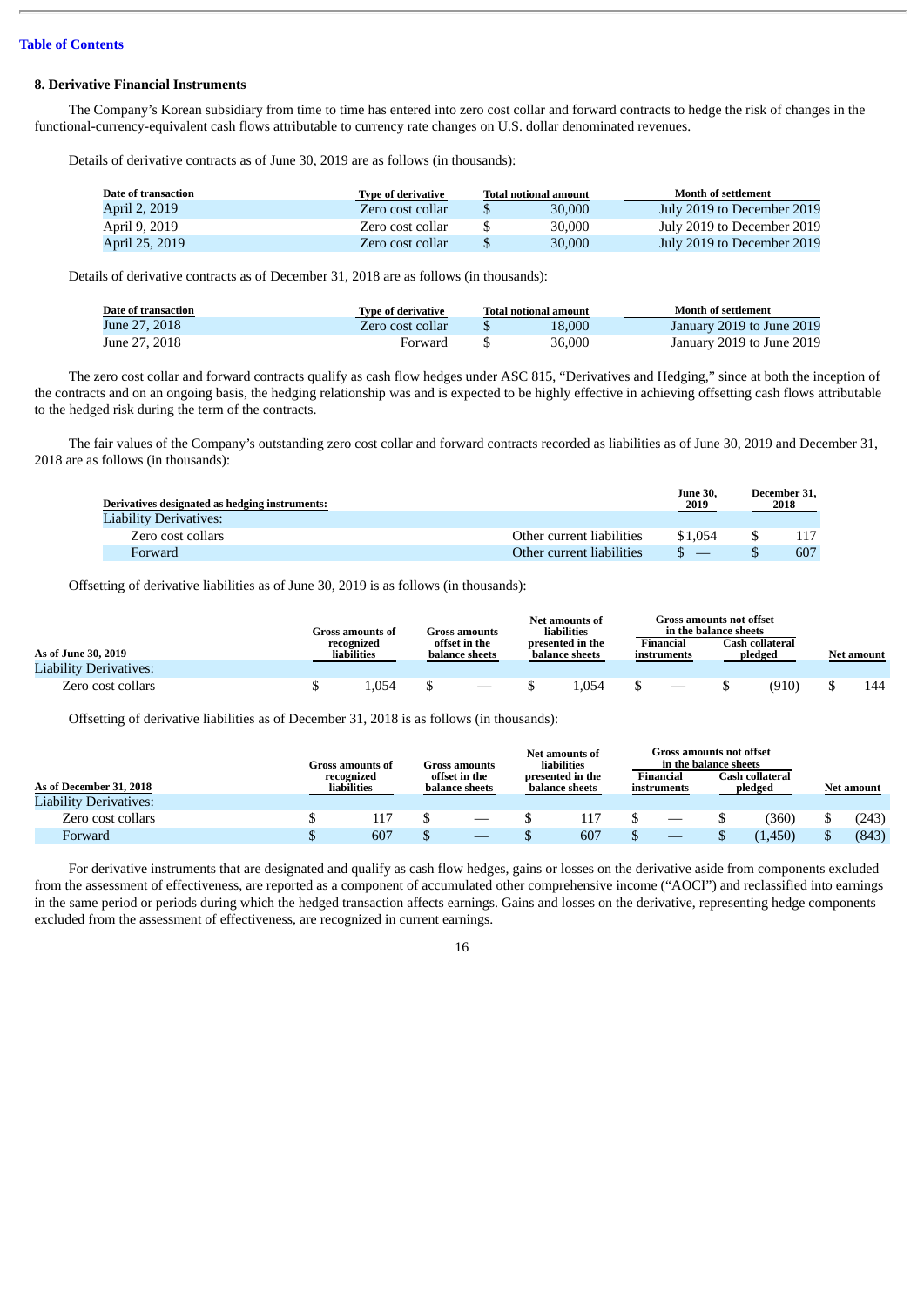The following table summarizes the impact of derivative instruments on the consolidated statements of operations for the three months ended June 30, 2019 and 2018 (in thousands):

| Derivatives in ASC<br>815 Cash Flow Hedging<br><b>Relationships</b> | <b>Amount of Loss</b><br><b>Recognized in</b> | AOCI on<br><b>Derivatives</b><br>(Effective Portion) | <b>Location /Amount of Gain (Loss)</b>                       |  | <b>Reclassified from AOCI</b><br><b>Into Statement of Operations</b><br>(Effective Portion) |  |           | Location /Amount of Loss<br><b>Recognized in</b><br><b>Statement of Operations on</b><br><b>Derivatives</b><br>(Ineffective Portion) (1) |   |                                                      |  |           |
|---------------------------------------------------------------------|-----------------------------------------------|------------------------------------------------------|--------------------------------------------------------------|--|---------------------------------------------------------------------------------------------|--|-----------|------------------------------------------------------------------------------------------------------------------------------------------|---|------------------------------------------------------|--|-----------|
|                                                                     | 2019                                          | <b>Three Months Ended</b><br><b>June 30,</b><br>2018 | <b>Three Months Ended</b><br><b>June 30,</b><br>2018<br>2019 |  |                                                                                             |  | 2019      |                                                                                                                                          |   | <b>Three Months Ended</b><br><b>June 30,</b><br>2018 |  |           |
| Zero cost collars                                                   | \$(1,136)                                     | \$(1,009)                                            | Net sales                                                    |  | (203)                                                                                       |  | 865       | Other income (expense), net                                                                                                              |   |                                                      |  | (247)     |
| Forwards                                                            | \$(1,363)                                     | (861)                                                | Net sales                                                    |  | (1,661)                                                                                     |  | 1,170     | Other income (expense), net                                                                                                              | S | (69)                                                 |  | (81)      |
| Forwards—excluded time<br>value $(1)$                               |                                               |                                                      |                                                              |  |                                                                                             |  |           | Other income (expense), net                                                                                                              |   |                                                      |  | (1,304)   |
|                                                                     | \$(2,499)                                     | \$(1,870)                                            |                                                              |  | (1,864)                                                                                     |  | 2,035     |                                                                                                                                          | S | (80)                                                 |  | \$(1,632) |
|                                                                     |                                               |                                                      | <b>Total Revenue</b>                                         |  | \$205,145                                                                                   |  | \$199,685 |                                                                                                                                          |   |                                                      |  |           |

The following table summarizes the impact of derivative instruments on the consolidated statement of operations for the six months ended June 30, 2019 and 2018 (in thousands):

| <b>Derivatives in ASC</b><br>815 Cash Flow Hedging<br><b>Relationships</b> | <b>Amount of Loss</b><br><b>Recognized in</b><br>AOCI on<br><b>Derivatives</b> | (Effective Portion) |                                                            |  | <b>Location /Amount of Gain (Loss)</b><br><b>Reclassified from AOCI</b><br><b>Into Statement of Operations</b><br>(Effective Portion) |           | <b>Location /Amount of Loss</b><br><b>Recognized in</b><br><b>Statement of Operations on</b><br><b>Derivatives</b><br>(Ineffective Portion) (1) |                                                    |  |          |
|----------------------------------------------------------------------------|--------------------------------------------------------------------------------|---------------------|------------------------------------------------------------|--|---------------------------------------------------------------------------------------------------------------------------------------|-----------|-------------------------------------------------------------------------------------------------------------------------------------------------|----------------------------------------------------|--|----------|
|                                                                            | <b>Six Months Ended</b><br><b>June 30,</b><br>2019                             | 2018                | <b>Six Months Ended</b><br><b>June 30,</b><br>2018<br>2019 |  |                                                                                                                                       |           | 2019                                                                                                                                            | <b>Six Months Ended</b><br><b>June 30,</b><br>2018 |  |          |
| Zero cost collars                                                          | \$(1,102)                                                                      | \$(1,142)           | Net sales                                                  |  | (203)                                                                                                                                 | 2,191     | Other income (expense), net                                                                                                                     |                                                    |  | (318)    |
| Forwards                                                                   | \$(1,798)                                                                      | (795)               | Net sales                                                  |  | \$(1,750)                                                                                                                             | 2,450     | Other income (expense), net                                                                                                                     | \$(125)                                            |  | (59)     |
| Forwards—excluded time<br>value $(1)$                                      |                                                                                |                     |                                                            |  |                                                                                                                                       |           | Other income (expense), net                                                                                                                     |                                                    |  | (1, 331) |
|                                                                            | \$(2,900)                                                                      | \$(1,937)           |                                                            |  | (1, 953)                                                                                                                              | 4,641     |                                                                                                                                                 | \$(136)                                            |  | (1,708)  |
|                                                                            |                                                                                |                     | <b>Total Revenue</b>                                       |  | \$362,525                                                                                                                             | \$365,504 |                                                                                                                                                 |                                                    |  |          |

(1) The FASB issued the new guidance about hedging activities (ASU 2017-12), which provides new rules about income statement classification and eliminates the requirement to separately measure and report hedge ineffectiveness. In addition, under the same guidance, excluded time value for forward contracts is presented in earnings in the same income statement line item that is used to present the earnings effect of the hedged item. The Company adopted the new guidance in the first quarter of 2019 and recorded \$98 thousand as a reduction of net sales for the same period, and the comparative prior period amounts were not restated and continued to be reported under the accounting standards in effect for such period.

As of June 30, 2019, the amount expected to be reclassified from accumulated other comprehensive loss into loss within the next twelve months is \$996 thousand.

The Company set aside \$8,600 thousand and \$4,000 thousand in cash deposits to the counterparties, Nomura Financial Investment (Korea) Co., Ltd. ("NFIK") and Deutsche Bank AG, Seoul Branch ("DB") as required for the zero cost collar and forward contracts outstanding as of June 30, 2019 and December 31, 2018, respectively. These cash deposits are recorded as hedge collateral on the consolidated balance sheets.

The Company is required to deposit additional cash collateral with NFIK and DB for any exposure in excess of \$500 thousand, and \$910 thousand and \$1,810 thousand of additional cash collateral were required and recorded as hedge collateral on the consolidated balance sheets as of June 30, 2019 and December 31, 2018, respectively.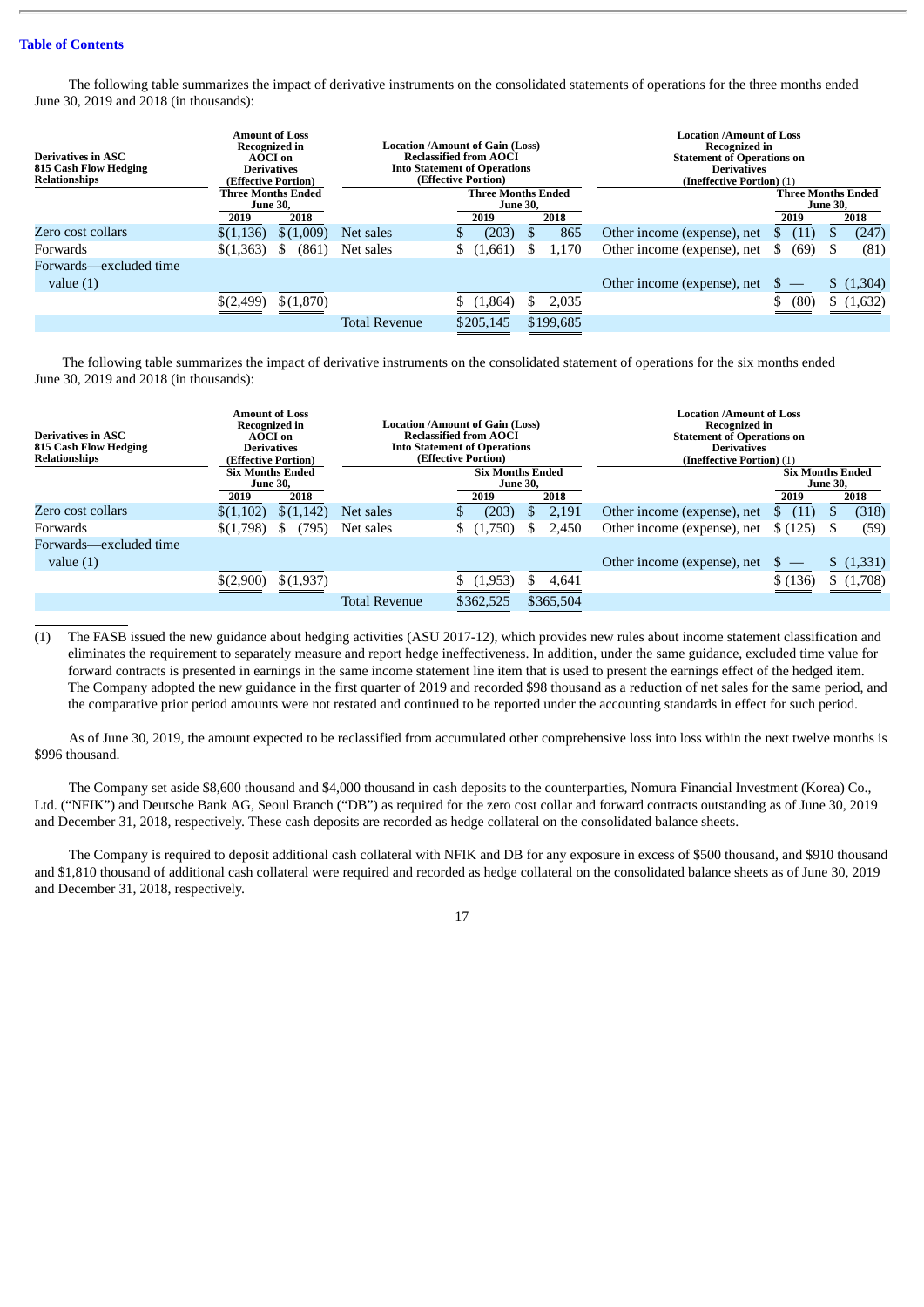These forward and zero cost collar contracts may be terminated by the counterparty in a number of circumstances, including if the Company's long-term debt rating falls below B-/B3 or if the Company's total cash and cash equivalents is less than \$30,000 thousand at the end of a fiscal quarter unless a waiver is obtained from the counterparty.

### **9. Fair Value Measurements**

#### *Fair Value of Financial Instruments*

As of June 30, 2019, the following table represents the Company's liabilities measured at fair value on a recurring basis and the basis for that measurement (in thousands):

| Liabilities:                                       | Carrving Value<br><b>June 30, 2019</b> | <b>Fair Value</b><br>Measurement<br><b>June 30, 2019</b> | <b>Quoted Prices in</b><br><b>Active Markets</b><br>for Identical<br><b>Asset (Level 1)</b> | <b>Significant</b><br>Other<br><b>Observable</b><br>Inputs<br>(Level 2) | <b>Significant</b><br>Unobservable<br>Inputs<br>(Level 3) |
|----------------------------------------------------|----------------------------------------|----------------------------------------------------------|---------------------------------------------------------------------------------------------|-------------------------------------------------------------------------|-----------------------------------------------------------|
| Derivative liabilities (other current liabilities) | .054                                   | .054                                                     | $\hspace{0.05cm}$                                                                           | 1,054                                                                   | __                                                        |

As of December 31, 2018, the following table represents the Company's liabilities measured at fair value on a recurring basis and the basis for that measurement (in thousands):

**Significant**

| Liabilities:                                       | Carrying Value<br><b>December 31, 2018</b> |     | <b>Fair Value</b><br>Measurement<br><b>December 31, 2018</b> | <b>Ouoted Prices in</b><br><b>Active Markets</b><br>for Identical<br><b>Asset (Level 1)</b> | Significant<br>Other<br><b>Observable</b><br>Inputs<br>(Level 2) | Significant<br>Unobservable<br>Inputs<br>(Level 3) |
|----------------------------------------------------|--------------------------------------------|-----|--------------------------------------------------------------|---------------------------------------------------------------------------------------------|------------------------------------------------------------------|----------------------------------------------------|
|                                                    |                                            |     |                                                              |                                                                                             |                                                                  |                                                    |
| Derivative liabilities (other current liabilities) |                                            | 724 | 724                                                          | —                                                                                           | 724                                                              |                                                    |

Items not reflected in the table above include cash equivalents, accounts receivable, other receivables, accounts payable, and other accounts payable, fair value of which approximate carrying values due to the short-term nature of these instruments. The fair value of assets and liabilities whose carrying value approximates fair value is determined using Level 2 inputs.

#### *Fair Value of Long-term Borrowings*

|                                                         | <b>June 30, 2019</b>         |               | <b>December 31, 2018</b> |               |  |
|---------------------------------------------------------|------------------------------|---------------|--------------------------|---------------|--|
|                                                         | Carrying<br>Value            | Fair<br>Value | Carrving<br>Value        | Fair<br>Value |  |
|                                                         | (In thousands of US dollars) |               |                          |               |  |
| Long-term Borrowings:                                   |                              |               |                          |               |  |
| 5.0% Exchangeable Senior Notes due March 2021 (Level 2) | \$81.236                     | \$116.761     | \$ 81.418                | \$86.835      |  |
| 6.625% Senior Notes due July 2021 (Level 2)             | \$222,341                    | \$221,727     | \$222,159                | \$202,046     |  |

On January 17, 2017, the Company's wholly-owned subsidiary, MagnaChip Semiconductor S.A., closed an offering (the "Exchangeable Notes Offering") of 5.0% Exchangeable Senior Notes due March 1, 2021 (the "Exchangeable Notes") of \$86,250 thousand, which represents the principal amount, excluding \$5,902 thousand of debt issuance costs. In December 2018 and February 2019, MagnaChip Semiconductor S.A repurchased a principal amount equal to \$1,590 thousand and \$920 thousand, respectively, of the Exchangeable Notes in the open market. The Company estimates the fair value of the Exchangeable Notes using the market approach, which utilizes quoted market prices that fall under Level 2. For further description of the Exchangeable Notes, see Note 10, "Long-term Borrowings."

On July 18, 2013, the Company issued 6.625% senior notes due July 15, 2021 (the "2021 Notes") of \$225.0 million, which represents the principal amount, excluding \$1.1 million of original issue discount and \$5.0 million of debt issuance costs. In December 2018 and In January 2019, the Company repurchased a principal amount equal to \$500 thousand and \$250 thousand, respectively, of the 2021 Notes in the open market. The Company estimates the fair value of the 2021 Notes using the market approach, which utilizes quoted market prices that fall under Level 2. For further description of the 2021 Notes, see Note 10, "Long-term Borrowings."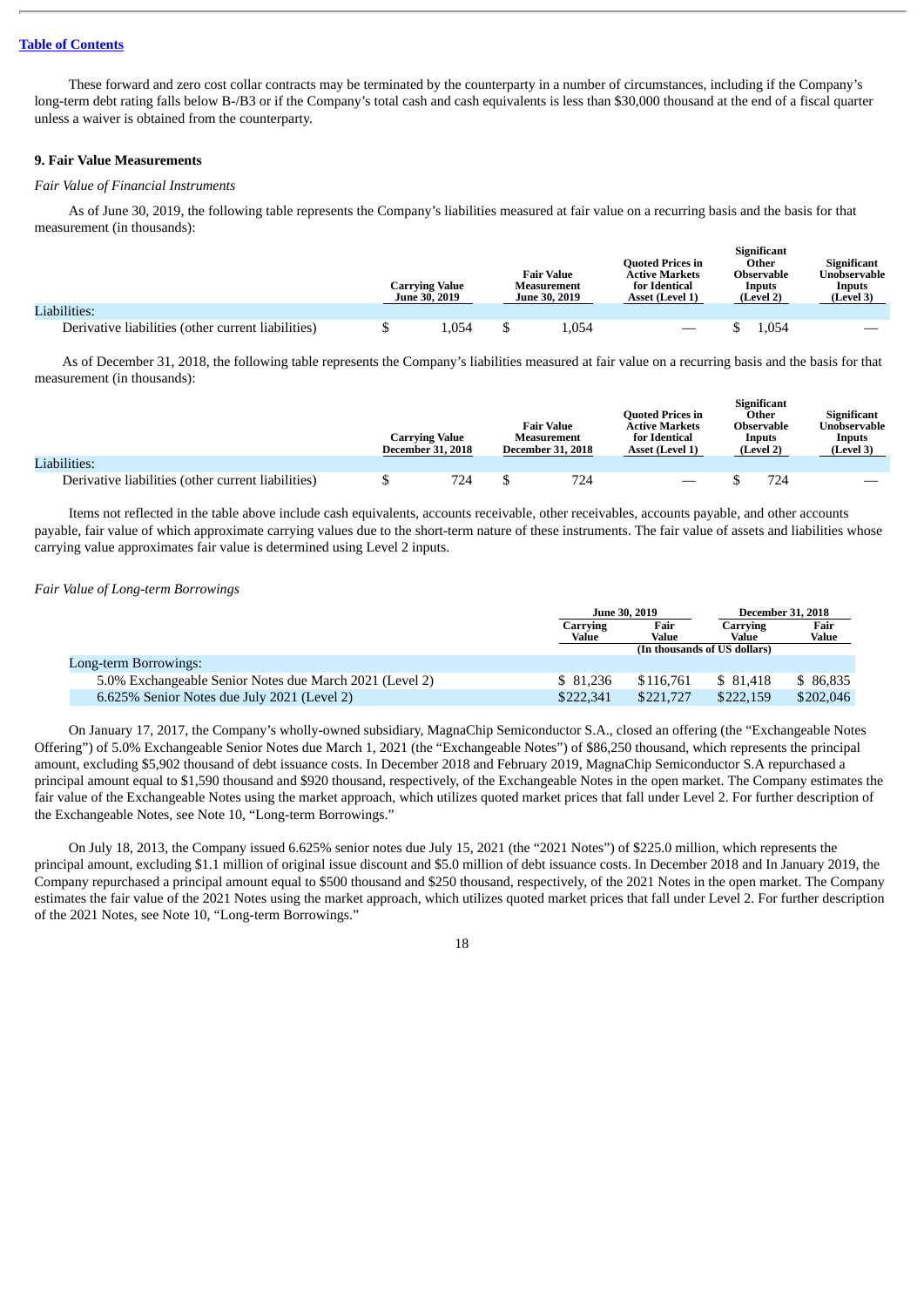#### *Fair Values Measured on a Non-recurring Basis*

The Company's non-financial assets, such as property, plant and equipment, and intangible assets are recorded at fair value upon acquisition and are remeasured at fair value only if an impairment charge is recognized. As of June 30, 2019 and 2018, the Company did not have any assets or liabilities measured at fair value on a non-recurring basis.

#### **10. Long-Term Borrowings**

Long-term borrowings as of June 30, 2019 and December 31, 2018 are as follows (in thousands):

|                                                                           | <b>June 30.</b><br>2019 | December 31,<br>2018 |
|---------------------------------------------------------------------------|-------------------------|----------------------|
| 5.0% Exchangeable Senior Notes due March 2021                             | \$83.740                | 84,660               |
| 6.625% Senior Notes due July 2021                                         | \$224,250               | 224.500              |
| Less: unamortized discount and debt issuance costs                        | (4, 413)                | (5,583)              |
| Long-term borrowings, net of unamortized discount and debt issuance costs | \$303,577               | 303.577              |

#### *5.0% Exchangeable Senior Notes*

On January 17, 2017, MagnaChip Semiconductor S.A. closed the Exchangeable Notes Offering of \$86,250 thousand aggregate principal amount of 5.0% Exchangeable Notes. Interest on the Exchangeable Notes accrues at a rate of 5.0% per annum, payable semi-annually on March 1 and September 1 of each year, beginning on March 1, 2017. The Exchangeable Notes will mature on March 1, 2021, unless earlier repurchased or converted. Holders may convert their notes at their option at any time prior to the close of business on the business day immediately preceding the stated maturity date.

The Company used a portion of the net proceeds from the issuance to repurchase 1,795,444 shares of common stock under its stock repurchase program at an aggregate cost of \$11,401 thousand.

Upon conversion, the Company will deliver for each \$1,000 principal amount of converted notes a number of shares equally to the exchange rate, which will initially be 121.1387 shares of common stock per \$1,000 principal amount of Exchangeable Notes, equivalent to an initial exchange price of approximately \$8.26 per share of common stock. The exchange rate will be subject to adjustment in some circumstances, but will not be adjusted for any accrued and unpaid interest. In addition, if a "make-whole fundamental change" (as defined in the Exchangeable Notes indenture (the "Exchangeable Notes Indenture")) occurs prior to the stated maturity date, the Company will increase the exchange rate for a holder who elects to convert its notes in connection with such make-whole fundamental change in certain circumstances. MagnaChip Semiconductor S.A. may also, under certain circumstances, be required to pay additional amounts to holders of Exchangeable Notes if withholding or deduction is required in a relevant tax jurisdiction.

If the Company undergoes a fundamental change, subject to certain conditions, holders may require the Company to repurchase for cash all or part of their notes at a purchase price equal to 100% of the principal amount of the notes to be repurchased, plus accrued and unpaid interest to, but excluding, the fundamental change purchase date. In addition, upon certain events of default described in the Exchangeable Notes Indenture, the trustee or holders of at least 25% principal amount of the Exchangeable Notes may declare 100% of the then outstanding Exchangeable Notes due and payable in full, together with all accrued and unpaid interest thereon. Payment of principal on the Exchangeable Notes may also accelerate and become automatically due and payable upon certain events of default involving bankruptcy or insolvency proceedings involving the Company, MagnaChip Semiconductor S.A. and their significant subsidiaries. The Exchangeable Notes are not redeemable at the option of MagnaChip Semiconductor S.A. prior to the maturity date.

The Exchangeable Notes Indenture contains covenants that limit the ability of the Company, MagnaChip Semiconductor S.A. and the Company's other restricted subsidiaries to: (i) declare or pay any dividend or make any payment or distribution on account of or purchase or redeem the Company's capital stock or equity interests of the restricted subsidiaries; (ii) make any principal payment on, or redeem or repurchase, prior to any scheduled repayment or maturity, any subordinated indebtedness; (iii) make certain investments; (iv) incur additional indebtedness and issue certain types of capital stock; (v) create or incur any lien (except for permitted liens) that secures obligations under any indebtedness; (vi) merge with or into or sell all or substantially all of the Company's assets to other companies; (vii) enter into certain types of transactions with affiliates; (viii) guarantee the payment of any indebtedness; and (ix) designate unrestricted subsidiaries.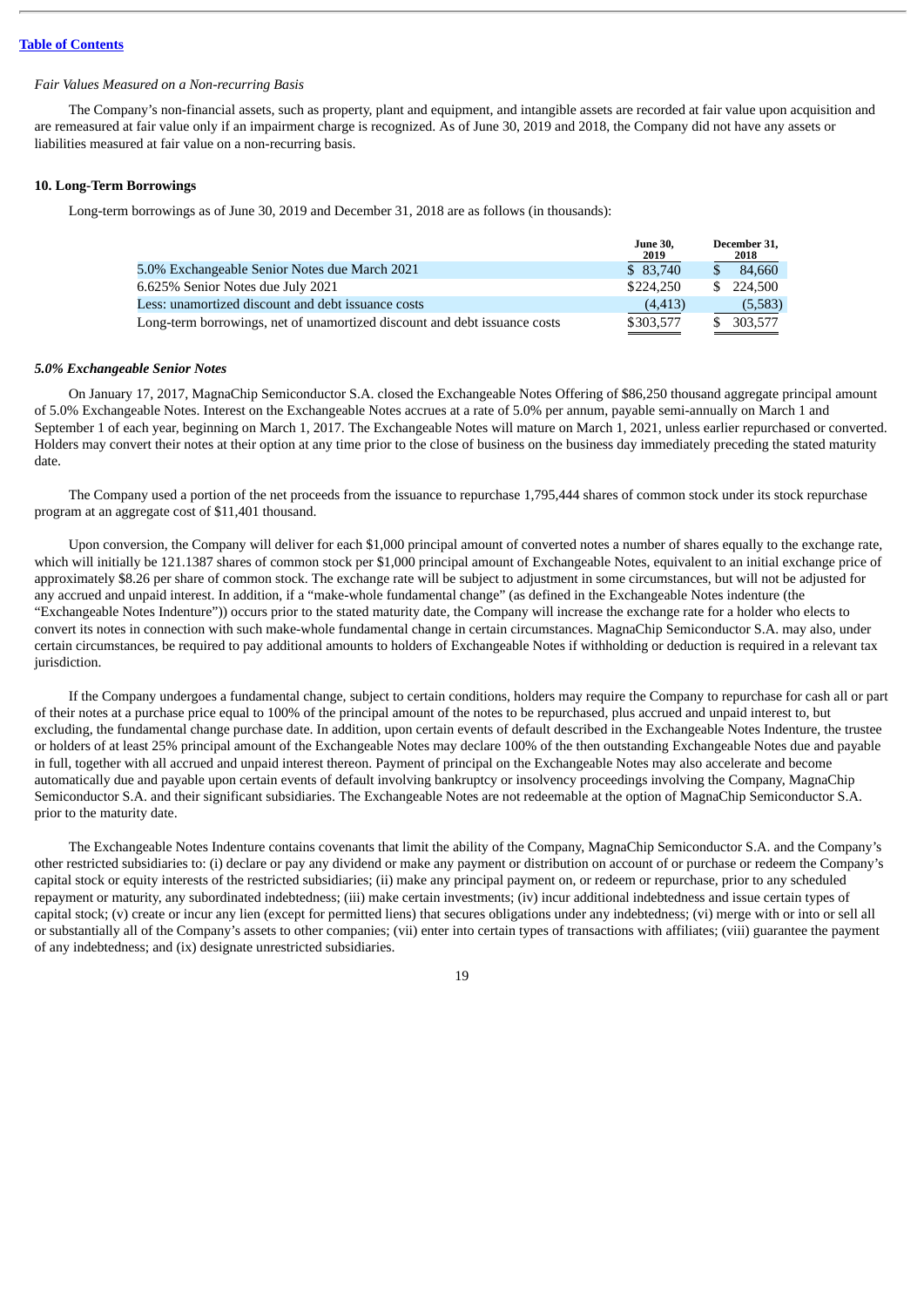### **Table of [Contents](#page-2-0)**

These covenants are subject to a number of exceptions and qualifications. Certain of these restrictive covenants will terminate if the Exchangeable Notes are rated investment grade at any time.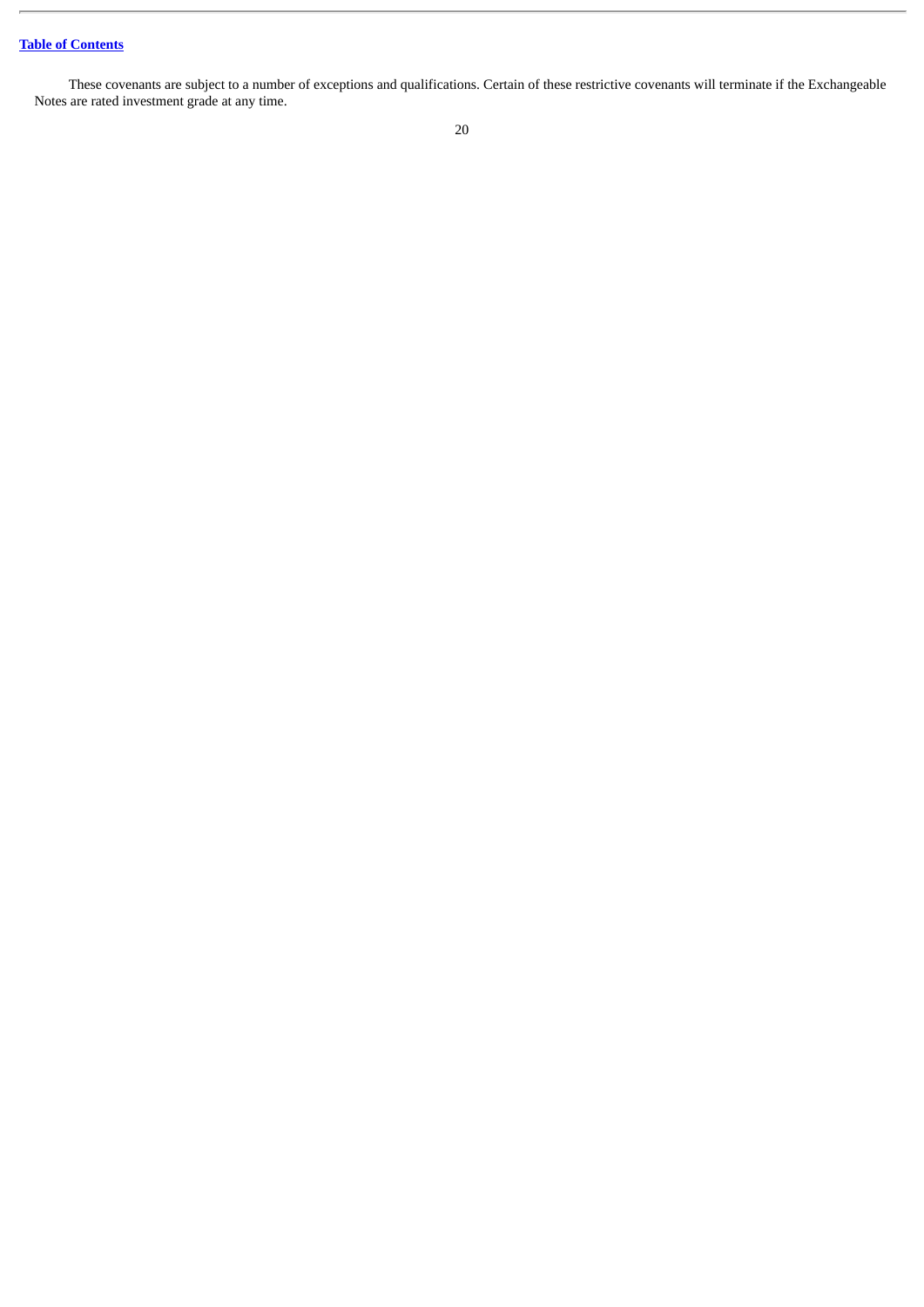The Company incurred debt issuance costs of \$5,902 thousand related to the issuance of the Exchangeable Notes. The debt issuance costs are recorded as a direct deduction from the long-term borrowings in the consolidated balance sheets and amortized to interest expense using the effective interest method over the term of the Exchangeable Notes. Interest expense related to the Exchangeable Notes for the three and six months ended June 30, 2019 were \$1,394 thousand and \$2,802 thousand, respectively. Interest expense related to the Exchangeable Notes for the three and six months ended June 30, 2018 were \$1,418 thousand and \$2,829 thousand, respectively.

In December 2018, the Company repurchased a principal amount equal to \$1,590 thousand of the Exchangeable Notes in the open market, resulting in a loss of \$234 thousand, which was recorded as loss on early extinguishment of long-term borrowings, net in the consolidated statements of operations for the year ended December 31, 2018. In February 2019, the Company repurchased a principal amount equal to \$920 thousand of the Exchangeable Notes in the open market, resulting in a loss of \$63 thousand, which was recorded as loss on early extinguishment of long-term borrowings, net in the consolidated statements of operations for the three months ended March 31, 2019.

#### *6.625% Senior Notes*

On July 18, 2013, the Company issued a \$225,000,000 aggregate principal amount of the 2021 Notes at a price of 99.5%. Interest on the 2021 Notes accrues at a rate of 6.625% per annum, payable semi-annually on January 15 and July 15 of each year, beginning on January 15, 2014.

On or after July 15, 2019, the Company can optionally redeem all or a part of the 2021 Notes at a redemption price equal to 100% of the principal amount of the notes plus accrued and unpaid interest and special interest, if any, on the notes redeemed, to the applicable date of redemption.

The Indenture relating to the 2021 Notes contains covenants that limit the ability of the Company and its restricted subsidiaries to: (i) declare or pay any dividend or make any payment or distribution on account of or purchase or redeem the Company's capital stock or equity interests of the restricted subsidiaries; (ii) make any principal payment on, or redeem or repurchase, prior to any scheduled repayment or maturity, any subordinated indebtedness; (iii) make certain investments; (iv) incur additional indebtedness and issue certain types of capital stock; (v) create or incur any lien (except for permitted liens) that secures obligations under any indebtedness; (vi) merge with or into or sell all or substantially all of the Company's assets to other companies; (vii) enter into certain types of transactions with affiliates; (viii) guarantee the payment of any indebtedness; (ix) enter into sale-leaseback transactions; (x) enter into agreements that would restrict the ability of the restricted subsidiaries to make distributions with respect to their equity to the Company or other restricted subsidiaries, to make loans to the Company or other restricted subsidiaries or to transfer assets to the Company or other restricted subsidiaries; and (xi) designate unrestricted subsidiaries.

These covenants are subject to a number of exceptions and qualifications. Certain of these restrictive covenants will terminate if the 2021 Notes are rated investment grade at any time.

The Company incurred original issue discount of \$1,125 thousand and debt issuance costs of \$5,039 thousand related to the issuance of the 2021 Notes. The original issue discount and the debt issuance costs are recorded as a direct deduction from the long-term borrowings in the consolidated balance sheets and amortized to interest expense using the effective interest method over the term of the 2021 Notes. Interest expense related to the 2021 Notes for the three and six months ended June 30, 2019 was \$3,929 thousand and \$7,859 thousand, respectively. Interest expenses related to the 2021 Notes for the three and six months ended June 30, 2018 was \$3,926 thousand and \$7,852 thousand, respectively.

In December 2018, the Company repurchased a principal amount equal to \$500 thousand of the 2021 Notes in the open market, resulting in a net gain of \$28 thousand, which was recorded as loss on early extinguishment of long-term borrowings, net in the consolidated statements of operations for the year ended December 31, 2018. In January 2019, the Company repurchased a principal amount equal to \$250 thousand of the 2021 Notes in the open market, resulting in a net gain of \$21 thousand, which was recorded as loss on early extinguishment of long-term borrowings, net in the consolidated statements of operations for the three months ended March 31, 2019.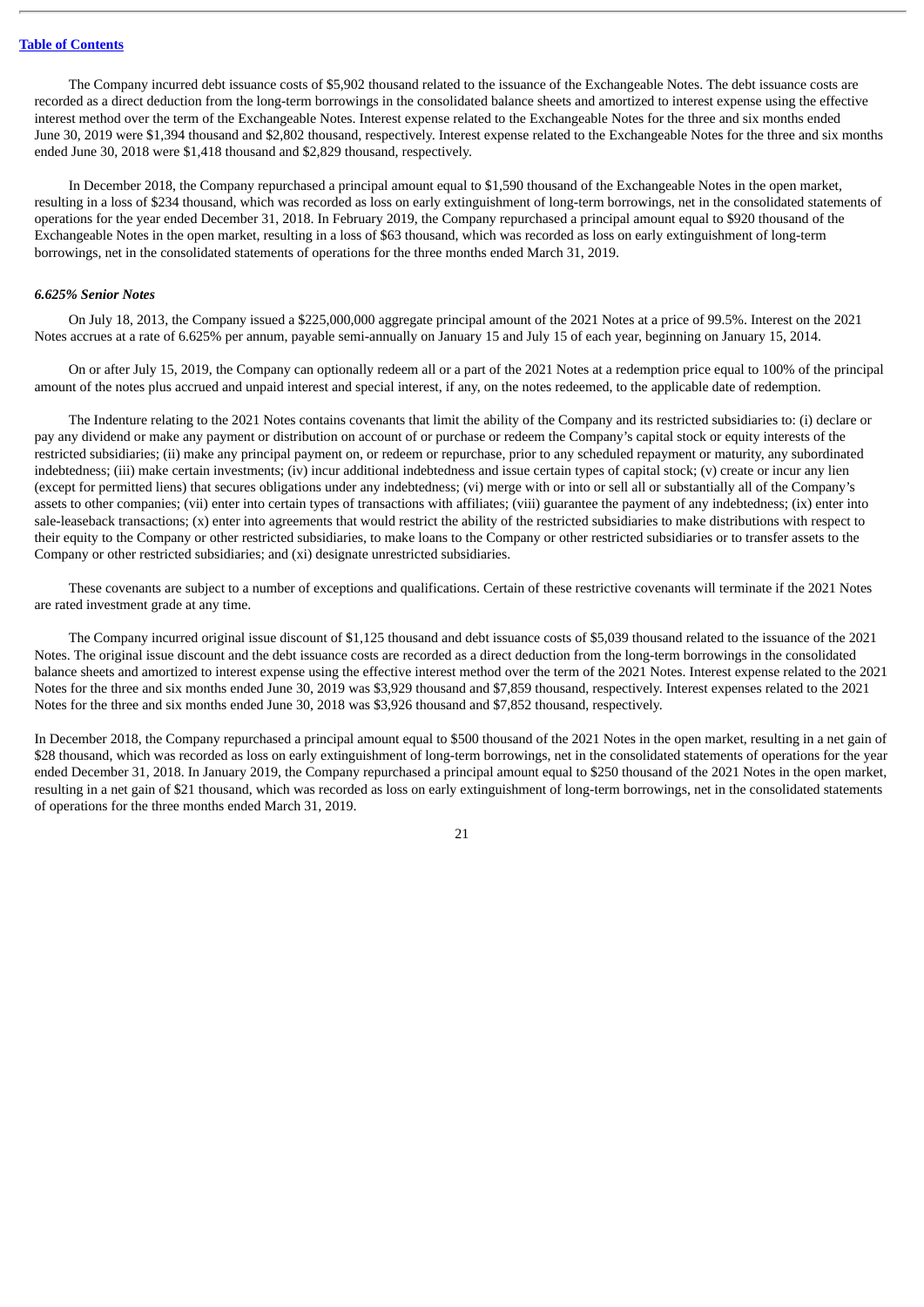### **11. Accrued Severance Benefits**

The majority of accrued severance benefits are for employees in the Company's Korean subsidiary. Pursuant to the Employee Retirement Benefit Security Act of Korea, eligible employees and executive officers with one or more years of service are entitled to severance benefits upon the termination of their employment based on their length of service and rate of pay. As of June 30, 2019, 98% of employees of the Company were eligible for severance benefits.

Changes in accrued severance benefits are as follows (in thousands):

|                                             | <b>Three Months Ended</b> |               | <b>Six Months Ended</b> |          | <b>Three Months Ended</b> |               | <b>Six Months Ended</b> |         |  |
|---------------------------------------------|---------------------------|---------------|-------------------------|----------|---------------------------|---------------|-------------------------|---------|--|
|                                             |                           | June 30, 2019 |                         |          |                           | June 30, 2018 |                         |         |  |
| Beginning balance                           |                           | 147,673       | \$                      | 149,408  | S                         | 152,780       | \$                      | 149,795 |  |
| Provisions                                  |                           | 3.289         |                         | 6,406    |                           | 4,653         |                         | 9.165   |  |
| Severance payments                          |                           | (2,316)       |                         | (4,579)  |                           | (3,507)       |                         | (5,754) |  |
| <b>Translation adjustments</b>              |                           | (2,385)       |                         | (4, 974) |                           | (7,551)       |                         | (6,831) |  |
|                                             |                           | 146,261       |                         | 146,261  |                           | 146,375       |                         | 146,375 |  |
| Less: Cumulative contributions to severance |                           |               |                         |          |                           |               |                         |         |  |
| insurance deposit accounts                  |                           | (3,031)       |                         | (3,031)  |                           |               |                         |         |  |
| The National Pension Fund                   |                           | (221)         |                         | (221)    |                           | (236)         |                         | (236)   |  |
| Group severance insurance plan              |                           | (573)         |                         | (573)    |                           | (597)         |                         | (597)   |  |
| Accrued severance benefits, net             |                           | 142,436       | ß.                      | 142,436  | ¢                         | 145,542       |                         | 145,542 |  |

The severance benefits funded through the Company's National Pension Fund and group severance insurance plan will be used exclusively for payment of severance benefits to eligible employees. These amounts have been deducted from the accrued severance benefit balance.

Beginning in July 2018, the Company has contributed a certain percentage of severance benefits, accrued for eligible employees for their services from January 1, 2018, to certain severance insurance deposit accounts. These accounts consist of time deposits and other guaranteed principal and interest, and are maintained at insurance companies, banks or security companies for the benefit of employees. The Company deducts the contributions made to these severance insurance deposit accounts from its accrued severance benefits.

The Company is liable to pay the following future benefits to its non-executive employees upon their normal retirement age (in thousands):

| <b>Severance benefit</b> |  |
|--------------------------|--|
| \$<br>574                |  |
| 1,063                    |  |
| 1,526                    |  |
| 1,295                    |  |
| 1,751                    |  |
| 2,641                    |  |
| 35,099                   |  |
|                          |  |

The above amounts were determined based on the non-executive employees' current salary rates and the number of service years that will be accumulated upon their retirement dates. These amounts do not include amounts that might be paid to non-executive employees that will cease working with the Company before their normal retirement ages.

Korea's mandatory retirement age is 60 under the Employment Promotion for the Aged Act.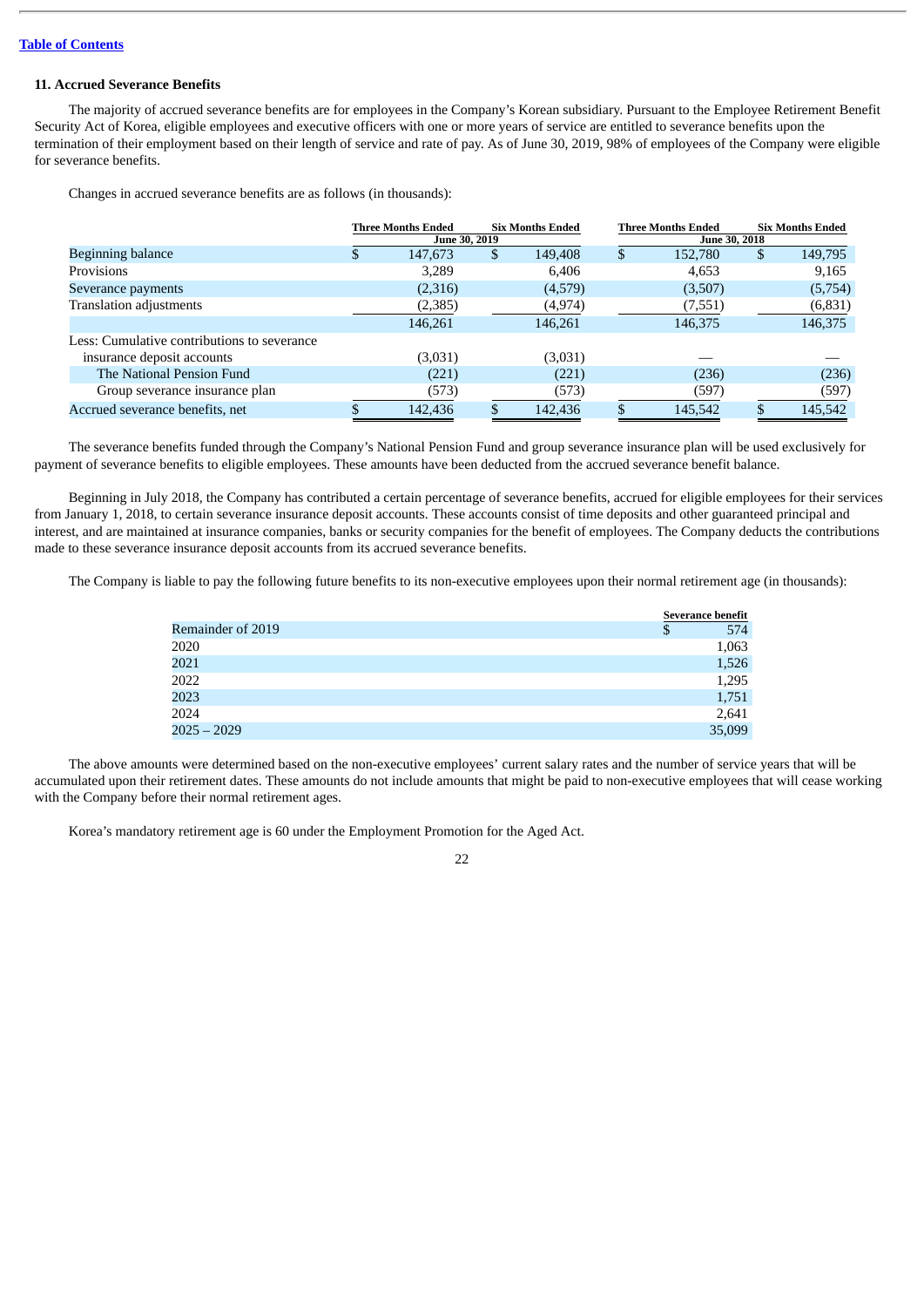### **12. Foreign Currency Loss, Net**

Net foreign currency gain or loss includes non-cash translation gain or loss associated with intercompany balances. A substantial portion of the Company's net foreign currency gain or loss is non-cash translation gain or loss associated with intercompany long-term loans to our Korean subsidiary. The loans are denominated in U.S. dollars and are affected by changes in the exchange rate between the Korean won and the U.S. dollar. As of June 30, 2019 and December 31, 2018, the outstanding intercompany loan balances including accrued interest between the Korean subsidiary and the Dutch subsidiary were \$672,684 thousand and \$666,597 thousand, respectively. The Korean won to U.S. dollar exchange rates were 1,156.8:1, 1,118.1:1 using the first base rate as of June 30, 2019 and December 31, 2018, respectively, as quoted by the KEB Hana Bank.

#### **13***.* **Income Taxes**

The Company files income tax returns in the U.S., Korea, Japan, Taiwan and various other jurisdictions. The Company is subject to income- or non-income-based tax examinations by tax authorities of the U.S., Korea and multiple other foreign jurisdictions, where applicable, for all open tax years.

Income tax expense recorded for the three and six months ended June 30, 2019 was \$812 thousand and \$1,653 thousand, respectively. Income tax expense recorded for the three and six months ended June 30, 2018 was \$1,521 thousand and \$2,511 thousand, respectively. Income tax expense was recorded for the Company's Korean subsidiary based on the estimated taxable income for the respective periods, combined with its ability to utilize net operating loss carryforwards up to 70% in 2018 and 60% in 2019.

On December 22, 2017, H.R. 1, originally known as the Tax Cuts and Jobs Act, was enacted in the U.S. (the "Tax Reform Act"). The Tax Reform Act reduces the U.S. federal statutory rate to 21.0% from 35.0% effective January 1, 2018. The Tax Reform Act contains several key provisions, including global intangible low tax income and foreign derived intangible income provisions. For the year ended December 31, 2018, the Company analyzed the mandatory deemed repatriation tax and concluded that the Company has no tax liability on previously untaxed accumulated earnings and profits of its foreign subsidiaries. Based on the review the additional guidance and proposed regulations issued during the second quarter of 2019, there was no significant impact on the Company's consolidated financial statements for the six months ended June 30, 2019.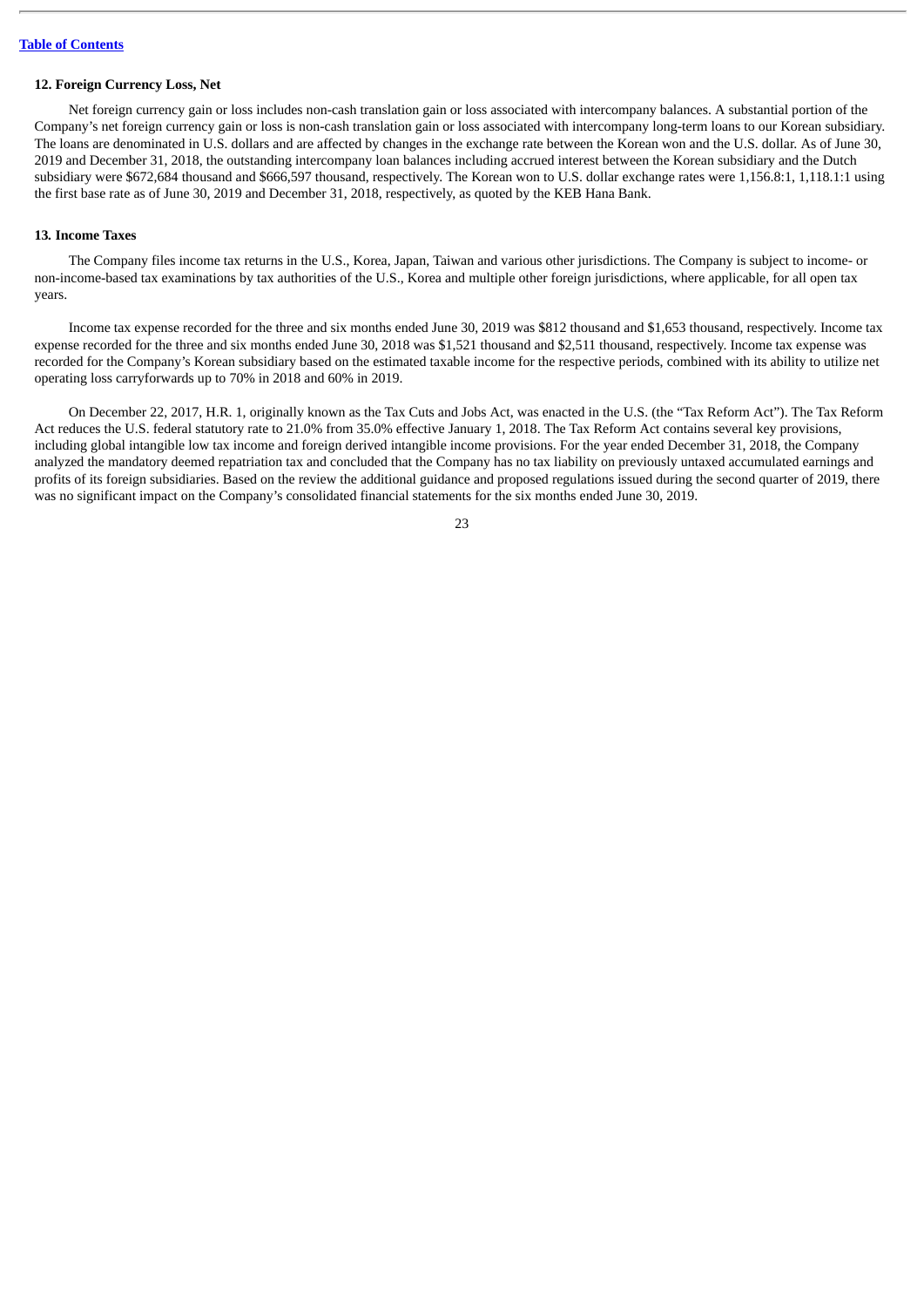### **14. Geographic and Segment Information**

The Company has two operating segments: its Foundry Services Group and Standard Products Group. The Company's chief operating decision maker is its Chief Executive Officer, who allocates resources and assesses performance of the business and other activities based on gross profit.

The following sets forth information relating to the operating segments (in thousands):

|                                      |                         | <b>Three Months Ended</b>                    |                         | <b>Six Months Ended</b>                    |
|--------------------------------------|-------------------------|----------------------------------------------|-------------------------|--------------------------------------------|
|                                      | <b>June 30,</b><br>2019 | <b>June 30,</b><br>2018                      | <b>June 30,</b><br>2019 | June 30,<br>2018                           |
| <b>Net Sales</b>                     |                         |                                              |                         |                                            |
| <b>Foundry Services Group</b>        | \$73,098                | \$ 80,907                                    | \$130,173               | \$158,336                                  |
| <b>Standard Products Group</b>       |                         |                                              |                         |                                            |
| <b>Display Solutions</b>             | 84,261                  | 78,712                                       | 142,491                 | 128,408                                    |
| <b>Power Solutions</b>               | 47,723                  | 40,028                                       | 89,753                  | 78,695                                     |
| <b>Total Standard Products Group</b> | 131,984                 | 118,740                                      | 232,244                 | 207,103                                    |
| All other                            | 63                      | 38                                           | 108                     | 65                                         |
| Total net sales                      | \$205,145               | \$199,685                                    | \$362,525               | \$365,504                                  |
|                                      | <b>June 30,</b>         | <b>Three Months Ended</b><br><b>June 30,</b> | <b>June 30,</b>         | <b>Six Months Ended</b><br><b>June 30,</b> |
|                                      | 2019                    | 2018                                         | 2019                    | 2018                                       |
| <b>Gross Profit</b>                  |                         |                                              |                         |                                            |
| <b>Foundry Services Group</b>        | \$12,177                | \$22,185                                     | \$15,814                | \$42,849                                   |
| <b>Standard Products Group</b>       | 31,600                  | 31,631                                       | 50,620                  | 55,670                                     |
| All other                            | 63                      | 38                                           | 107                     | (84)                                       |
| Total gross profit                   | \$43,840                | \$53,854                                     | \$66,541                | \$98,435                                   |

The Company's revenue for Foundry Services Group is disaggregated depending on the timing of revenue recognition (in thousands):

|                               | Three Months Ended June 30, 2019                                    |                                           |          |    | Six Months Ended June 30, 2019                                      |                                    |              |  |
|-------------------------------|---------------------------------------------------------------------|-------------------------------------------|----------|----|---------------------------------------------------------------------|------------------------------------|--------------|--|
|                               | <b>Revenue recognized</b><br>at the time of<br>shipment or delivery | Revenue<br>recognized<br>over time        | Total    |    | <b>Revenue recognized</b><br>at the time of<br>shipment or delivery | Revenue<br>recognized<br>over time | Total        |  |
| <b>Net Sales</b>              |                                                                     |                                           |          |    |                                                                     |                                    |              |  |
| <b>Foundry Services Group</b> | \$<br>31,449                                                        | \$41,649                                  | \$73,098 | \$ | 59,560                                                              | \$70,613                           | \$130,173    |  |
|                               |                                                                     | Three Months Ended June 30, 2018          |          |    |                                                                     | Six Months Ended June 30, 2018     |              |  |
|                               | Revenue recognized<br>at the time of<br>shipment or delivery        | <b>Revenue</b><br>recognized<br>over time | Total    |    | <b>Revenue recognized</b><br>at the time of<br>shipment or delivery | Revenue<br>recognized<br>over time | <b>Total</b> |  |
| <b>Net Sales</b>              |                                                                     |                                           |          |    |                                                                     |                                    |              |  |
| <b>Foundry Services Group</b> | \$<br>22.970                                                        | \$57,937                                  | \$80,907 | \$ | 25,766                                                              | \$132,570                          | \$158,336    |  |
|                               | 24                                                                  |                                           |          |    |                                                                     |                                    |              |  |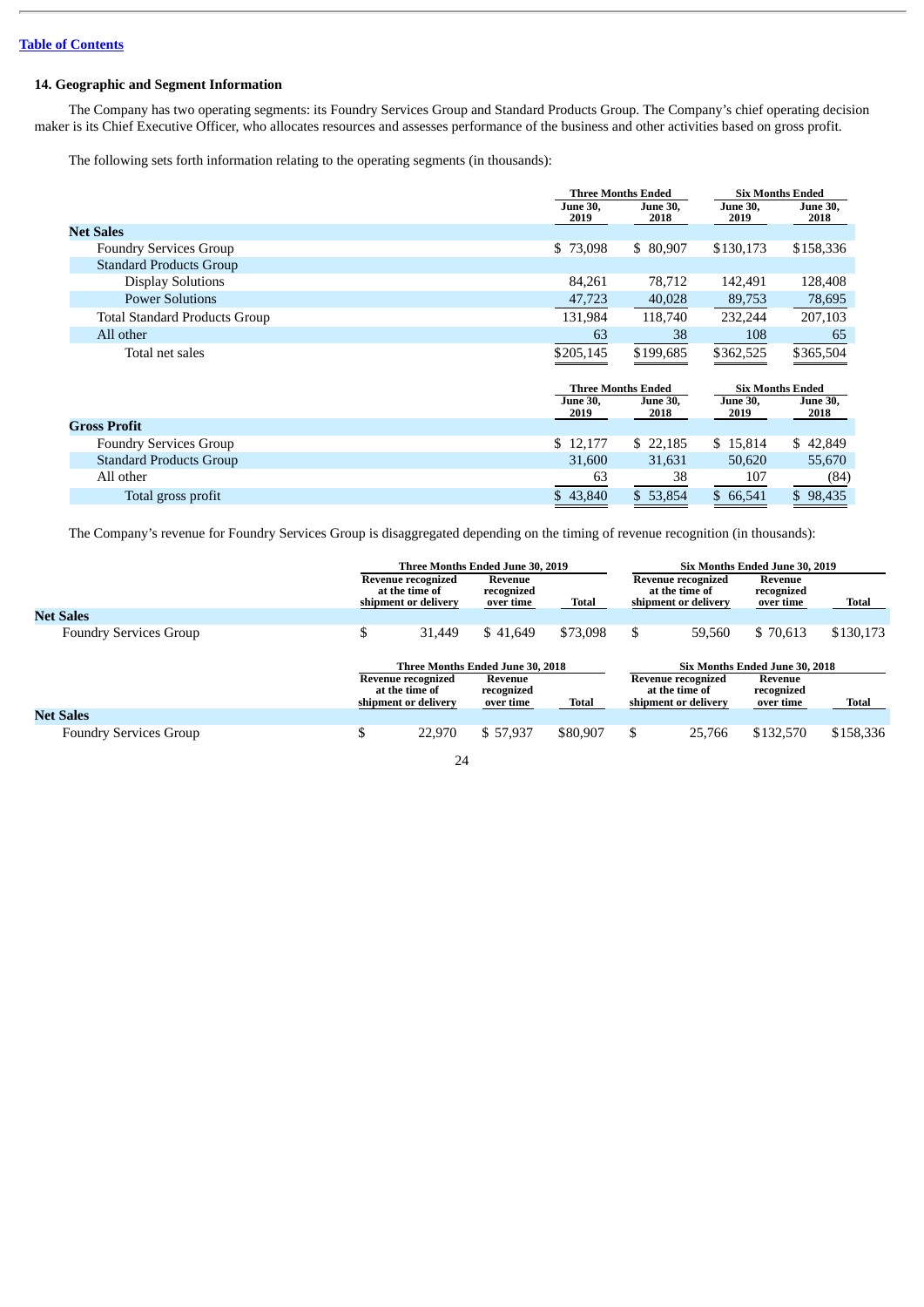#### **Table of [Contents](#page-2-0)**

The following is a summary of net sales by geographic region, based on the location to which the products are billed (in thousands):

|                                 |                         | <b>Three Months Ended</b> |
|---------------------------------|-------------------------|---------------------------|
|                                 | <b>June 30,</b><br>2019 | <b>June 30,</b><br>2018   |
| Korea                           | \$62,869                | \$58,060                  |
| Asia Pacific (other than Korea) | 120,124                 | 119,725                   |
| U.S.A.                          | 7,238                   | 13,593                    |
| Europe                          | 14,596                  | 7,619                     |
| <b>Others</b>                   | 318                     | 688                       |
| Total                           | \$205,145               | \$199,685                 |
|                                 |                         |                           |
|                                 |                         | <b>Six Months Ended</b>   |
|                                 | <b>June 30,</b><br>2019 | <b>June 30,</b><br>2018   |
| Korea                           | \$119,874               | \$112,750                 |
| Asia Pacific (other than Korea) | 204,288                 | 209,430                   |
| U.S.A.                          | 13,602                  | 23,411                    |
| Europe                          | 24,019                  | 18,597                    |
| <b>Others</b>                   | 742                     | 1,316                     |
| Total                           | \$362,525               | \$365,504                 |

For the three months ended June 30, 2019 and 2018, of the Company's net sales in Asia Pacific (other than Korea), net sales in Greater China (China, Hong Kong and Macau) represented 79.0% and 70.3%, respectively, and net sales in Taiwan represented 18.3% and 23.8%, respectively.

For the six months ended June 30, 2019 and 2018, of the Company's net sales in Asia Pacific (other than Korea), net sales in Greater China (China, Hong Kong and Macau) represented 77.6% and 69.1%, respectively, and net sales in Taiwan represented 19.1% and 24.1%, respectively.

Net sales from the Company's top ten largest customers accounted for 69% and 67% for the three months ended June 30, 2019 and 2018, respectively, and 68% and 63% for the six months ended June 30, 2019 and 2018, respectively.

For the three months ended June 30, 2019, the Company had one customer that represented 35.3% of its net sales, and for the six months ended June 30, 2019, the Company had one customer that represented 32.4% of its net sales.

For the three months ended June 30, 2018, the Company had one customer that represented 28.9% of its net sales, and for the six months ended June 30, 2018, the Company had one customer that represented 23.9% of its net sales.

98% of the Company's property, plant and equipment are located in Korea as of June 30, 2019.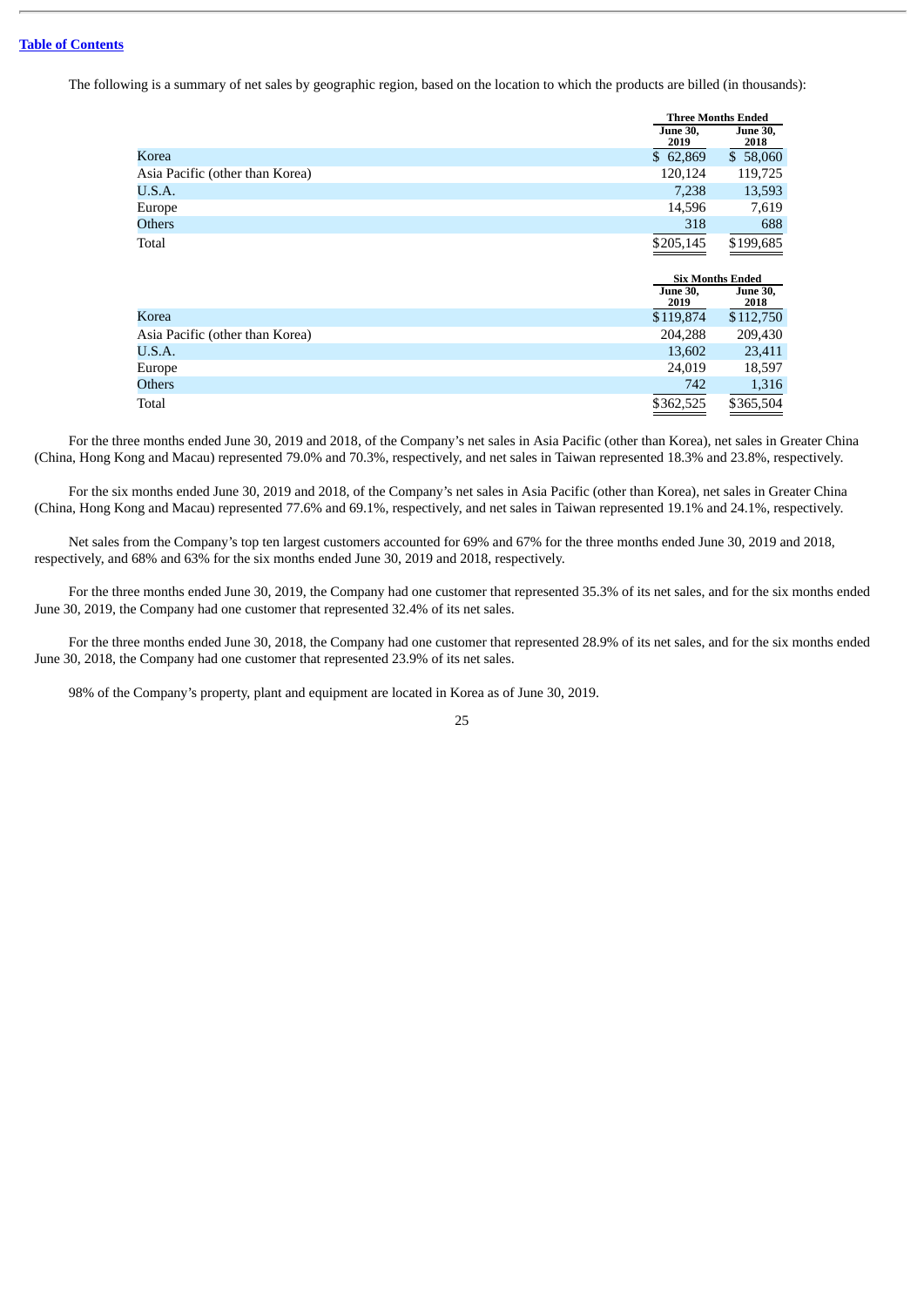### **15. Accumulated Other Comprehensive Loss**

Accumulated other comprehensive loss consists of the following as of June 30, 2019 and December 31, 2018, respectively (in thousands):

|                                          | <b>June 30.</b><br>2019 | December 31.<br>2018 |
|------------------------------------------|-------------------------|----------------------|
| Foreign currency translation adjustments | \$ (5,077)              | (20,061)             |
| Derivative adjustments                   | (996)                   | (49)                 |
| Total                                    | \$(6,073)               | (20.110)             |

Changes in accumulated other comprehensive loss for the three months ended June 30, 2019 and 2018 are as follows (in thousands):

| Three Months Ended June 30, 2019                                 | Foreign<br>currency<br>translation<br>adjustments | <b>Derivative</b><br>adjustments | Total         |
|------------------------------------------------------------------|---------------------------------------------------|----------------------------------|---------------|
| Beginning balance                                                | \$(12,757)                                        | \$<br>(361)                      | \$(13,118)    |
| Other comprehensive income (loss) before reclassifications       | 7,680                                             | (2,499)                          | 5,181         |
| Amounts reclassified from accumulated other comprehensive loss   |                                                   | 1,864                            | 1,864         |
| Net current-period other comprehensive income (loss)             | 7,680                                             | (635)                            | 7,045         |
| <b>Ending balance</b>                                            | (5,077)                                           | \$<br>(996)                      | (6,073)<br>\$ |
|                                                                  | Foreign<br>currency                               |                                  |               |
| Three Months Ended June 30, 2018                                 | translation<br>adjustments                        | <b>Derivative</b><br>adjustments | Total         |
| <b>Beginning balance</b>                                         | (38, 896)                                         | 2,626                            | \$(36,270)    |
| Other comprehensive income (loss) before reclassifications       | 20,116                                            | (1,870)                          | 18,246        |
| Amounts reclassified from accumulated other comprehensive income |                                                   | (2,035)                          | (2,035)       |
| Net current-period other comprehensive income (loss)             | 20,116                                            | (3,905)                          | 16,211        |

Changes in accumulated other comprehensive loss for the six months ended June 30, 2019 and 2018 are as follows (in thousands):

| Six Months Ended June 30, 2019                                   | Foreign<br>currency<br>translation<br>adjustments | <b>Derivative</b><br>adjustments | Total        |
|------------------------------------------------------------------|---------------------------------------------------|----------------------------------|--------------|
| <b>Beginning balance</b>                                         | (20,061)                                          | \$<br>(49)                       | \$(20,110)   |
| Other comprehensive income (loss) before reclassifications       | 14,984                                            | (2,900)                          | 12,084       |
| Amounts reclassified from accumulated other comprehensive loss   |                                                   | 1,953                            | 1,953        |
| Net current-period other comprehensive income (loss)             | 14,984                                            | (947)                            | 14,037       |
| <b>Ending balance</b>                                            | (5,077)                                           | (996)                            | (6,073)      |
|                                                                  |                                                   |                                  |              |
| Six Months Ended June 30, 2018                                   | Foreign<br>currency<br>translation<br>adjustments | <b>Derivative</b><br>adjustments | Total        |
| Beginning balance                                                | (38, 413)                                         | 5,299                            | $$$ (33,114) |
| Other comprehensive income (loss) before reclassifications       | 19,633                                            | (1,937)                          | 17,696       |
| Amounts reclassified from accumulated other comprehensive income |                                                   | (4, 641)                         | (4, 641)     |
| Net current-period other comprehensive income (loss)             | 19,633                                            | (6,578)                          | 13,055       |

There was no income tax impact related to changes in accumulated other comprehensive loss for the six months ended June 30, 2019 and 2018 due to net operating loss carry-forwards available to offset taxable income and full allowance for deferred tax assets.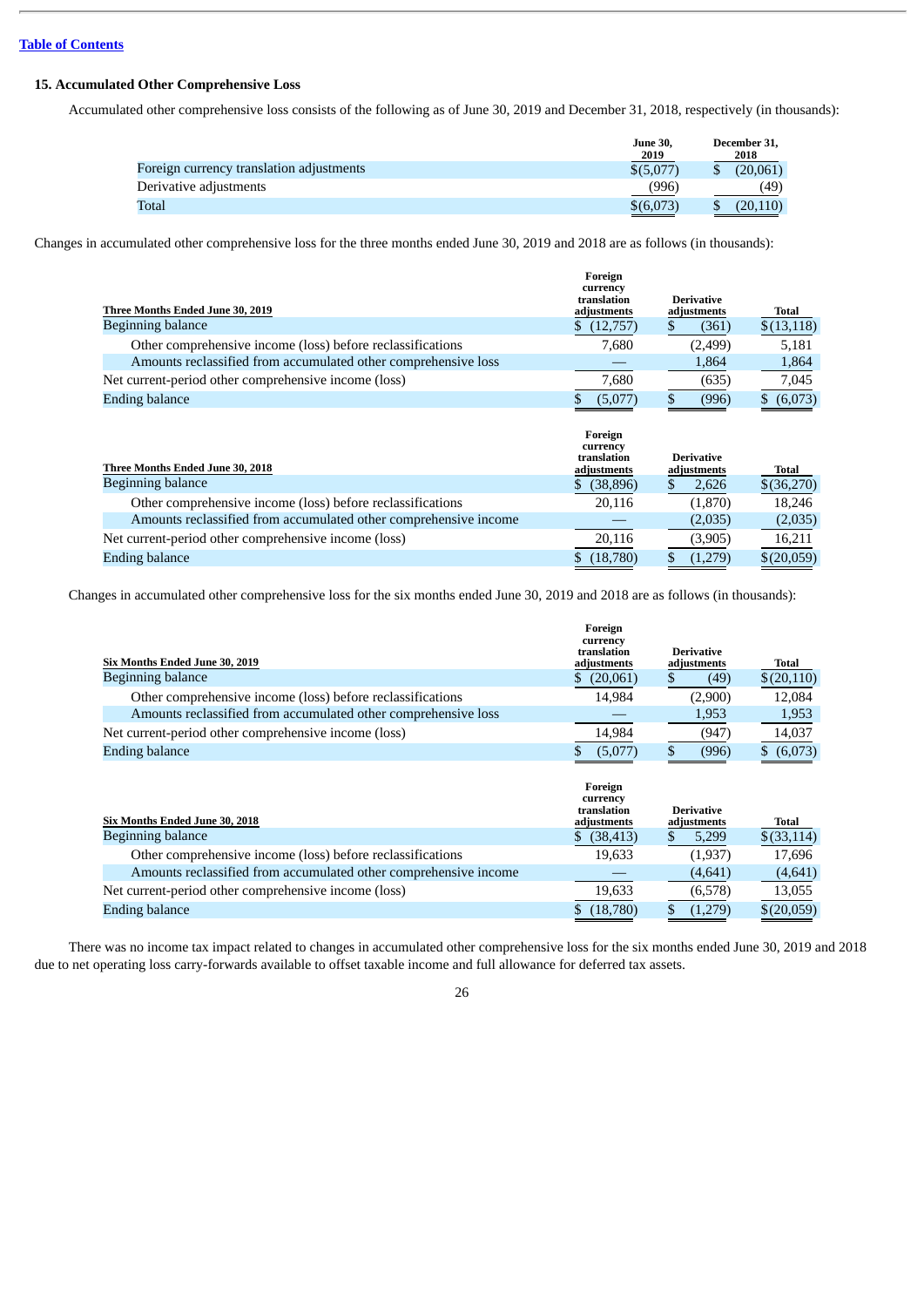#### **16. Loss per Share**

The following table illustrates the computation of basic and diluted loss per common share for the three and six months ended June 30, 2019 and 2018:

|                                                             |  | <b>Three Months Ended</b>                   |    |                         |    | <b>Six Months Ended</b>                         |                         |              |  |
|-------------------------------------------------------------|--|---------------------------------------------|----|-------------------------|----|-------------------------------------------------|-------------------------|--------------|--|
|                                                             |  | <b>June 30.</b><br>June 30,<br>2019<br>2018 |    | <b>June 30.</b><br>2019 |    |                                                 | <b>June 30.</b><br>2018 |              |  |
|                                                             |  |                                             |    |                         |    | (In thousands of US dollars, except share data) |                         |              |  |
| <b>Basic and diluted loss per share</b>                     |  |                                             |    |                         |    |                                                 |                         |              |  |
| Net loss                                                    |  | (9,520)                                     |    | (21, 505)               |    | (43, 645)                                       |                         | (18,742)     |  |
| Basic and diluted weighted average common stock outstanding |  | 34, 245, 127                                |    | 34,420,654              |    | 34,220,141                                      |                         | 34, 337, 345 |  |
| Basic and diluted loss per share                            |  | (0.28)                                      | \$ | (0.62)                  | \$ | (1.28)                                          | \$                      | (0.55)       |  |

The following outstanding instruments were excluded from the computation of diluted loss per share, as they have an anti-dilutive effect on the calculation:

|                               | <b>Three Months Ended</b> |                  | <b>Six Months Ended</b> |                         |  |
|-------------------------------|---------------------------|------------------|-------------------------|-------------------------|--|
|                               | June 30,<br>2019          | June 30,<br>2018 | June 30,<br>2019        | <b>June 30,</b><br>2018 |  |
| Options                       | 2,611,832                 | 2.782.874        | 2.611.832               | 2.782.874               |  |
| <b>Restricted Stock Units</b> | 501,490                   | 499.889          | 501.490                 | 499,889                 |  |

For the three months ended June 30, 2019, 10,144,155, for the six months ended June 30, 2019, 10,163,242, and for the three and six months ended June 30, 2018, 10,448,213 of potential common stock from the assumed conversion of Exchangeable Notes were excluded from the computation of diluted loss per share as the effect was anti-dilutive for the periods.

#### **17. Commitments and Contingencies**

#### *Long-term Purchase Agreements and Advances to Suppliers*

The Company purchases raw materials from a variety of vendors. During the normal course of business, in order to manage manufacturing lead times and help assure adequacy supply, the Company from time to time may enter into multi-year purchase agreements, which specify future quantities and pricing of materials to be supplied by the vendors. The Company reviews the terms of the long-term supply agreements and assesses the need for any accrual for estimated losses, such as lower of cost or net realizable value that will not be recovered by future sales prices. No such accrual was required as of June 30, 2019 and December 31, 2018, respectively.

The Company, from time to time, may make prepayments to suppliers to procure materials to meet its planned production. The Company recorded prepayments of \$6,537 thousand and \$8,132 thousand as other current assets as of June 30, 2019 and December 31, 2018, respectively.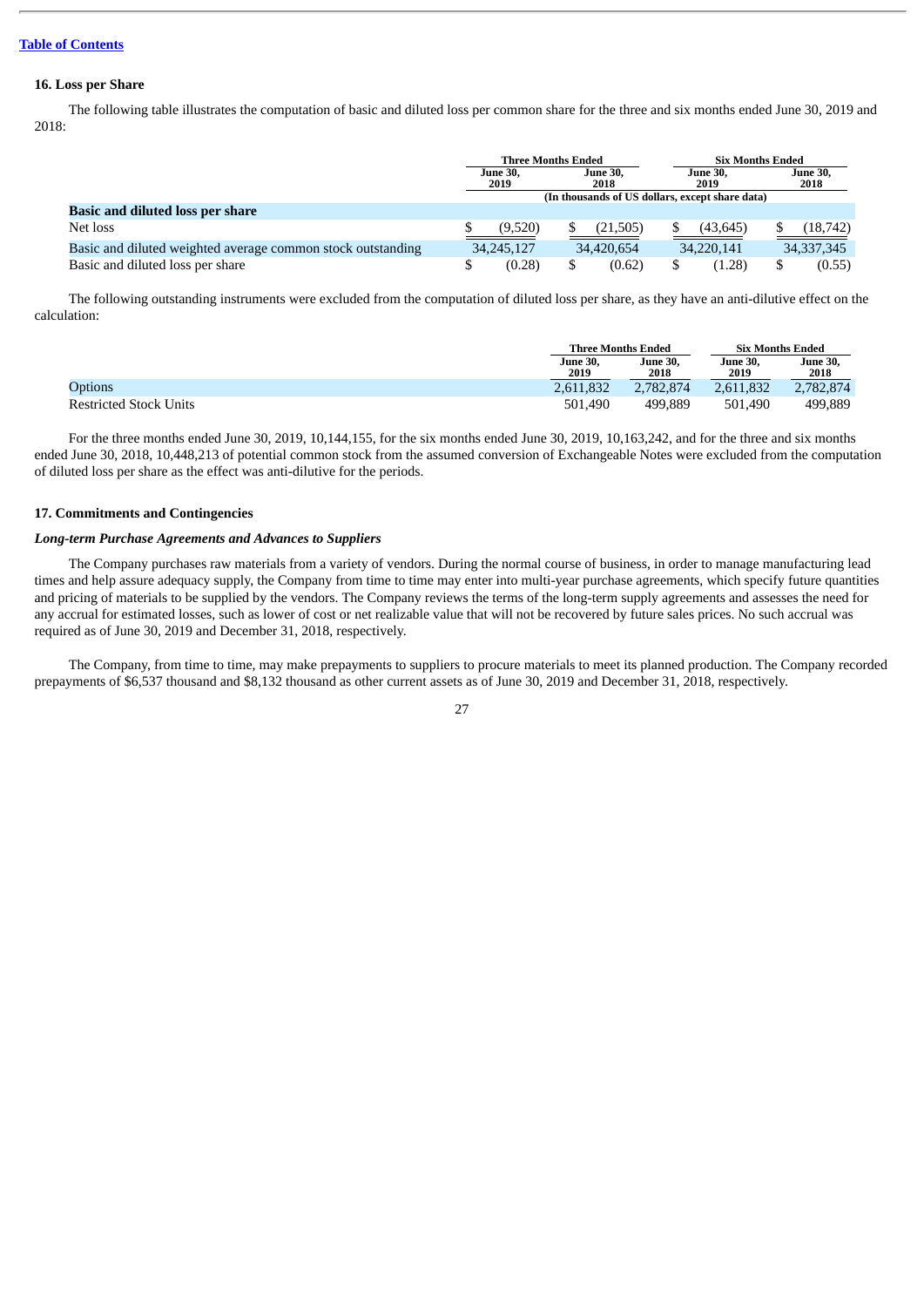#### FORWARD LOOKING STATEMENTS

The following Management's Discussion and Analysis of Financial Condition and Results of Operations contains forward-looking statements within the meaning of Section 21E of the Securities Exchange Act of 1934, as amended (the "Exchange Act"), and Section 27A of the Securities Act of 1933, as amended, that involve risks and uncertainties. Forward-looking statements give our current expectations and projections relating to our financial condition, results of operations, plans, objectives, future performance and business. You can identify these statements by the fact that they do not relate strictly to historical or current facts. These statements may include words such as "anticipate," "estimate," "expect," "project," "intend," "plan," "believe" and other words and terms of similar meaning in connection with any discussion of the timing or nature of future operating or financial performance or other events. All statements other than statements of historical facts included in this report that address activities, events or developments that we expect, believe or anticipate will or may occur in the future are forward-looking statements.

These forward-looking statements are largely based on our expectations and beliefs concerning future events, which reflect estimates and assumptions made by our management. These estimates and assumptions reflect our best judgment based on currently known market conditions and other factors relating to our operations and business environment, all of which are difficult to predict and many of which are beyond our control. Although we believe our estimates and assumptions to be reasonable, they are inherently uncertain and involve a number of risks and uncertainties that are beyond our control. In addition, management's assumptions about future events may prove to be inaccurate. Management cautions all readers that the forward-looking statements contained in this report are not guarantees of future performance, and we cannot assure any reader that those statements will be realized or the forward-looking events and circumstances will occur. Actual results may differ materially from those anticipated or implied in the forward-looking statements due to the factors listed in this section, in "Part II: Item 1A. Risk Factors" herein and in "Part I: Item 1A. Risk Factors" in our Annual Report on Form 10-K filed on February 22, 2019 ("2018 Form 10-K").

All forward-looking statements speak only as of the date of this report. We do not intend to publicly update or revise any forward-looking statements as a result of new information or future events or otherwise, except as required by law. These cautionary statements qualify all forwardlooking statements attributable to us or persons acting on our behalf.

Statements made in this Quarterly Report on Form 10-Q (this "Report"), unless the context otherwise requires, that include the use of the terms "we," "us," "our" and "MagnaChip" refer to MagnaChip Semiconductor Corporation and its consolidated subsidiaries. The term "Korea" refers to the Republic of Korea or South Korea.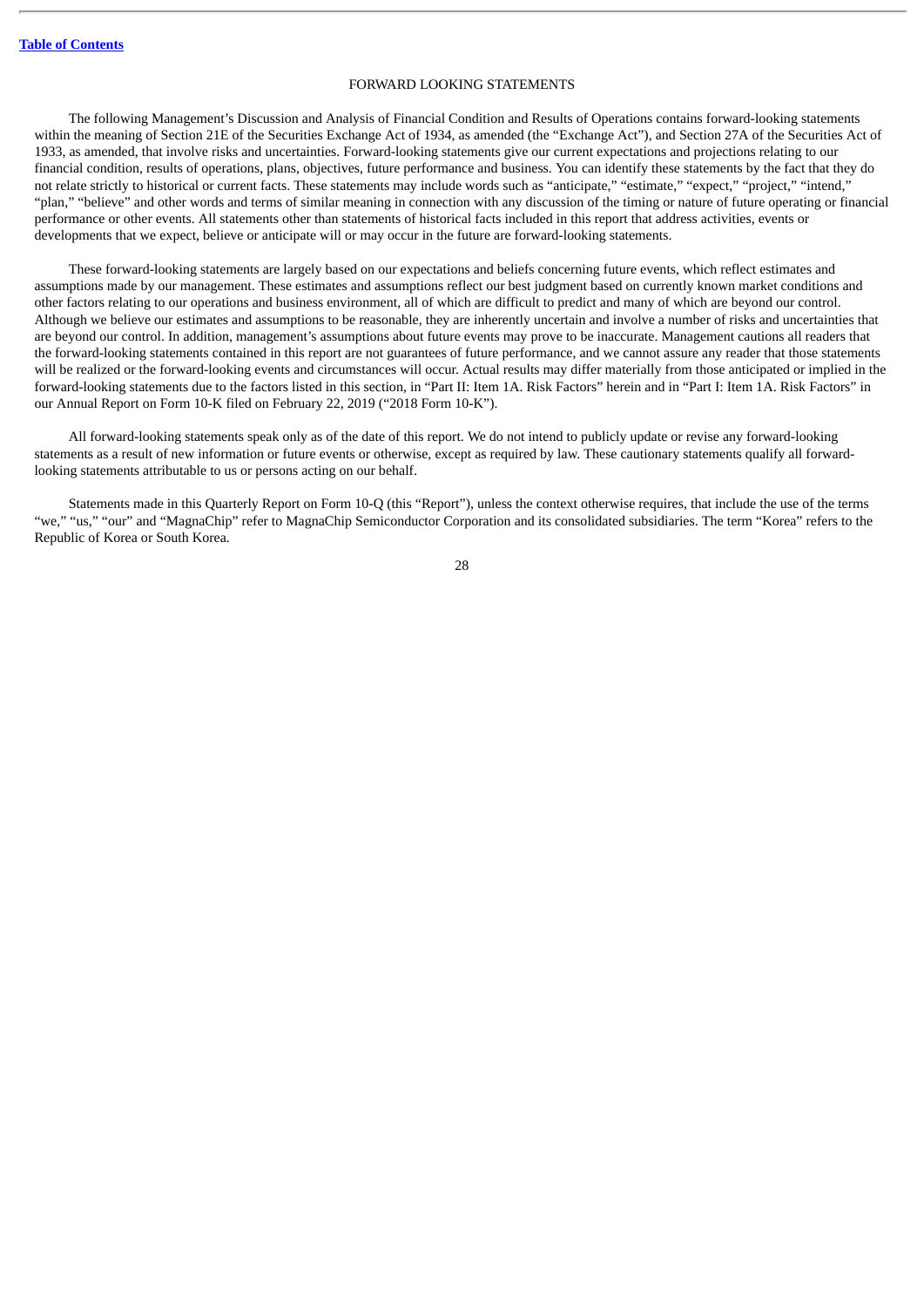#### **Table of [Contents](#page-2-0)**

#### <span id="page-29-0"></span>**Item 2. Management's Discussion and Analysis of Financial Condition and Results of Operations**

The following discussion and analysis should be read in conjunction with the unaudited consolidated financial statements and the related notes *included elsewhere in this Report.*

#### **Overview**

We are a designer and manufacturer of analog and mixed-signal semiconductor platform solutions for communications, IoT, consumer, industrial and automotive applications. We provide technology platforms for analog, mixed-signal, power, high voltage, non-volatile memory, and radio frequency applications. We have a proven record with about 40 years of operating history, a portfolio of approximately 3,000 registered patents and pending applications and extensive engineering and manufacturing process expertise.

We have two operation segments: our Foundry Services Group and our Standard Products Group. Our Foundry Services Group provides specialty analog and mixed-signal foundry services mainly for fabless and IDM semiconductor companies that primarily serve communications, IoT, consumer, industrial and automotive applications. Our Standard Products Group includes our Display Solutions and Power Solutions business lines. Our Display Solutions products provide flat panel display solutions to major suppliers of large and small rigid and flexible panel displays, and mobile, automotive applications and home appliances. Our Power Solutions products include discrete and integrated circuit solutions for power management in communications, consumer, computing and industrial applications.

Our wide variety of analog and mixed-signal semiconductor products and manufacturing services combined with our mature technology platform allow us to address multiple high-growth end markets and to rapidly develop and introduce new products and services in response to market demands. Our design center and substantial manufacturing operations in Korea place us at the core of the global electronics device supply chain. We believe this enables us to quickly and efficiently respond to our customers' needs and allows us to better serve and capture additional demand from existing and new customers.

To maintain and increase our profitability, we must accurately forecast trends in demand for electronics devices that incorporate semiconductor products we produce. We must understand our customers' needs as well as the likely end market trends and demand in the markets they serve. We must balance the likely manufacturing utilization demand of our product businesses and foundry business to optimize our capacity utilization. We must also invest in relevant research and development activities and manufacturing capacity and purchase necessary materials on a timely basis to meet our customers' demand while maintaining our target margins and cash flow.

The semiconductor markets in which we participate are highly competitive. The prices of our products tend to decrease regularly over their useful lives, and such price decreases can be significant as new generations of products are introduced by us or our competitors. We strive to offset the impact of declining selling prices for existing products through cost reductions and the introduction of new products that command selling prices above the average selling price of our existing products. In addition, we seek to manage our inventories and manufacturing capacity so as to mitigate the risk of losses from product obsolescence.

Demand for our products and services is driven by overall demand for communications, IoT, consumer, industrial and automotive products and can be adversely affected by periods of weak consumer and enterprise spending or by market share losses by our customers. In order to mitigate the impact of market volatility on our business, we are diversifying our portfolio of products, customers, and target applications. We also expect that new competitors will emerge in these markets that may place increased pressure on the pricing for our products and services. While we believe we are well positioned competitively to compete in these markets and against these new competitors as a result of our long operating history, existing manufacturing capacity and our worldwide customer base, if we are not effective in competing in these markets, our operating results may be adversely affected.

Within our Foundry Services Group, net sales are driven by customers' decisions on which manufacturing services provider to use for a particular product. Most of our Foundry Services Group customers are fabless, while some are IDM customers. A customer will often have more than one supplier of manufacturing services. In any given period, our net sales depend heavily upon the end-market demand for the goods in which the products we manufacture for customers are used, the inventory levels maintained by our customers and in some cases, allocation of demand for manufacturing services among selected qualified suppliers.

Within our Standard Products Group, net sales are driven by design wins in which we are selected by an electronics original equipment manufacturer (OEM) or other potential customer to supply its demand for a particular product. A customer will often have more than one supplier designed in to multi-source components for a particular product line. Once we have design wins and the products enter into mass production, we often specify the pricing of a particular product for a set period of time, with periodic discussions and renegotiations of pricing with our customers. In any given period, our net sales depend heavily upon the end-market demand for the goods in which our products are used, the inventory levels maintained by our customers and in some cases, allocation of demand for components for a particular product among selected qualified suppliers.

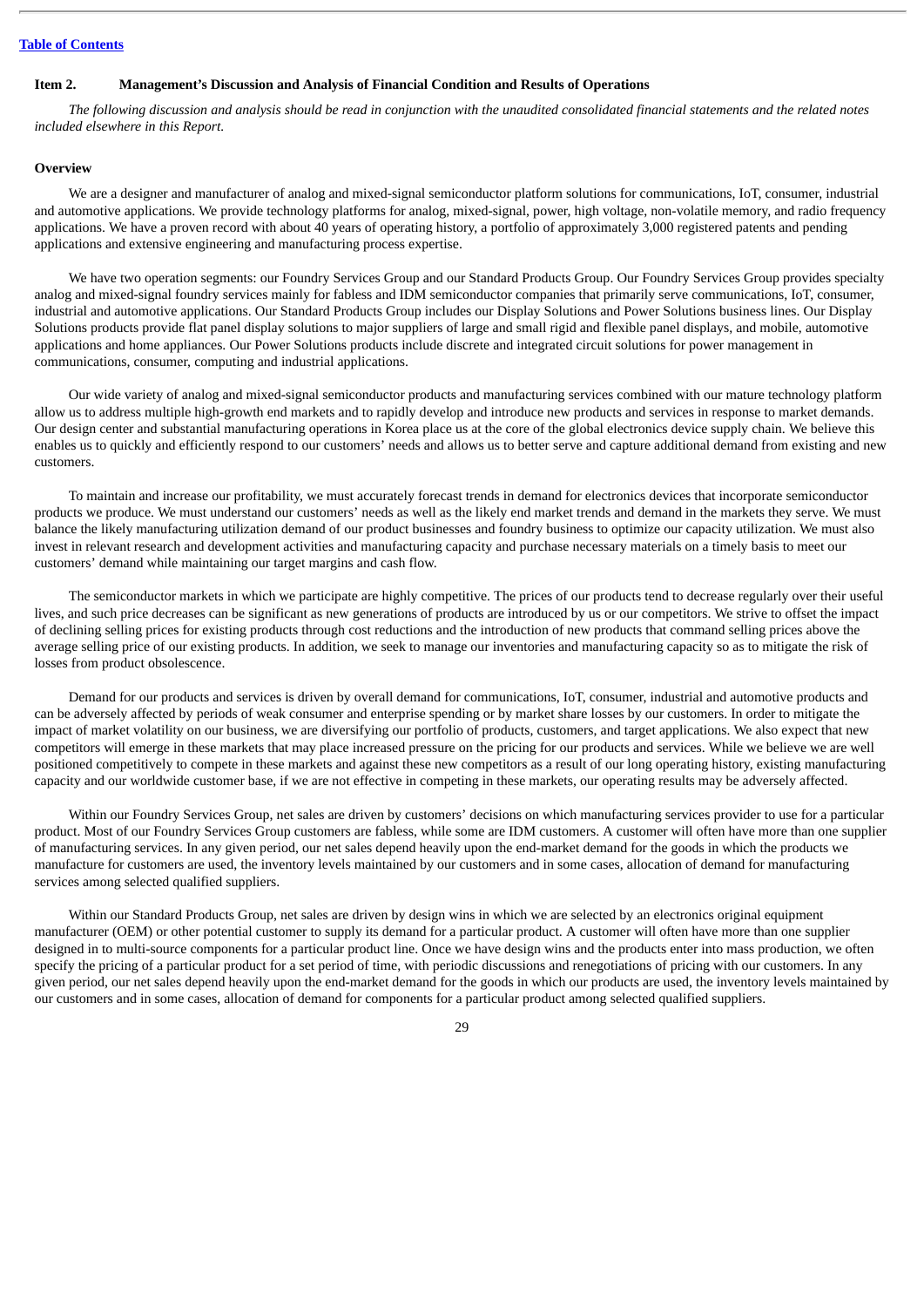#### **Table of [Contents](#page-2-0)**

In contrast to completely fabless semiconductor companies, our internal manufacturing capacity provides us with greater control over manufacturing costs and the ability to implement process and production improvements for our internally manufactured products, which can favorably impact gross profit margins. Our internal manufacturing capacity also allows for better control over delivery schedules, improved consistency over product quality and reliability and improved ability to protect intellectual property from misappropriation on these products. However, having internal manufacturing capacity exposes us to the risk of under-utilization of manufacturing capacity that results in lower gross profit margins, particularly during downturns in the semiconductor industry.

Our products and services require investments in capital equipment. Analog and mixed-signal manufacturing facilities and processes are typically distinguished by the design and process implementation expertise rather than the use of the most advanced equipment. Many of these processes also tend to migrate more slowly to smaller geometries due to technological barriers and increased costs. For example, some of our products use high-voltage technology that requires larger geometries and that may not migrate to smaller geometries for several years, if at all. As a result, our manufacturing base and strategy do not require substantial investment in leading edge process equipment for those products, allowing us to utilize our facilities and equipment over an extended period of time with moderate required capital investments. In addition, we are less likely to experience significant industry overcapacity, which can cause product prices to decline significantly. In general, we seek to invest in manufacturing capacity that can be used for multiple high-value applications over an extended period of time. In addition, we outsource manufacturing of those products which do require advanced technology and 12-inch wafer capacity. We believe this capital investment strategy enables us to optimize our capital investments and facilitates more diversified product and service offerings.

Since 2007, we have designed and manufactured organic light emitting diodes (OLED) display driver ICs in our internal manufacturing facilities. As we expanded our design capabilities to products that require lower geometries unavailable at our existing manufacturing facilities, we began outsourcing manufacturing of certain OLED display driver ICs to an external foundry from the second half of 2015. This additional source of manufacturing is an increasingly important part of our supply chain management. By outsourcing manufacturing of advanced OLED products to external foundries, we are able to dynamically adapt to the changing customer requirements and address growing markets without substantial capital investments by us. Both at the internal manufacturing facilities and external foundries, we apply our unique OLED process patents as well as other intellectual property, proprietary process design kits and custom design-flow methodologies.

Our success going forward will depend upon our ability to adapt to future challenges such as the emergence of new competitors for our products and services or the consolidation of current competitors. Additionally, we must innovate to remain ahead of, or at least rapidly adapt to, technological breakthroughs that may lead to a significant change in the technology necessary to deliver our products and services. We believe that our established relationships and close collaboration with leading customers enhance our awareness of new product opportunities, market and technology trends and improve our ability to adapt and grow successfully. In our Foundry Services Group, we strive to maintain competitiveness by offering high-value added processes, high-flexibility and excellent service by tailoring existing standard processes to meet customers' design needs and porting customers' own process technologies into our fabrication facilities.

We are in a period of weaker demand from our foundry customers in part as a result of softening global market conditions, including macroeconomic uncertainties. This, together with a significant drop in utilization, among other factors, materially adversely affected and may continue to materially impact our Foundry Services Group gross margin and other operating results.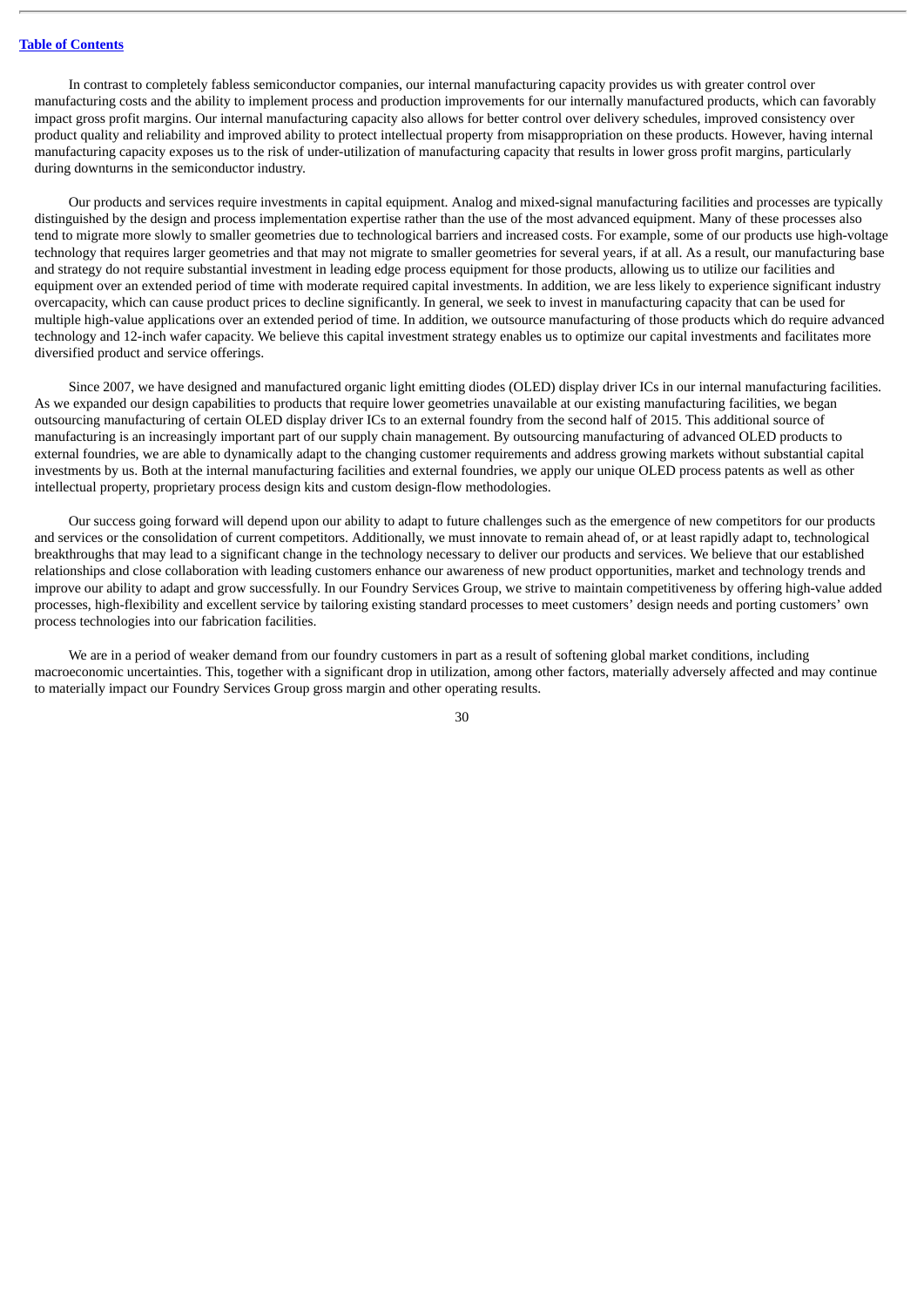#### *Recent Developments*

#### *Strategic Evaluation*

On February 14, 2019, we announced that we have undertaken a strategic evaluation of our Foundry Services Group business and the fabrication facility located in Cheongju ("Fab 4"), the larger of our two 8" manufacturing facilities. Fab 4 is an analog and mixed-signal fab that produces approximately 73% of our total capacity, and is used primarily to meet wafer demand from customers of our Foundry Services Group that rely on outside suppliers. Certain customer products of our Foundry Service Group are currently manufactured in our smaller 8" fabrication facility in Gumi. We have engaged J.P. Morgan Securities LLC as our financial advisor to assist in the evaluation and we have also retained legal advisors to assist in the evaluation. It is possible that the announced strategic evaluation of our Foundry Services Group business and Fab 4 could adversely impact foundry loadings and Company margins. For the six months ended June 30, 2019, we recorded \$1.9 million in legal and consulting service fees incurred in connection with the strategic evaluation and recorded such costs as restructuring and other charges in our consolidated statements of operations.

#### *Repurchase of Long-term Borrowings*

In December 2018, we repurchased a principal amount of \$0.5 million and \$1.6 million of the 2021 Notes and the Exchangeable Notes, respectively. As a result, we recorded a \$0.2 million net loss as early extinguishment loss on our consolidated statements of operations for the year ended December 31, 2018.

In January and February 2019, we additionally repurchased a principal amount of \$0.3 million and \$0.9 million of the 2021 Notes and the Exchangeable Notes, respectively. As a result, we recorded a \$0.04 million net loss as early extinguishment loss on our consolidated statements of operations for the three months ended March 31, 2019.

#### *Water Treatment Facility Arrangement*

On June 29, 2018, we entered into an arrangement whereby we acquired a water treatment facility to support our fabrication facility in Gumi, Korea from SK hynix for \$4.2 million, and sold it for \$4.2 million to a third party management company that we have engaged to run the facility for a 10-year term. This arrangement is accounted for as a financing due to our Korean subsidiary's continuing involvement with the facility. As a result, on the acquisition date, we recorded the water treatment facility of \$4.2 million as property, plant and equipment, net, which is depreciated over its useful life. We also recorded the related liabilities of \$0.6 million as other current liabilities and \$3.6 million as other non-current liabilities, which relates to the financing and service portion of the arrangement and is amortized using the effective interest method over the contract period.

#### *Tax Audit*

In September 2017, MagnaChip Semiconductor Ltd. ("MSK"), our Korean operating subsidiary, was notified that the Korean National Tax Service (the "KNTS") would be examining the income- and non-income-based taxes of MSK for its 2012 to 2014 tax years. The KNTS had conducted its audit, primarily focusing on non-income-based value added tax ("VAT") transactions associated with the periods with respect to which we previously restated our financial statements as a result of the independent investigation commenced by our Audit Committee in January 2014 (the "Restatement").

As a result, the aggregate tax and penalty assessment by the KNTS was \$6.0 million, of which \$3.3 million had already been accrued by us in our financial statements in connection with the Restatement filed in 2015. Such amount also included approximately \$0.5 million related to employee withholding amounts and associated penalties, and to the extent any such tax obligation was that of MSK's employees. In addition, KNTS assessed an administrative fine of \$2.0 million in connection with the above-described tax audit.

In December 2017, the KNTS concluded that no criminal charges would be brought against any current officers or directors of MSK or MSK itself. As a result, we took a charge of \$4.2 million in the fourth quarter of 2017 related to this additional tax assessment and associated penalties and administrative fine. We recorded the \$0.5 million related to employee withholding amounts as other receivables in our consolidated balance sheets as of December 31, 2017, as we expected to obtain reimbursement of the applicable amounts from those employees. Of the \$0.5 million, we have collected \$0.1 million and established an allowance of \$0.4 million.

#### *Secondary offering*

On August 15, 2017, certain of our stockholders that are affiliates of Avenue Capital Management II, L.P. (the "Selling Stockholders") closed an underwritten registered public offering of 4,088,978 shares of our common stock at a price per share of \$11.10. We did not receive any proceeds from the sale of our common stock by the Selling Stockholders, but paid certain expenses in connection with such secondary offering pursuant to an existing contractual arrangement with the Selling Stockholders.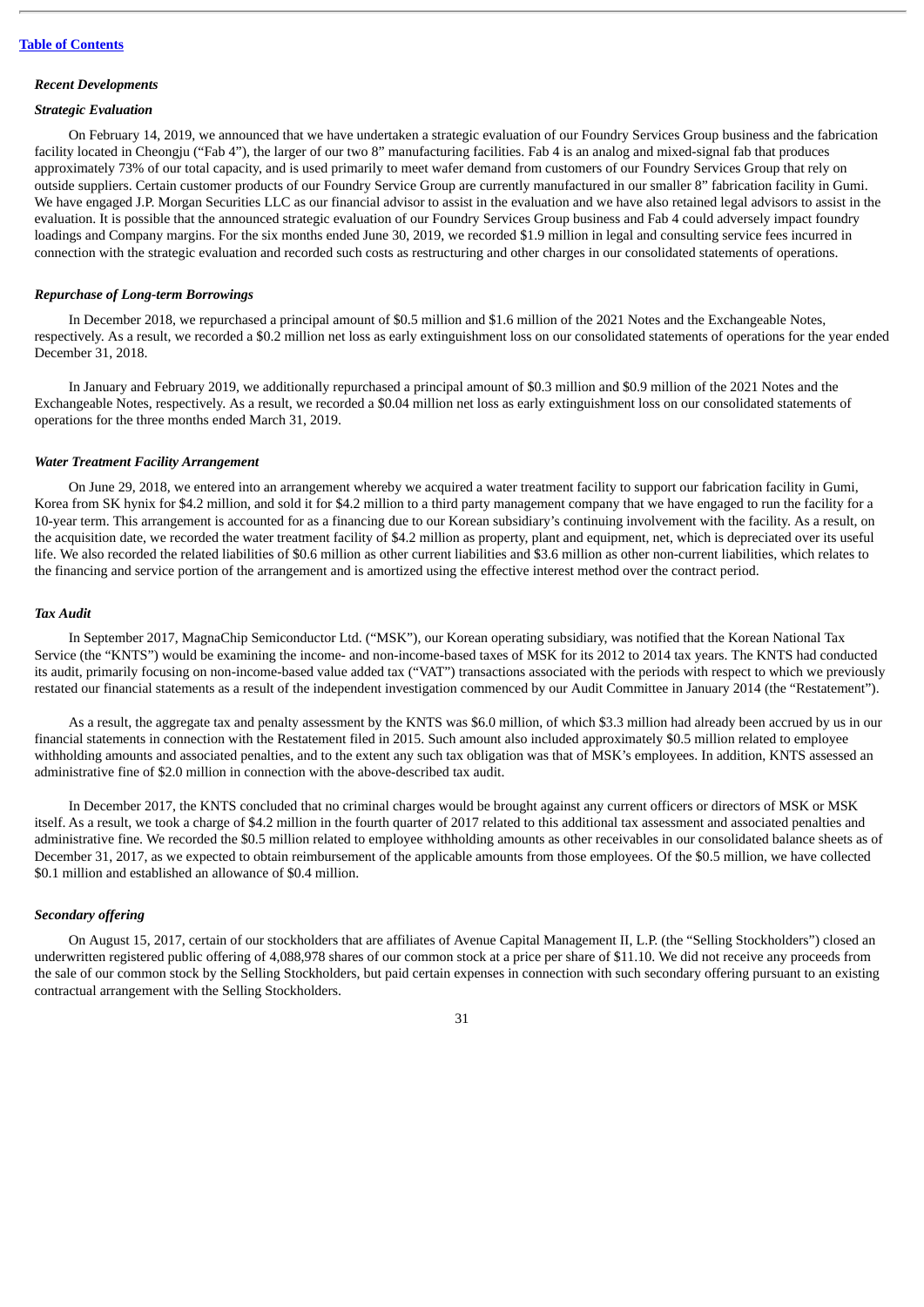#### *Events associated with the closure of our 6-inch fab and reduction of workforce*

In December 2014, we announced that our Board of Directors had adopted a plan to close our 6-inch fab. During the fourth quarter of 2015, we received an \$8.2 million deposit for sale of machinery in conjunction with the planned closure of our 6-inch fab. According to this plan, the 6-inch fab was closed on February 29, 2016. During the first quarter of 2016, we completed all procedures necessary to sell all machineries in our closed 6-inch fab and recognized a \$7.8 million restructuring gain from the related deposit of \$8.2 million, net of certain direct selling costs. On April 4, 2016, we commenced a voluntary resignation program (the "Program"), which was available to certain manufacturing employees, including our 6-inch fab employees, through April 29, 2016.

As of April 29, 2016, 169 employees elected to resign under the terms of the Program. We paid approximately \$8 million for severance benefits, which are required by law and had already been fully accrued in our financial statements, in a lump sum during the second quarter of 2016. Beginning in May 2016, we also began to pay a portion of the \$4.2 million other termination benefits under the Program, which were paid in equal monthly installments over twelve months. We recorded the \$4.2 million charge related to the full amount of these other termination benefits payable under the Program during the second quarter of 2016.

As of December 21, 2016, we entered into a purchase and sale agreement to sell a building located in Cheongju, South Korea. The building has historically been used to house the 6-inch fab and became vacant upon the closure of the fabrication facility. As of December 31, 2015, the building was fully impaired. We received proceeds of \$18.2 million, including a \$1.7 million value-added tax, for the sale of the building on December 26, 2016. We recorded the \$18.2 million as restricted cash in our consolidated balance sheets as of December 31, 2016 as we were obligated to perform certain removal construction work that was expected to be completed by the end of March 2017. During the first quarter of 2017, we completed all removal construction work necessary to transfer the title of the building, and the \$18.2 million of restricted cash was fully released.

As of February 22, 2017, our Board of Directors approved the implementation of a headcount reduction plan (the "Headcount Reduction Plan"). As of June 30, 2017, 352 employees elected to resign from the Company during the period in which the Headcount Reduction Plan was offered. The Headcount Reduction Plan is expected to result in estimated annual cost savings of approximately \$24 million. The total cash cost of approximately \$31 million has been fully paid. We recorded in our consolidated statement of operations \$11.1 million and \$2.3 million termination related charges as "early termination charges" for the three months ended March 31, 2017 and June 30, 2017, respectively. The remaining total cost relates to statutory severance benefits, which are required by law and had already been fully accrued in our financial statements.

#### *Issuance of Exchangeable Senior Notes and Stock Repurchase*

As of January 17, 2017, we closed the offering (the "Exchangeable Notes Offering") by our Luxembourg subsidiary, MagnaChip Semiconductor S.A., of \$86.25 million aggregate principal amount of its 5.00% Exchangeable Senior Notes due 2021 (the "Exchangeable Notes"), reflecting the full exercise of the initial purchasers' option to purchase additional Exchangeable Notes. We used a portion of the net proceeds from the Exchangeable Notes Offering to repurchase 1,795,444 shares of our common stock under our stock repurchase program, which was authorized by our board of directors on January 10, 2017, at an aggregate cost of \$11.4 million.

#### *Sale of Sensor Business*

In March 2017, we sold our sensor product business, which was included in and reported as part of the Display Solutions line of our Standard Products Group, to a third party for proceeds of \$1.3 million, in an effort to improving our overall profitability. We recorded a \$0.4 million gain from this sale after deducting the book values of certain assets transferred to the buyer.

#### *Restatement*

In January 2014, our Audit Committee commenced an independent investigation that resulted in the Restatement. In March, 2014, we voluntarily reported to the SEC that our Audit Committee had determined that we incorrectly recognized revenue on certain transactions and as a result would restate our financial statements, and that our Audit Committee had commenced an independent investigation.

On December 10, 2015, we entered into a Memorandum of Understanding with the plaintiffs' representatives to settle the Class Action Litigation, as defined and detailed in "Item 8. Financial Statements and Supplementary Data—Notes to Consolidated Financial Statements—Note 18. Commitments and Contingencies" in our 2018 Form 10-K, for an aggregate settlement payment of \$23.5 million. This settlement payment was fully funded by insurance proceeds that were received in the first quarter of 2016 and disbursed from the escrow account, previously recorded as restricted cash, in the third quarter of 2016.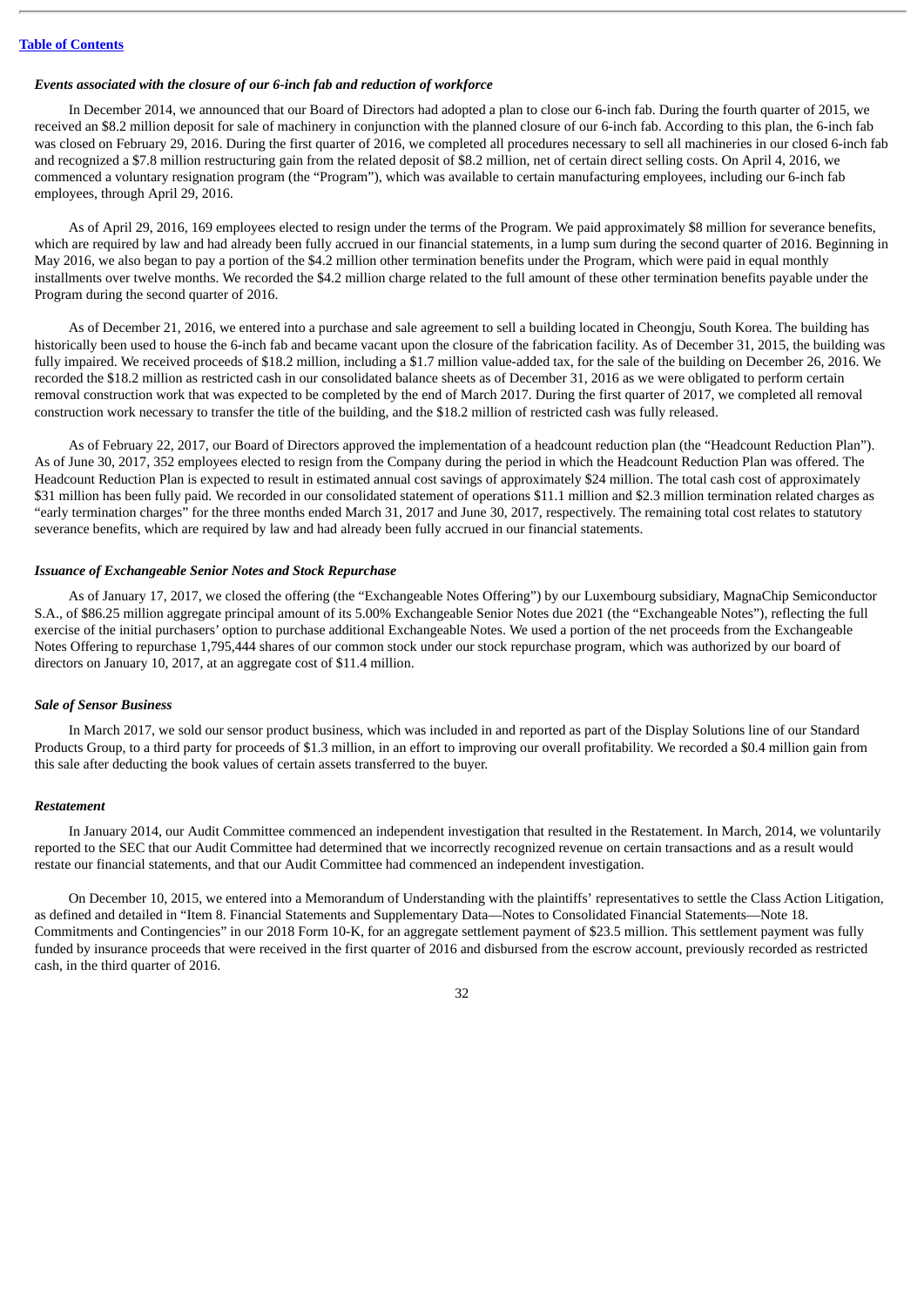On January 22, 2016, we entered into a stipulation of settlement with the plaintiffs in the shareholder derivative actions, as described in "Item 8. Financial Statements and Supplementary Data—Notes to Consolidated Financial Statements—Note 18. Commitments and Contingencies" in our 2018 Form 10-K, for an aggregate payment of \$3.0 million from our insurance proceeds that were received in the first quarter of 2016 and recorded in the escrow account. In October 2016, the court approved the settlement of the shareholder derivative actions for \$3.0 million, which included \$0.75 million awarded to plaintiffs' counsel. Upon the expiration of the appeals period, \$2.25 million was disbursed from the escrow account, previously recorded as restricted cash, in December 2016. The remaining restricted cash related to insurance proceeds of \$3.1 million was also released in December 2016.

On May 1, 2017, the SEC announced that it had reached a final settlement with us, resolving the SEC's investigation, as detailed in "Item 8. Financial Statements and Supplementary Data—Notes to Consolidated Financial Statements—Note 18. Commitments and Contingencies" in our 2018 Form 10-K. In connection therewith, we have consented, without admitting or denying the SEC's findings, to the entry of an administrative order by the SEC directing that we cease and desist from committing or causing any violations of certain provisions of the federal securities laws and related SEC regulations. The SEC's administrative order was entered on May 1, 2017. The SEC imposed a monetary penalty of \$3.0 million on us. In the three months ended March 31, 2017, we established a reserve in that amount for the potential settlement of this matter and recorded it as selling, general and administrative expense in the consolidated statements of operations for the three months ended March 31, 2017. The reserved monetary penalty of \$3.0 million was paid to the SEC during the three months ended June 30, 2017.

As a result of the Restatement, we incurred substantial external accounting, legal and other related costs associated with the Restatement and certain litigation and other regulatory investigations and actions related thereto. We recorded Restatement related costs of \$10.3 million for the year ended December 31, 2017, which included tax assessment, and associated penalties of \$4.3 million, primarily related to non-income-based VAT transactions in the Restatement periods, compared to \$7.0 million of Restatement related costs for the year ended December 31, 2016. For the three months March 31, 2018, the reversal of a \$0.8 million accrual related to certain legal fees, incurred in prior periods and reimbursed by insurers, was recorded as a Restatement related gain.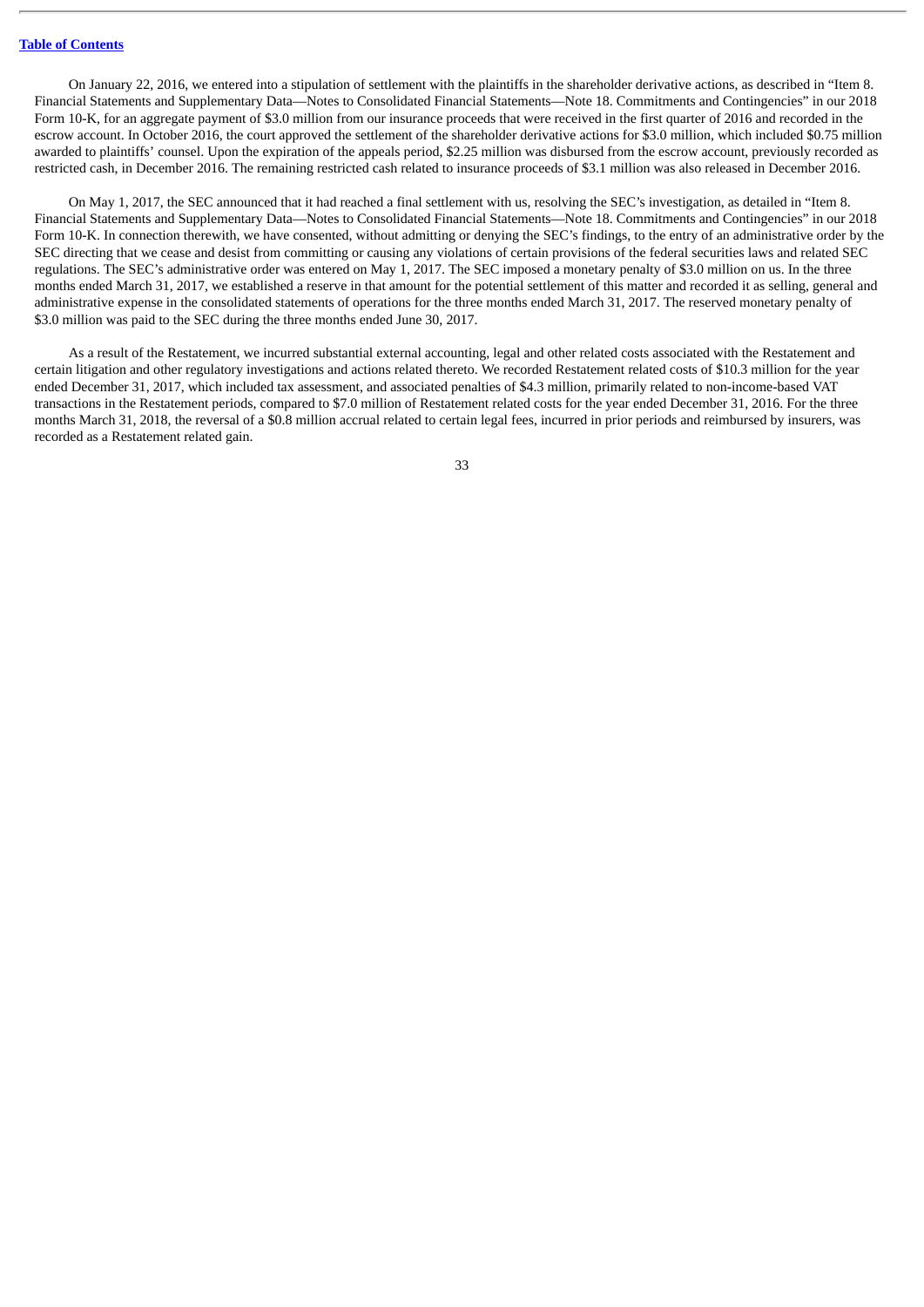#### *Segments*

We report our financial results in two operating segments: Foundry Services Group and Standard Products Group. We identified these segments based on how we allocate resources and assess our performance.

In January 2018, as part of our ongoing portfolio optimization effort to realign business processes and streamline our organizational structure, we transferred a portion of our non-OLED display solutions business from our Standards Products Group to our Foundry Services Group. The transferred non-OLED display business has technical and business characteristics more closely aligned with our Foundry Services business than with our Standard Products business, which resided within our Display solutions business line primarily as a result of a long standing customer relationship established many years ago.

- *Foundry Services Group:* Our Foundry Services Group provides specialty analog and mixed-signal foundry services to fabless semiconductor companies and IDMs that serve communications, IoT, consumer, industrial and automotive applications. We manufacture wafers based on our customers' product designs. We do not market these products directly to end customers but rather supply manufactured wafers and products to our customers to market to their end customers. We offer 458 process flows to our foundry services customers. We also often partner with key customers to jointly develop or customize specialized processes that enable our customers to improve their products and allow us to develop unique manufacturing expertise. Our foundry services target customers who require differentiated, specialty analog and mixed-signal process technologies such as high voltage complementary metal-oxide-semiconductor (CMOS), non-volatile memory or bipolar-CMOS-DMOS (BCD). These customers typically serve the consumer, computing, communication, industrial, automotive and IoT applications. Our Foundry Services Group business represented 35.9% and 43.3% of our net sales for the six months ended June 30, 2019 and June 30, 2018, respectively. Gross profit from our Foundry Services Group business was \$15.8 million and \$42.8 million for the six months ended June 30, 2019 and June 30, 2018, respectively.
- *Standard Products Group:* Our Standard Products Group includes our Display Solutions and Power Solutions business lines. Our Display Solutions products include source, gate drivers, timing controllers, and one-chip integrated solutions that cover a wide range of panel displays used in ultra high definition (UHD), high definition (HD), light emitting diode (LED), 3D and OLED televisions public displays, notebooks, mobile communications, entertainment devices and automotive applications. Our Display Solutions products support the industry's most advanced display technologies, such as OLEDs, and low temperature polysilicons (LTPS), as well as high-volume display technologies such as thin film transistors (TFT). Since 2007, we have designed and manufactured OLED display driver IC products. Our current portfolio of OLED solutions address a wide range of resolutions ranging from HD to Wide Quad High Definition (WQHD) for applications including smartphones, TVs, and other mobile devices. We believe we have a unique intellectual property portfolio and mixed-signal design and manufacturing expertise in the OLED industry. Our Power Solutions business line produces power management semiconductor products including discrete and integrated circuit solutions for power management in high-volume consumer applications. These products include metal oxide semiconductor field effect transistors (MOSFETs), insulated-gate bipolar transistors (IGBTs), AC-DC converters, DC-DC converters, LED drivers, switching regulators and linear regulators for a range of devices, including televisions, smartphones, mobile phones, desktop PCs, notebooks, tablet PCs, other consumer electronics, and industrial applications such as power suppliers, LED lighting, motor control and home appliances. Our Standard Products Group, which includes our Display Solutions and Power Solutions business lines, represented 64.1% and 56.7% of our net sales for the six months ended June 30, 2019 and June 30, 2018, respectively. Gross profit from our Standard Products Group was \$50.6 million and \$55.7 million for the six months ended June 30, 2019 and June 30, 2018, respectively.

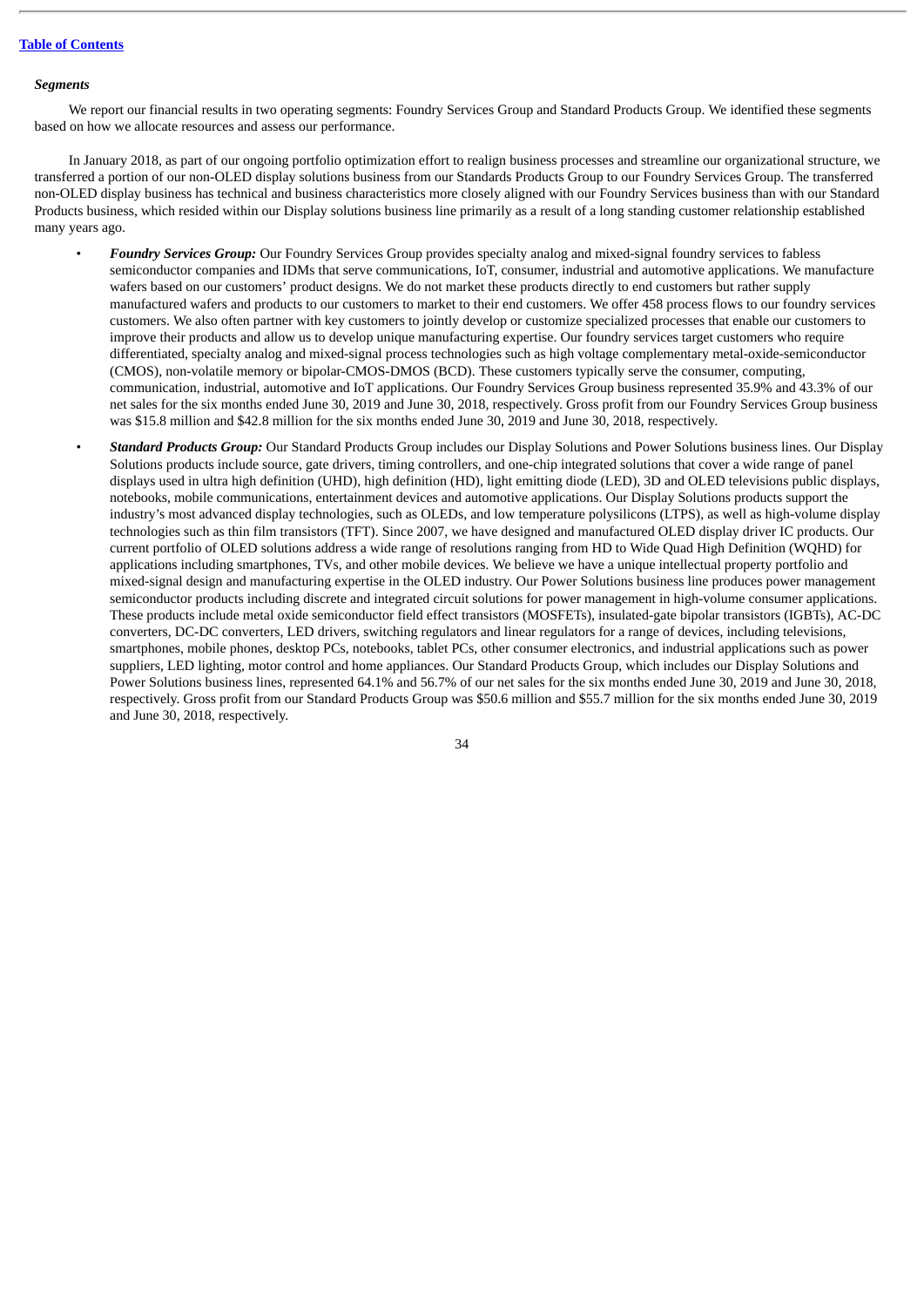### **Explanation and Reconciliation of Non-US GAAP Measures**

### *Adjusted EBITDA and Adjusted Net Income (Loss)*

We use the terms Adjusted EBITDA and Adjusted Net Income (Loss) throughout this Report. Adjusted EBITDA, as we define it, is a non-US GAAP measure. We define Adjusted EBITDA for the periods indicated as EBITDA (as defined below), adjusted to exclude (i) restructuring and other charges, (ii) equity-based compensation expense, (iii) foreign currency loss, net, (iv) derivative valuation loss, net, (v) restatement related gain, (vi) loss on early extinguishment of long-term borrowings, net and (vii) others. EBITDA for the periods indicated is defined as net income (loss) before interest expense, net, income tax expense, and depreciation and amortization.

See the footnotes to the table below for further information regarding these items. We present Adjusted EBITDA as a supplemental measure of our performance because:

- we believe that Adjusted EBITDA, by eliminating the impact of a number of items that we do not consider to be indicative of our core ongoing operating performance, provides a more comparable measure of our operating performance from period-to-period and may be a better indicator of future performance;
- we believe that Adjusted EBITDA is commonly requested and used by securities analysts, investors and other interested parties in the evaluation of the Company as an enterprise level performance measure that eliminates the effects of financing, income taxes and the accounting effects of capital spending, as well as other one time or recurring items described above; and
- we believe that Adjusted EBITDA is useful for investors, among other reasons, to assess the Company's period-to-period core operating performance and to understand and assess the manner in which management analyzes operating performance.

We use Adjusted EBITDA in a number of ways, including:

- for planning purposes, including the preparation of our annual operating budget;
- to evaluate the effectiveness of our enterprise level business strategies;
- in communications with our Board of Directors concerning our consolidated financial performance; and
- in certain of our compensation plans as a performance measure for determining incentive compensation payments.

We encourage you to evaluate each adjustment and the reasons we consider them appropriate. In evaluating Adjusted EBITDA, you should be aware that in the future we may incur expenses similar to the adjustments in this presentation. Adjusted EBITDA is not a measure defined in accordance with US GAAP and should not be construed as an alternative to income from continuing operations, cash flows from operating activities or net income, as determined in accordance with US GAAP. A reconciliation of net income to Adjusted EBITDA is as follows:

|                                                              |    | <b>Three Months</b><br>Ended<br>June 30,<br>2019 | <b>Six Months</b><br>Ended<br><b>June 30,</b><br>2019 |               | <b>Three Months</b><br><b>Ended</b><br>June 30,<br>2018 | <b>Six Months</b><br><b>Ended</b><br><b>June 30,</b><br>2018 |
|--------------------------------------------------------------|----|--------------------------------------------------|-------------------------------------------------------|---------------|---------------------------------------------------------|--------------------------------------------------------------|
|                                                              |    |                                                  |                                                       | (In millions) |                                                         |                                                              |
| Net loss                                                     | \$ | (9.5)                                            | \$<br>(43.6)                                          | S             | (21.5)                                                  | \$<br>(18.7)                                                 |
| Interest expense, net                                        |    | 5.1                                              | 10.2                                                  |               | 5.1                                                     | 10.2                                                         |
| Income tax expense                                           |    | 0.8                                              | 1.7                                                   |               | 1.5                                                     | 2.5                                                          |
| Depreciation and amortization                                |    | 8.2                                              | 16.5                                                  |               | 8.0                                                     | 16.0                                                         |
| EBITDA                                                       | \$ | 4.6                                              | \$<br>(15.3)                                          | \$            | (6.9)                                                   | \$<br>9.9                                                    |
| Adjustments:                                                 |    |                                                  |                                                       |               |                                                         |                                                              |
| Restructuring and other charges(a)                           |    | 1.1                                              | 4.0                                                   |               |                                                         |                                                              |
| Equity-based compensation expense(b)                         |    | 0.8                                              | 1.4                                                   |               | 1.3                                                     | 2.0                                                          |
| Foreign currency loss, $net(c)$                              |    | 10.4                                             | 20.4                                                  |               | 27.4                                                    | 26.1                                                         |
| Derivative valuation loss, net(d)                            |    | 0.1                                              | 0.1                                                   |               | 1.6                                                     | 1.7                                                          |
| Restatement related gain(e)                                  |    |                                                  |                                                       |               |                                                         | (0.8)                                                        |
| Loss on early extinguishment of long-term borrowings, net(f) |    |                                                  | 0.0                                                   |               |                                                         |                                                              |
| Others(g)                                                    |    |                                                  | 0.6                                                   |               |                                                         |                                                              |
| <b>Adjusted EBITDA</b>                                       | S  | 17.0                                             | 11.3                                                  |               | 23.5                                                    | 39.0                                                         |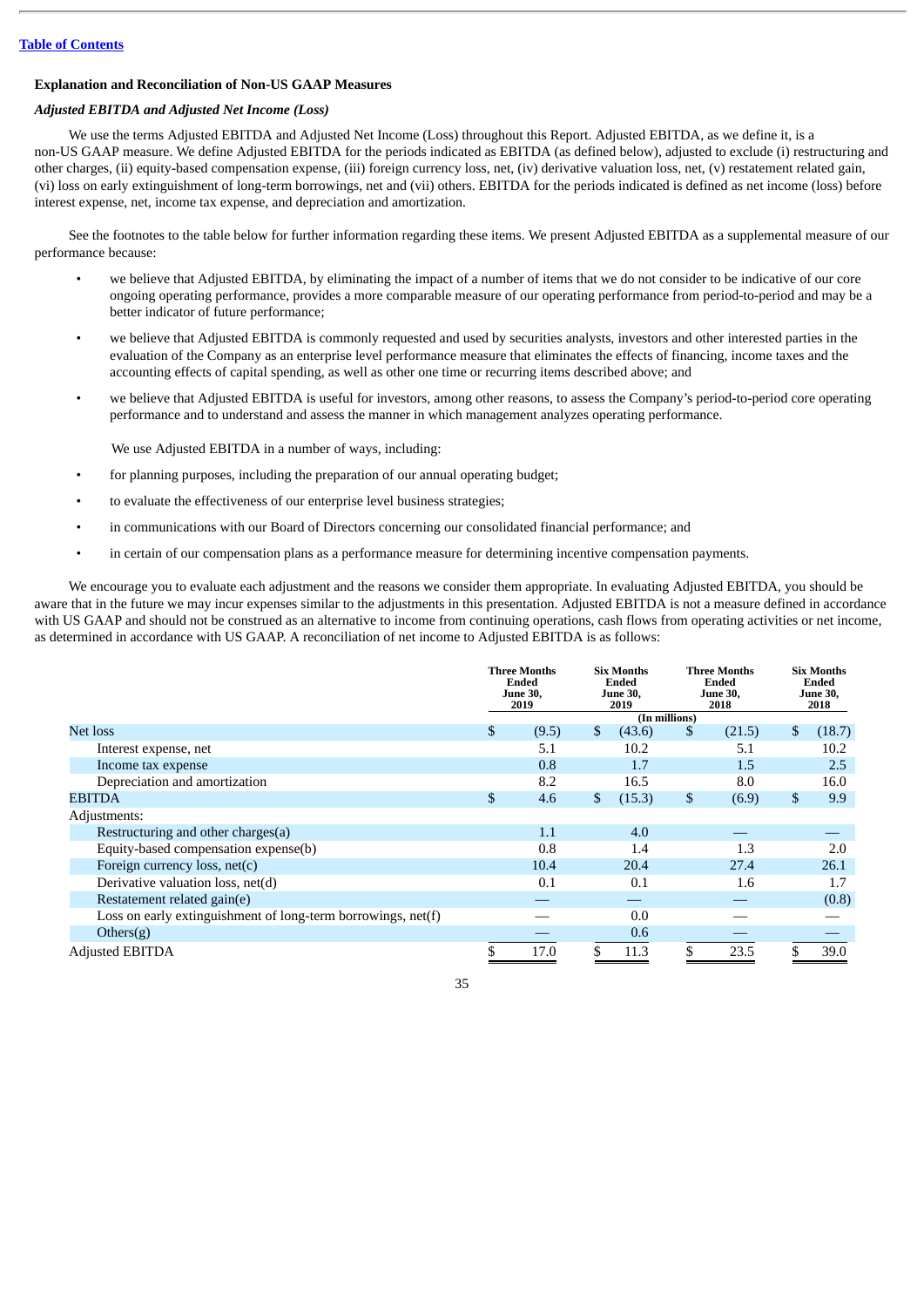#### **Table of [Contents](#page-2-0)**

- (a) For the three months ended June 30, 2019, this adjustment eliminates \$1.1 million in legal and consulting service fees incurred in connection with our strategic evaluation. For the six months ended June 30, 2019, this adjustment eliminates the impact of a \$2.2 million restructuring related charge to our fab employees and \$1.9 million in legal and consulting service fees incurred in connection with our strategic evaluation. As these expenses meaningfully impacted our operating results and are not expected to represent an ongoing operating expense to us, we believe our operating performance results are more usefully compared if these expenses are excluded.
- (b) This adjustment eliminates the impact of non-cash equity-based compensation expenses. Although we expect to incur non-cash equity-based compensation expenses in the future, these expenses do not generally require cash settlement, and, therefore, are not used by us to assess the profitability of our operations. We believe that analysts and investors will find it helpful to review our operating performance without the effects of these non-cash expenses as supplemental information.
- (c) This adjustment mainly eliminates the impact of non-cash foreign currency translation associated with intercompany debt obligations and foreign currency denominated receivables and payables, as well as the cash impact of foreign currency transaction gains or losses on collection of such receivables and payment of such payables. Although we expect to incur foreign currency translation gains or losses in the future, we believe that analysts and investors will find it helpful to review our operating performance without the effects of these primarily non-cash gains or losses, which we cannot control. Additionally, we believe the isolation of this adjustment provides investors with enhanced comparability to prior and future periods of our operating performance results.
- (d) This adjustment eliminates the impact of gain or loss recognized in income on derivatives. For the three and six months ended June 30, 2019, this adjustment represents derivatives value changes excluded from the risk being hedged. For the three and six months ended June 30, 2018, this adjustment represents hedge ineffectiveness or derivatives value changes excluded from the risk being hedged. We enter into derivative transactions to mitigate foreign exchange risks. As our derivative transactions are limited to a certain portion of our expected cash flows denominated in US dollars, and we do not enter into derivative transactions for trading or speculative purposes, we do not believe that these charges or gains are indicative of our core operating performance.
- (e) This adjustment eliminates expenses in connection with the Audit Committee's independent investigation and related restatement and litigation, primarily comprised of legal, audit and consulting fees, and certain other expenses. For the six months ended June 30, 2018, this adjustment eliminates the reversal of a \$0.8 million accrual related to certain legal fees incurred in prior periods and reimbursed by insurers.
- (f) For the six months ended June 30, 2019, this adjustment eliminates \$0.04 million in expenses related to the repurchase of a portion of the 2021 Notes and the Exchangeable Notes in the first quarter of 2019.
- (g) For the six months ended June 30, 2019, this adjustment eliminates \$0.5 million legal settlement charge related to dispute with a prior customer and a legal expense related to the indemnification of a former employee, which is borne by us under a negotiated separation agreement. We do not believe that these charges are indicative of our core operating performance and have been excluded for comparative purposes.

Adjusted EBITDA has limitations as an analytical tool, and you should not consider it in isolation, or as a substitute for analysis of our results as reported under US GAAP. Some of these limitations are:

- Adjusted EBITDA does not reflect our cash expenditures, or future requirements, for capital expenditures or contractual commitments;
- Adjusted EBITDA does not reflect changes in, or cash requirements for, our working capital needs;
- Adjusted EBITDA does not reflect the interest expense, or the cash requirements necessary to service interest or principal payments, on our debt;
- although depreciation and amortization are non-cash charges, the assets being depreciated and amortized will often need to be replaced in the future, and Adjusted EBITDA does not reflect any cash requirements for such replacements;
- Adjusted EBITDA does not consider the potentially dilutive impact of issuing equity-based compensation to our management team and employees;
- Adjusted EBITDA does not reflect the costs of holding certain assets and liabilities in foreign currencies; and
- other companies in our industry may calculate Adjusted EBITDA differently than we do, limiting its usefulness as a comparative measure.

Because of these limitations, Adjusted EBITDA should not be considered as a measure of discretionary cash available to us to invest in the growth of our business. We compensate for these limitations by relying primarily on our US GAAP results and using Adjusted EBITDA only supplementally.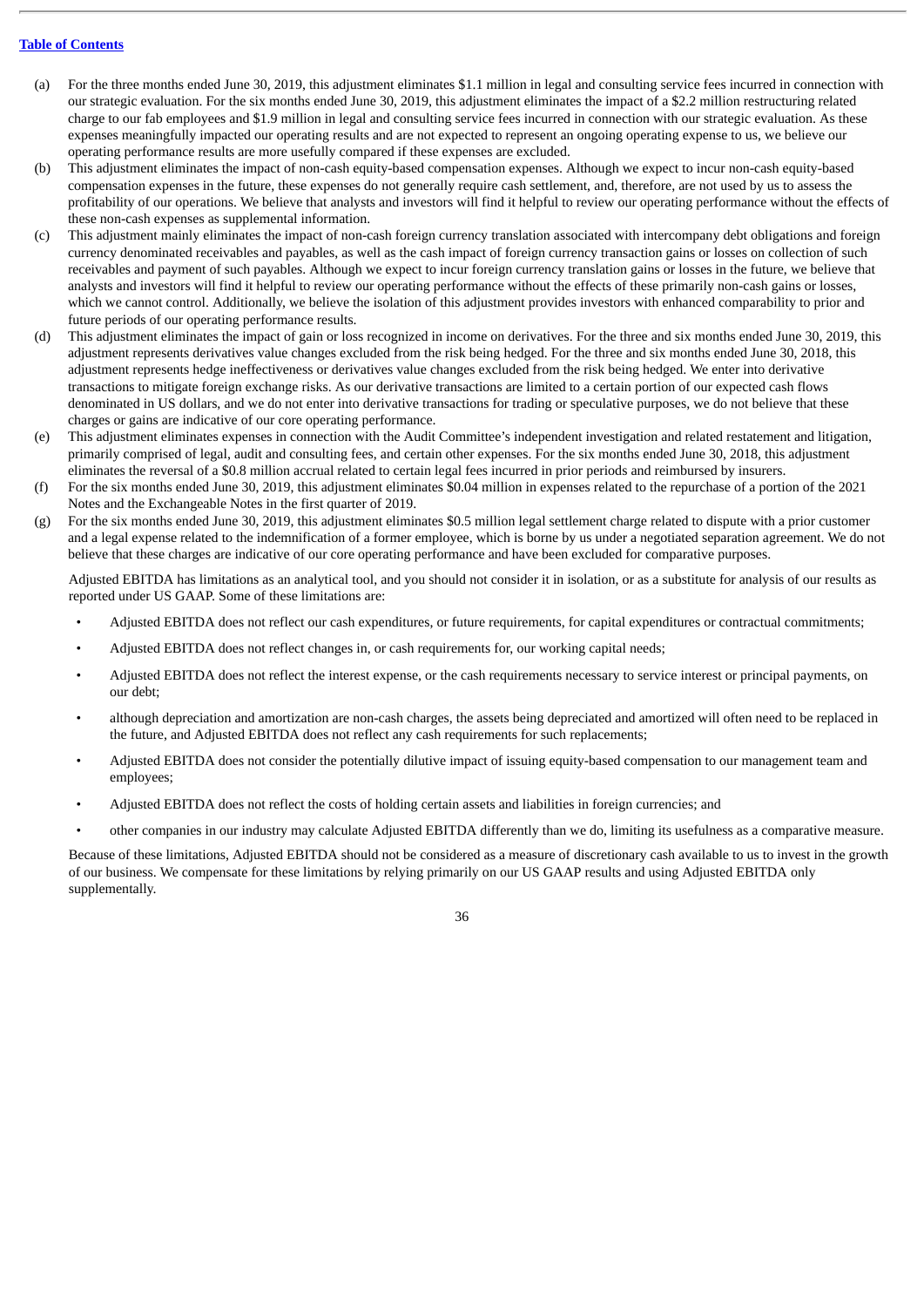We present Adjusted Net Income (Loss) as a further supplemental measure of our performance. We prepare Adjusted Net Income (Loss) by adjusting net income (loss) to eliminate the impact of a number of non-cash expenses and other items that may be either one time or recurring that we do not consider to be indicative of our core ongoing operating performance. We believe that Adjusted Net Income (Loss) is particularly useful because it reflects the impact of our asset base and capital structure on our operating performance. We present Adjusted Net Income (Loss) for a number of reasons, including:

- we use Adjusted Net Income (Loss) in communications with our Board of Directors concerning our consolidated financial performance without the impact of non-cash expenses and the other items as we discussed below since we believe that it is a more consistent measure of our core operating results from period to period; and
- we believe that reporting Adjusted Net Income (Loss) is useful to readers in evaluating our core operating results because it eliminates the effects of non-cash expenses as well as the other items we discuss below, such as foreign currency gains and losses, which are out of our control and can vary significantly from period to period.

Adjusted Net Income (Loss) is not a measure defined in accordance with US GAAP and should not be construed as an alternative to income from continuing operations, cash flows from operating activities or net income, as determined in accordance with US GAAP. We encourage you to evaluate each adjustment and the reasons we consider them appropriate. Other companies in our industry may calculate Adjusted Net Income (Loss) differently than we do, limiting its usefulness as a comparative measure. In addition, in evaluating Adjusted Net Income (Loss), you should be aware that in the future we may incur expenses similar to the adjustments in this presentation. We define Adjusted Net Income (Loss) for the periods indicated as net income (loss), adjusted to exclude (i) restructuring and other charges, (ii) equity-based compensation expense, (iii) foreign currency loss, net, (iv) derivative valuation loss, net, (v) restatement related gain, (vi) loss on early extinguishment of long-term borrowings, net and (vii) others.

The following table summarizes the adjustments to net income (loss) that we make in order to calculate Adjusted Net Income (Loss) for the periods indicated:

|                                                              |    | <b>Six Months</b><br>Ended<br>Ended<br><b>June 30,</b><br><b>June 30,</b><br>2019<br>2019 |    |               |    | Three Months |   |        |  |  |  | <b>Three Months</b><br>Ended<br>June 30,<br>2018 |  |  |  |  |  |  |  | <b>Six Months</b><br>Ended<br><b>June 30,</b><br>2018 |
|--------------------------------------------------------------|----|-------------------------------------------------------------------------------------------|----|---------------|----|--------------|---|--------|--|--|--|--------------------------------------------------|--|--|--|--|--|--|--|-------------------------------------------------------|
|                                                              |    |                                                                                           |    | (In millions) |    |              |   |        |  |  |  |                                                  |  |  |  |  |  |  |  |                                                       |
| Net loss                                                     | \$ | (9.5)                                                                                     | \$ | (43.6)        | \$ | (21.5)       | S | (18.7) |  |  |  |                                                  |  |  |  |  |  |  |  |                                                       |
| Adjustments:                                                 |    |                                                                                           |    |               |    |              |   |        |  |  |  |                                                  |  |  |  |  |  |  |  |                                                       |
| Restructuring and other charges(a)                           |    | 1.1                                                                                       |    | 4.0           |    |              |   |        |  |  |  |                                                  |  |  |  |  |  |  |  |                                                       |
| Equity-based compensation expense(b)                         |    | 0.8                                                                                       |    | 1.4           |    | 1.3          |   | 2.0    |  |  |  |                                                  |  |  |  |  |  |  |  |                                                       |
| Foreign currency loss, $net(c)$                              |    | 10.4                                                                                      |    | 20.4          |    | 27.4         |   | 26.1   |  |  |  |                                                  |  |  |  |  |  |  |  |                                                       |
| Derivative valuation loss, net(d)                            |    | 0.1                                                                                       |    | 0.1           |    | 1.6          |   | 1.7    |  |  |  |                                                  |  |  |  |  |  |  |  |                                                       |
| Restatement related gain(e)                                  |    |                                                                                           |    |               |    |              |   | (0.8)  |  |  |  |                                                  |  |  |  |  |  |  |  |                                                       |
| Loss on early extinguishment of long-term borrowings, net(f) |    |                                                                                           |    | 0.0           |    |              |   |        |  |  |  |                                                  |  |  |  |  |  |  |  |                                                       |
| Others $(g)$                                                 |    |                                                                                           |    | 0.6           |    |              |   |        |  |  |  |                                                  |  |  |  |  |  |  |  |                                                       |
| Adjusted Net Income (loss)                                   | S  | 2.9                                                                                       | \$ | (17.0)        |    | 8.9          |   | 10.3   |  |  |  |                                                  |  |  |  |  |  |  |  |                                                       |

- (a) For the three months ended June 30, 2019, this adjustment eliminates \$1.1 million in legal and consulting service fees incurred in connection with our strategic evaluation. For the six months ended June 30, 2019, this adjustment eliminates the impact of a \$2.2 million restructuring related charge to our fab employees and \$1.9 million in legal and consulting service fees incurred in connection with our strategic evaluation. As these expenses meaningfully impacted our operating results and are not expected to represent an ongoing operating expense to us, we believe our operating performance results are more usefully compared if these expenses are excluded.
- (b) This adjustment eliminates the impact of non-cash equity-based compensation expenses. Although we expect to incur non-cash equity-based compensation expenses in the future, these expenses do not generally require cash settlement, and, therefore, are not used by us to assess the profitability of our operations. We believe that analysts and investors will find it helpful to review our operating performance without the effects of these non-cash expenses as supplemental information.
- (c) This adjustment mainly eliminates the impact of non-cash foreign currency translation associated with intercompany debt obligations and foreign currency denominated receivables and payables, as well as the cash impact of foreign currency transaction gains or losses on collection of such receivables and payment of such payables. Although we expect to incur foreign currency translation gains or losses in the future, we believe that analysts and investors will find it helpful to review our operating performance without the effects of these primarily non-cash gains or losses, which we cannot control. Additionally, we believe the isolation of this adjustment provides investors with enhanced comparability to prior and future periods of our operating performance results.

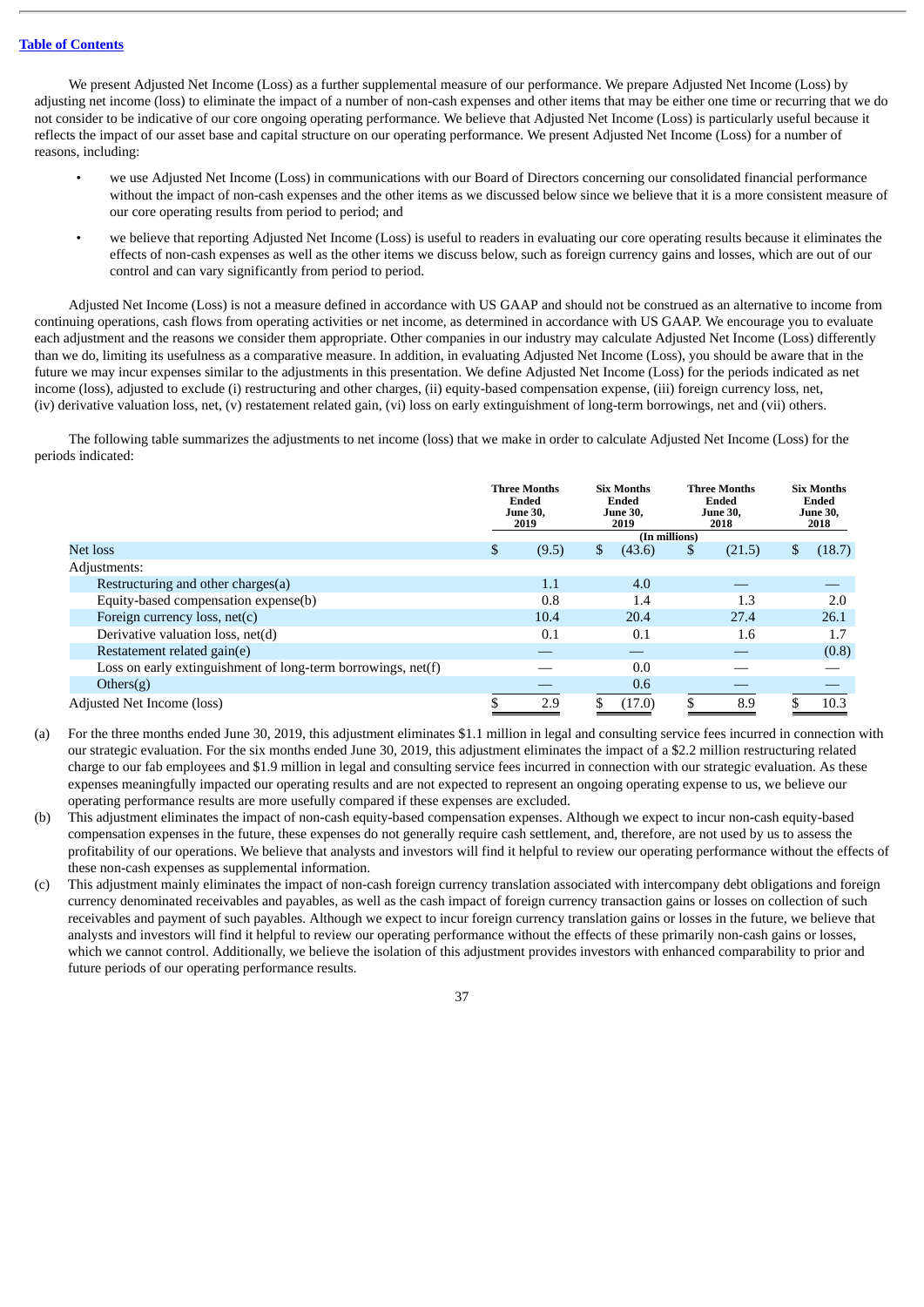#### **Table of [Contents](#page-2-0)**

- (d) This adjustment eliminates the impact of gain or loss recognized in income on derivatives. For the three and six months ended June 30, 2019, this adjustment represents derivatives value changes excluded from the risk being hedged. For the three and six months ended June 30, 2018, this adjustment represents hedge ineffectiveness or derivatives value changes excluded from the risk being hedged. We enter into derivative transactions to mitigate foreign exchange risks. As our derivative transactions are limited to a certain portion of our expected cash flows denominated in US dollars, and we do not enter into derivative transactions for trading or speculative purposes, we do not believe that these charges or gains are indicative of our core operating performance.
- (e) This adjustment eliminates expenses in connection with the Audit Committee's independent investigation and related restatement and litigation, primarily comprised of legal, audit and consulting fees, and certain other expenses. For the six months ended June 30, 2018, this adjustment eliminates the reversal of a \$0.8 million accrual related to certain legal fees incurred in prior periods and reimbursed by insurers.
- (f) For the six months ended June 30, 2019, this adjustment eliminates \$0.04 million in expenses related to the repurchase of a portion of the 2021 Notes and the Exchangeable Notes in the first quarter of 2019.
- (g) For the six months ended June 30, 2019, this adjustment eliminates \$0.5 million legal settlement charge related to dispute with a prior customer and a legal expense related to the indemnification of a former employee, which is borne by us under a negotiated separation agreement. We do not believe that these charges are indicative of our core operating performance and have been excluded for comparative purposes.

There was no tax impact from the adjustments to net loss to calculate our Adjusted Net Income (Loss) for the six months ended June 30, 2019 and 2018 due to net operating loss carry-forwards available to offset taxable income and full allowance for deferred tax assets. We believe that all adjustments to net loss used to calculate Adjusted Net Income (Loss) were applied consistently to the periods presented.

Adjusted Net Income (Loss) has limitations as an analytical tool, and you should not consider it in isolation, or as a substitute for analysis of our results as reported under US GAAP. Some of these limitations are:

- Adjusted Net Income (Loss) does not reflect changes in, or cash requirements for, our working capital needs;
- Adjusted Net Income (Loss) does not consider the potentially dilutive impact of issuing equity-based compensation to our management team and employees;
- Adjusted Net Income (Loss) does not reflect the costs of holding certain assets and liabilities in foreign currencies; and
- other companies in our industry may calculate Adjusted Net Income (Loss) differently than we do, limiting its usefulness as a comparative measure.

Because of these limitations, Adjusted Net Income (Loss) should not be considered as a measure of profitability of our business. We compensate for these limitations by relying primarily on our US GAAP results and using Adjusted Net Income (Loss) only supplementally.

#### **Factors Affecting Our Results of Operations**

*Net Sales.* We derive virtually all of our sales (net of sales returns and allowances) from two segments: Foundry Services Group and Standard Products Group. Our product inventory is primarily located in Korea and is available for drop shipment globally. Outside of Korea, we maintain limited product inventory, and our sales representatives generally relay orders to our factories in Korea for fulfillment. We have strategically located our sales and technical support offices near concentrations of major customers. Our sales offices are located in Korea, the United States, Japan and Greater China. Our network of authorized agents and distributors is in the United States, Europe and the Asia Pacific region. Our net sales from All other consist principally of the disposal of scrap materials.

Prior to the adoption of the new revenue standard effective on January 1, 2018, we had historically recognized revenue when risk and reward of ownership pass to the customer either upon shipment, upon product delivery at the customer's location or upon customer acceptance, depending on the terms of the arrangement. After the adoption of the new revenue standard effective on January 1, 2018, we recognize revenue over time for those foundry products without alternative use where we have an enforceable right to payment for the related foundry services completed to date. For the six months ended June 30, 2019 and 2018, we sold products to 298 and 306 customers, respectively, and our net sales to our ten largest customers represented 68% and 63% of our net sales, respectively. We have a combined production capacity of approximately 113,000 semiconductor wafers per month. We believe our large-scale, cost-effective fabrication facilities enable us to rapidly adjust our production levels to meet shifts in demand by our end customers.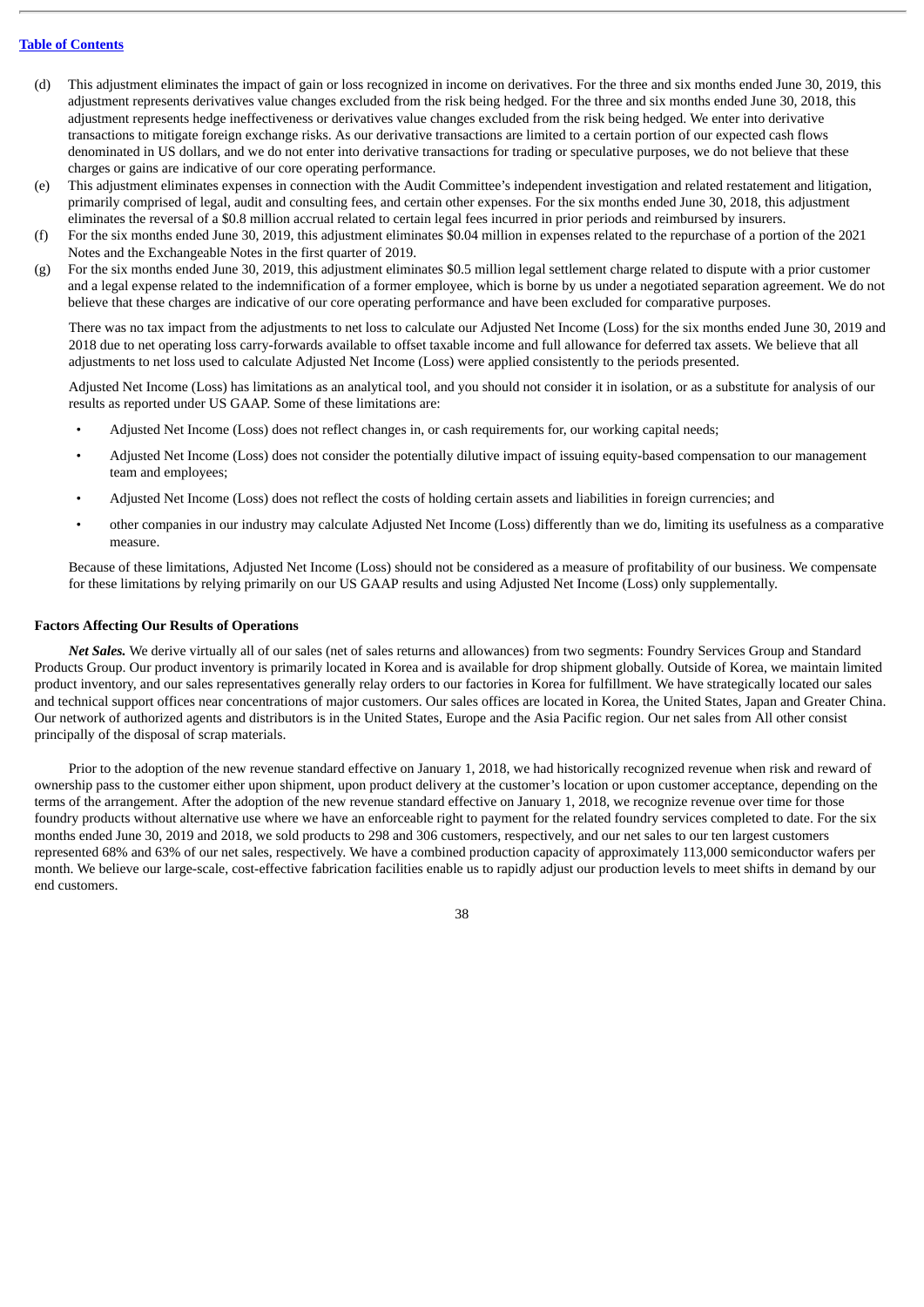*Gross Profit.* Our overall gross profit generally fluctuates as a result of changes in overall sales volumes and in the average selling prices of our products and services. Other factors that influence our gross profit include changes in product mix, the introduction of new products and services and subsequent generations of existing products and services, shifts in the utilization of our manufacturing facilities and the yields achieved by our manufacturing operations, changes in material, labor and other manufacturing costs including outsourced manufacturing expenses, and variation in depreciation expense.

*Average Selling Prices.* Average selling prices for our products tend to be highest at the time of introduction of new products which utilize the latest technology and tend to decrease over time as such products mature in the market and are replaced by next generation products. We strive to offset the impact of declining selling prices for existing products through our product development activities and by introducing new products that command selling prices above the average selling price of our existing products. In addition, we seek to manage our inventories and manufacturing capacity so as to preclude losses from product and productive capacity obsolescence.

*Material Costs.* Our cost of material consists of costs of raw materials, such as silicon wafers, chemicals, gases and tape and packaging supplies. We use processes that require specialized raw materials, such as silicon wafers, that are generally available from a limited number of suppliers. If demand increases or supplies decrease, the costs of our raw materials could increase significantly.

*Labor Costs.* A significant portion of our employees are located in Korea. Under Korean labor laws, most employees and certain executive officers with one or more years of service are entitled to severance benefits upon the termination of their employment based on their length of service and rate of pay. As of June 30, 2019, approximately 98% of our employees were eligible for severance benefits.

*Depreciation Expense.* We periodically evaluate the carrying values of long-lived assets, including property, plant and equipment and intangible assets, as well as the related depreciation periods. We depreciated our property, plant and equipment using the straight-line method over the estimated useful lives of our assets. Depreciation rates vary from 30-40 years on buildings to 5 to 12 years for certain equipment and assets. Our evaluation of carrying values is based on various analyses including cash flow and profitability projections. If our projections indicate that future undiscounted cash flows are not sufficient to recover the carrying values of the related long-lived assets, the carrying value of the assets is impaired and will be reduced, with the reduction charged to expense so that the carrying value is equal to fair value.

*Selling Expenses.* We sell our products worldwide through a direct sales force as well as a network of sales agents and representatives to OEMs, including major branded customers and contract manufacturers, and indirectly through distributors. Selling expenses consist primarily of the personnel costs for the members of our direct sales force, a network of sales representatives and other costs of distribution. Personnel costs include base salary, benefits and incentive compensation.

*General and Administrative Expenses.* General and administrative expenses consist of the costs of various corporate operations, including finance, legal, human resources and other administrative functions. These expenses primarily consist of payroll-related expenses, consulting and other professional fees and office facility-related expenses.

*Research and Development.* The rapid technological change and product obsolescence that characterize our industry require us to make continuous investments in research and development. Product development time frames vary but, in general, we incur research and development costs one to two years before generating sales from the associated new products. These expenses include personnel costs for members of our engineering workforce, cost of photomasks, silicon wafers and other non-recurring engineering charges related to product design. Additionally, we develop base line process technology through experimentation and through the design and use of characterization wafers that help achieve commercially feasible yields for new products. The majority of research and development expenses of our Foundry Services Group are for process development that serves as a common technology platform for all of our product lines. For our Standard Products Group, the majority of research and development expenses are material-related costs for OLED display driver IC product development involving fine processes.

*Interest Expense.* Our interest expense was incurred primarily under our 2021 Notes and our Exchangeable Notes.

*Impact of Foreign Currency Exchange Rates on Reported Results of Operations.* Historically, a portion of our revenues and greater than the majority of our operating expenses and costs of sales have been denominated in non-US currencies, principally the Korean won, and we expect that this will remain true in the future. Because we report our results of operations in US dollars converted from our non-US revenues and expenses based on monthly average exchange rates, changes in the exchange rate between the Korean won and the US dollar could materially impact our reported results of operations and distort period to period comparisons. In particular, because of the difference in the amount of our consolidated revenues and expenses that are in US dollars relative to Korean won, depreciation in the US dollar relative to the Korean won could result in a material increase in reported costs relative to revenues, and therefore could cause our profit margins and operating income (loss) to appear to decline materially, particularly relative to prior periods. The converse is true if the US dollar were to appreciate relative to the Korean won. Moreover, our foreign currency gain or loss would be affected by changes in the exchange rate between the Korean won and the US dollar as a substantial portion of non-cash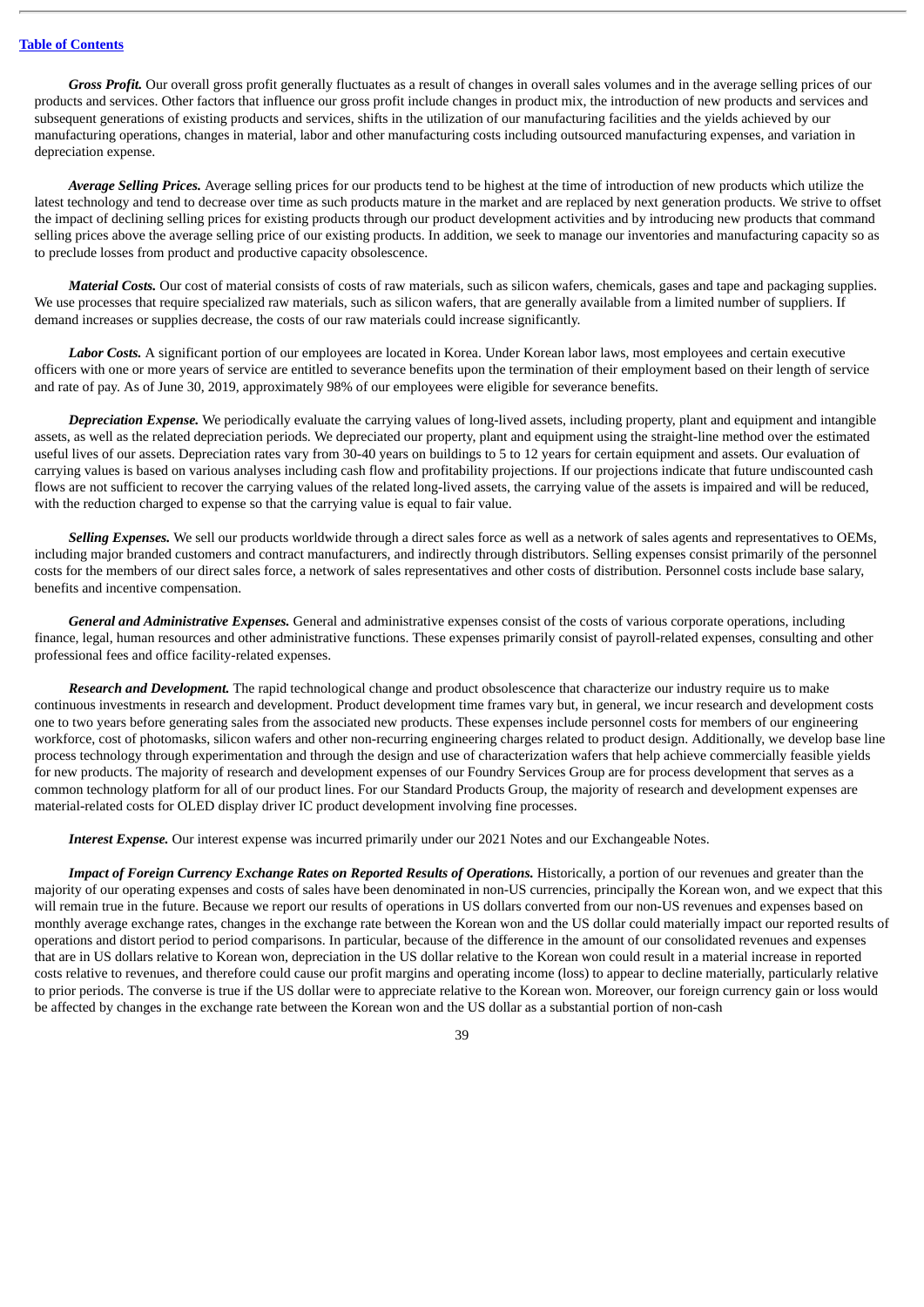translation gain or loss is associated with the intercompany long-term loans to our Korean subsidiary, which is denominated in US dollars. As of June 30, 2019, the outstanding intercompany loan balance including accrued interest between our Korean subsidiary and our Dutch subsidiary was \$672.7 million. As a result of such foreign currency fluctuations, it could be more difficult to detect underlying trends in our business and results of operations. In addition, to the extent that fluctuations in currency exchange rates cause our results of operations to differ from our expectations or the expectations of our investors, the trading price of our stock could be adversely affected.

From time to time, we may engage in exchange rate hedging activities in an effort to mitigate the impact of exchange rate fluctuations. Our Korean subsidiary enters into foreign currency forward and zero cost collar contracts in order to mitigate a portion of the impact of US dollar-Korean won exchange rate fluctuations on our operating results. Obligations under these foreign currency forward and zero cost collar contracts must be cash collateralized if our exposure exceeds certain specified thresholds. These forward and zero cost collar contracts may be terminated by a counterparty in a number of circumstances, including if our long-term debt rating falls below B-/B3 or if our total cash and cash equivalents is less than \$30.0 million at the end of a fiscal quarter unless a waiver is obtained from the counterparty. We cannot assure that any hedging technique we implement will be effective. If our hedging activities are not effective, changes in currency exchange rates may have a more significant impact on our results of operations.

*Foreign Currency Gain or Loss.* Foreign currency translation gains or losses on transactions by us or our subsidiaries in a currency other than our or our subsidiaries' functional currency are included in our statements of operations as a component of other income (expense). A substantial portion of this net foreign currency gain or loss relates to non-cash translation gain or loss related to the principal balance of intercompany balances at our Korean subsidiary that are denominated in US dollars. This gain or loss results from fluctuations in the exchange rate between the Korean won and US dollar.

*Income Taxes.* We record our income taxes in each of the tax jurisdictions in which we operate. This process involves using an asset and liability approach whereby deferred tax assets and liabilities are recorded for differences in the financial reporting bases and tax bases of our assets and liabilities. We exercise significant management judgment in determining our provision for income taxes, deferred tax assets and liabilities. We assess whether it is more likely than not that the deferred tax assets existing at the period-end will be realized in future periods. In such assessment, we consider all available positive and negative evidence, including scheduled reversals of deferred tax liabilities, projected future taxable income, tax planning strategies and recent results of operations. In the event we were to determine that we would be able to realize the deferred income tax assets in the future in excess of their net recorded amount, we would adjust the valuation allowance, which would reduce the provision for income taxes.

We are subject to income- or non-income-based tax examinations by tax authorities of the US, Korea and multiple other foreign jurisdictions, where applicable, for all open tax years. Significant estimates and judgments are required in determining our worldwide provision for income- or non-income based taxes. Some of these estimates are based on interpretations of existing tax laws or regulations. The ultimate amount of tax liability may be uncertain as a result.

*Capital Expenditures.* We primarily invest in manufacturing equipment, software design tools and other tangible assets mainly for fabrication facility maintenance, capacity expansion and technology improvement. Capacity expansions and technology improvements typically occur in anticipation of increases in demand. We typically pay for capital expenditures in partial installments with portions due on order, delivery and final acceptance. Our capital expenditures mainly include our payments for the purchase of property, plant and equipment.

*Inventories.* We monitor our inventory levels in light of product development changes and market expectations. We may be required to take additional charges for quantities in excess of demand, cost in excess of market value and product age. Our analysis may take into consideration historical usage, expected demand, anticipated sales price, new product development schedules, the effect new products might have on the sales of existing products, product age, customer design activity, customer concentration and other factors. These forecasts require us to estimate our ability to predict demand for current and future products and compare those estimates with our current inventory levels and inventory purchase commitments. Our forecasts for our inventory may differ from actual inventory use.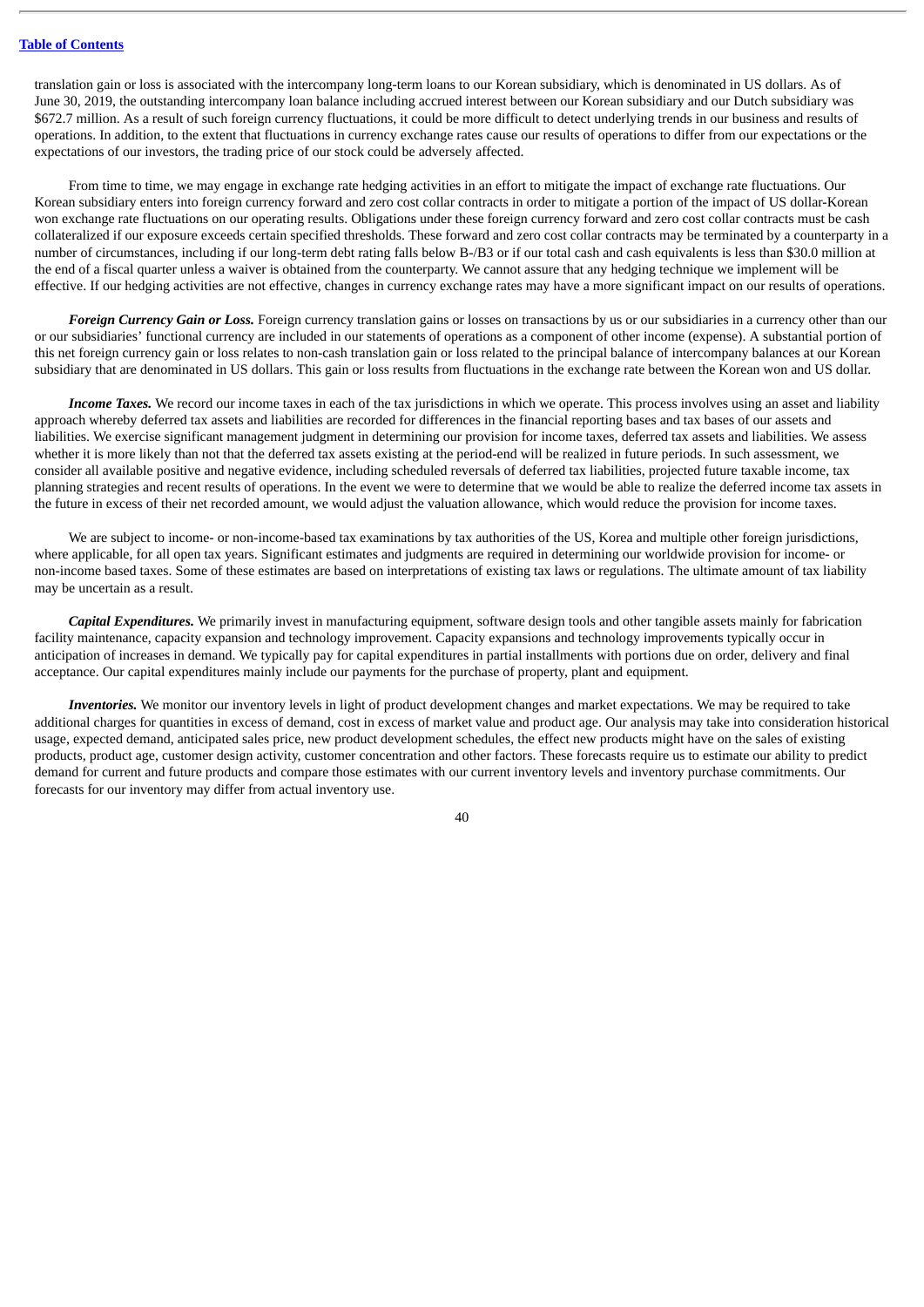### **Table of [Contents](#page-2-0)**

### Results of Operations - Comparison of Three Months Ended June 30, 2019 and Three Months Ended June 30, 2018

The following table sets forth consolidated results of operations for the three months ended June 30, 2019 and the three months ended June 30, 2018:

|                                              |             | <b>Three Months Ended</b><br><b>June 30, 2019</b> |               | <b>Three Months Ended</b><br><b>June 30, 2018</b> |                  |  |
|----------------------------------------------|-------------|---------------------------------------------------|---------------|---------------------------------------------------|------------------|--|
|                                              | Amount      | $%$ of<br><b>Net Sales</b>                        |               | $%$ of<br><b>Net Sales</b>                        | Change<br>Amount |  |
|                                              |             |                                                   | (In millions) |                                                   |                  |  |
| Net sales                                    | \$205.1     | 100.0%                                            | \$199.7       | 100.0%                                            | \$.<br>5.5       |  |
| Cost of sales                                | 161.3       | 78.6                                              | 145.8         | 73.0                                              | 15.5             |  |
| Gross profit                                 | 43.8        | 21.4                                              | 53.9          | 27.0                                              | (10.0)           |  |
| Selling, general and administrative expenses | 17.0        | 8.3                                               | 18.9          | 9.5                                               | (2.0)            |  |
| Research and development expenses            | 19.0        | 9.3                                               | 21.0          | 10.5                                              | (2.0)            |  |
| Restructuring and other charges              | 1.1         | 0.6                                               |               |                                                   | 1.1              |  |
| Operating income                             | 6.7         | 3.3                                               | 13.9          | 7.0                                               | (7.2)            |  |
| Interest expense                             | (5.7)       | (2.8)                                             | (5.5)         | (2.7)                                             | (0.2)            |  |
| Foreign currency loss, net                   | (10.4)      | (5.1)                                             | (27.4)        | (13.7)                                            | 17.0             |  |
| Others, net                                  | 0.7         | 0.3                                               | (1.0)         | (0.5)                                             | 1.6              |  |
|                                              | (15.5)      | (7.5)                                             | (33.9)        | (17.0)                                            | 18.4             |  |
| Loss before income tax expense               | (8.7)       | (4.2)                                             | (20.0)        | (10.0)                                            | 11.3             |  |
| Income tax expense                           | 0.8         | 0.4                                               | 1.5           | 0.8                                               | (0.7)            |  |
| Net loss                                     | \$<br>(9.5) | (4.6)                                             | \$(21.5)      | (10.8)                                            | \$12.0           |  |

### *Results by Segment*

|                                      | Amount     | <b>Three Months Ended</b><br><b>June 30, 2019</b><br>$%$ of<br><b>Net Sales</b> |               | <b>Three Months Ended</b><br><b>June 30, 2018</b><br>$%$ of<br><b>Net Sales</b> | Change<br><b>Amount</b> |
|--------------------------------------|------------|---------------------------------------------------------------------------------|---------------|---------------------------------------------------------------------------------|-------------------------|
|                                      |            |                                                                                 | (In millions) |                                                                                 |                         |
| <b>Net Sales</b>                     |            |                                                                                 |               |                                                                                 |                         |
| <b>Foundry Services Group</b>        | \$<br>73.1 | 35.6%                                                                           | S.<br>80.9    | 40.5%                                                                           | (7.8)<br>S.             |
| <b>Standard Products Group</b>       |            |                                                                                 |               |                                                                                 |                         |
| <b>Display Solutions</b>             | 84.3       | 41.1                                                                            | 78.7          | 39.4                                                                            | 5.5                     |
| <b>Power Solutions</b>               | 47.7       | 23.3                                                                            | 40.0          | 20.0                                                                            | 7.7                     |
| <b>Total Standard Products Group</b> | 132.0      | 64.3                                                                            | 118.7         | 59.5                                                                            | 13.2                    |
| All other                            | 0.1        | 0.0                                                                             | 0.0           | 0.0                                                                             | 0.0                     |
| Total net sales                      | \$205.1    | 100.0%                                                                          | \$199.7       | 100.0%                                                                          | 5.5<br>$\mathcal{S}$    |

|                                |        | <b>Three Months Ended</b><br><b>June 30, 2019</b> |                         | <b>Three Months Ended</b><br><b>June 30, 2018</b> |                  |
|--------------------------------|--------|---------------------------------------------------|-------------------------|---------------------------------------------------|------------------|
|                                | Amount | $%$ of<br><b>Net Sales</b>                        | Amount<br>(In millions) | $%$ of<br><b>Net Sales</b>                        | Change<br>Amount |
| <b>Gross Profit</b>            |        |                                                   |                         |                                                   |                  |
| <b>Foundry Services Group</b>  | \$12.2 | 16.7%                                             | 22.2                    | 27.4%                                             | \$(10.0)         |
| <b>Standard Products Group</b> | 31.6   | 23.9                                              | 31.6                    | 26.6                                              | (0.0)            |
| All other                      | 0.1    | 100.0                                             | 0.0                     | 100.0                                             | 0.0              |
| Total gross profit             | \$43.8 | 21.4%                                             | \$53.9                  | 27.0%                                             | \$(10.0)         |

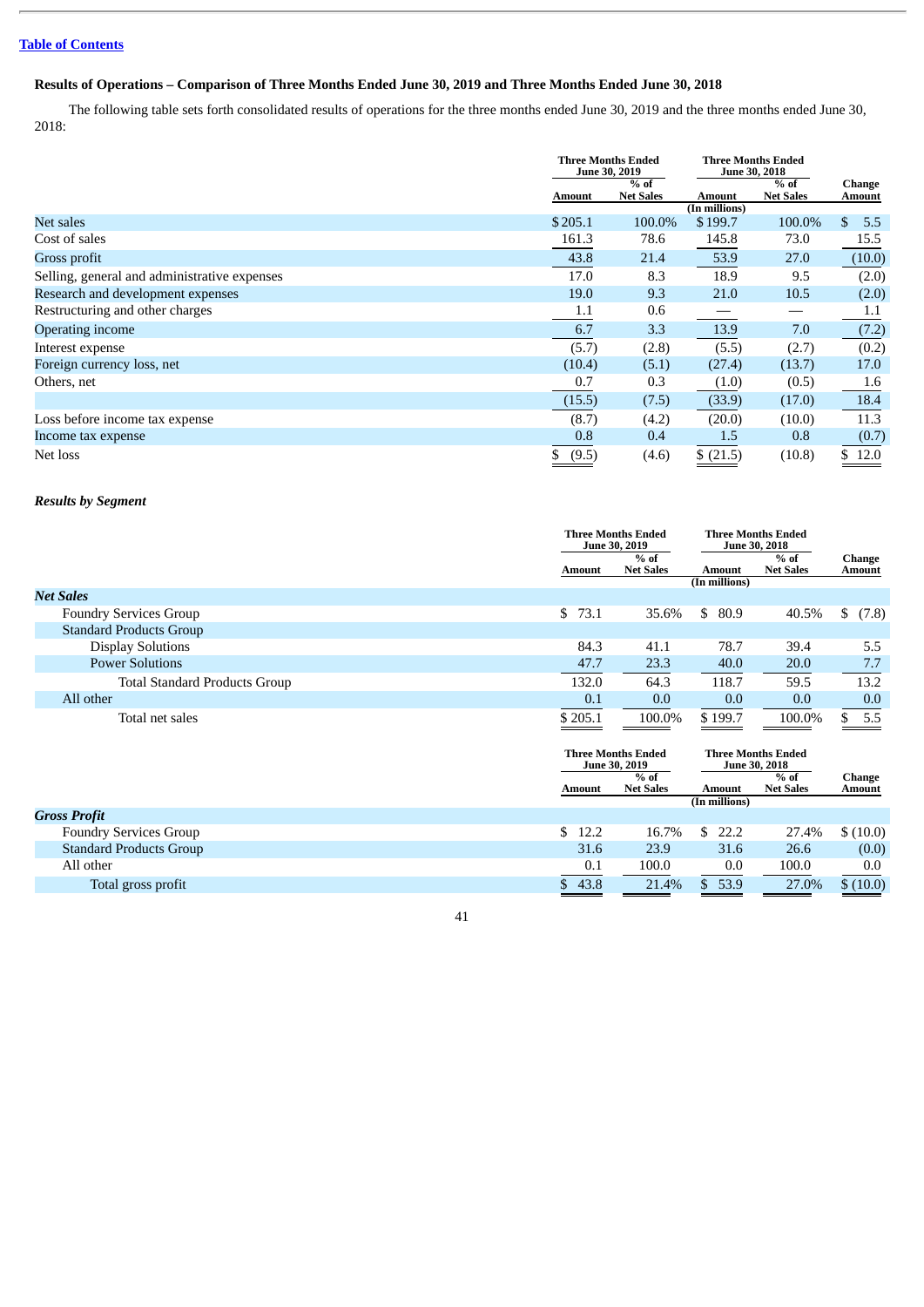#### *Net Sales*

Net sales were \$205.1 million for the three months ended June 30, 2019, a \$5.5 million, or 2.7%, increase compared to \$199.7 million for the three months ended June 30, 2018. This increase was primarily attributable to an increase in revenue from our Standard Products Group, which was offset in part by a decrease in revenue from our Foundry Services Group as described below.

*Foundry Services Group.* Net sales from our Foundry Services Group segment were \$73.1 million for the three months ended June 30, 2019, a \$7.8 million, or 9.7%, decrease compared to \$80.9 million for the three months ended June 30, 2018. The decrease was primarily attributable to weaker demand from our foundry customers as a result of softening global market conditions, including macroeconomic uncertainties, and us being more selective about new business as a result of our strategic evaluation of our Foundry Services Group business and Fab 4. This decrease was offset in part by an increase in sales of certain communication-related products from global power management IC foundry customers and higher sales of certain gate driver ICs for a foundry customer serving the global computing sector.

*Standard Products Group.* Net sales from our Standard Products Group segment were \$132.0 million for the three months ended June 30, 2019, a \$13.2 million, or 11.2%, increase compared to \$118.7 million for the three months ended June 30, 2018. This increase was primarily attributable to an increase in revenue related to our mobile OLED display driver ICs due to the introduction of new OLED smartphones by Chinese and Korean manufacturers and higher demand for premium power products such as high-end MOSFETs and IGBTs primarily for TV and industrial applications. This increase was offset in part by a strategic reduction of our lower margin LCD business.

#### *Gross Profit*

Total gross profit was \$43.8 million for the three months ended June 30, 2019 compared to \$53.9 million for the three months ended June 30, 2018, representing a \$10.0 million, or 18.6%, decrease. Gross profit as a percentage of net sales for the three months ended June 30, 2019 decreased to 21.4% compared to 27.0% for the three months ended June 30, 2018. The decrease in gross profit and gross profit as a percentage of net sales was due in part to a significant drop in the utilization rate that primarily affected our Foundry Services Group as further described below.

*Foundry Services Group.* Gross profit from our Foundry Services Group segment was \$12.2 million for the three months ended June 30, 2019, a \$10.0 million, or 45.1%, decrease compared to \$22.2 million for the three months ended June 30, 2018. Gross profit as a percentage of net sales for the three months ended June 30, 2019 decreased to 16.7% compared to 27.4% for the three months ended June 30, 2018. The decrease in both gross profit and gross profit margin was primarily attributable to an unfavorable product mix and a significant drop in the utilization rate, which was affected in part by a softening of global market conditions, including macroeconomic uncertainties, and by being more selective about new business as a result of the strategic evaluation of our Foundry Services Group business and Fab 4.

*Standard Products Group.* Gross profit from our Standard Products Group segment was \$31.6 million for the three months ended June 30, 2019, which remained flat, compared to \$31.6 million for the three months ended June 30, 2018. Gross profit as a percentage of net sales for the three months ended June 30, 2019 decreased to 23.9% compared to 26.6% for the three months ended June 30, 2018. The decrease in gross profit margin was primarily attributable to an inventory reserve related to a legacy display product. This decrease was offset in part by a better product mix from an increase in sales of our mobile OLED display driver ICs and premium power products such as high-end MOSFETs and IGBTs primarily for TV and industrial applications.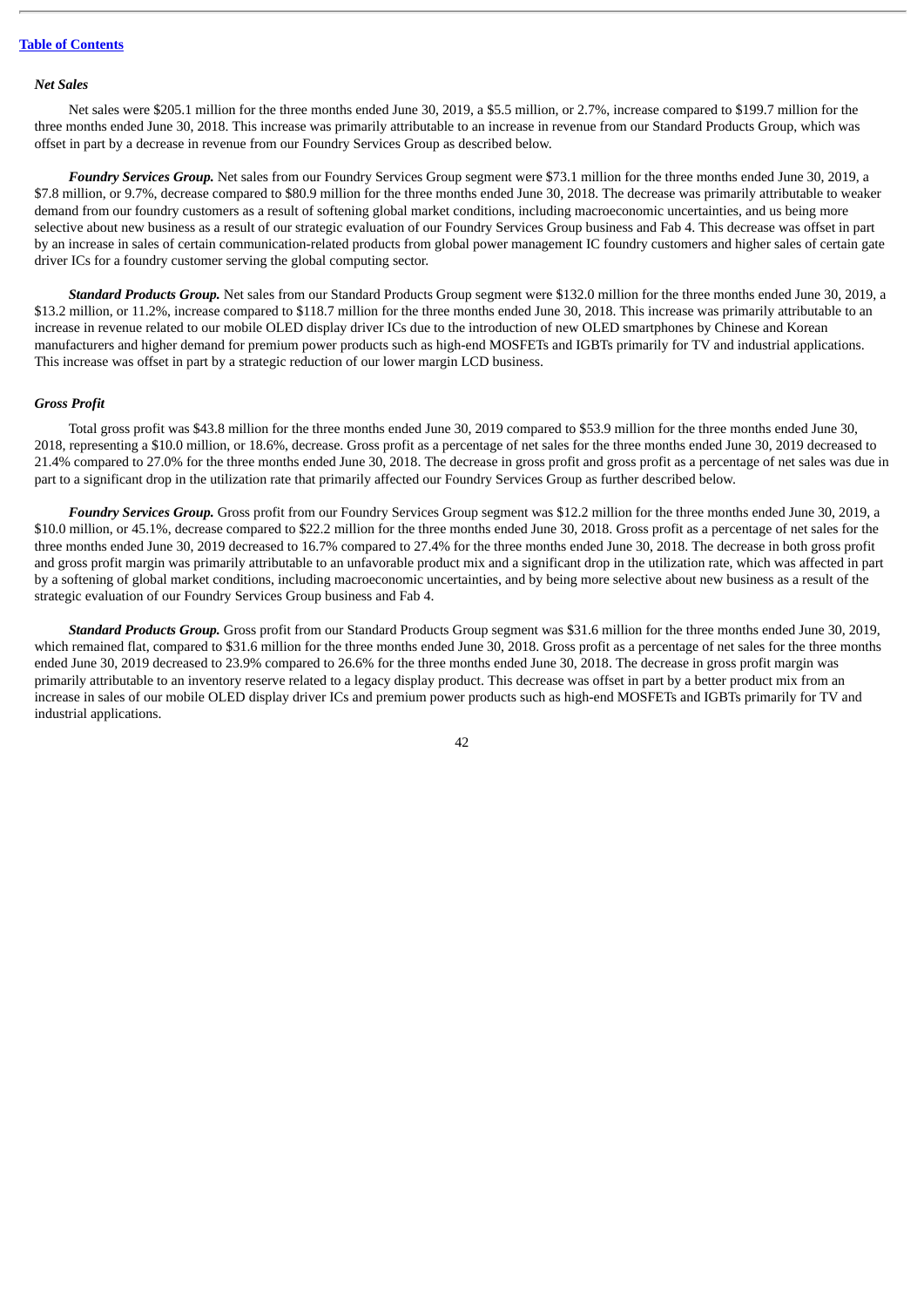#### *Net Sales by Geographic Region*

We report net sales by geographic region based on the location to which the products are billed. The following table sets forth our net sales by geographic region and the percentage of total net sales represented by each geographic region for the three months ended June 30, 2019 and the three months ended June 30, 2018:

|                                 |         | <b>Three Months Ended</b><br>June 30, 2019 |                       | <b>Three Months Ended</b><br><b>June 30, 2018</b> |                  |
|---------------------------------|---------|--------------------------------------------|-----------------------|---------------------------------------------------|------------------|
|                                 | Amount  | $%$ of<br><b>Net Sales</b>                 | Amount                | $%$ of<br><b>Net Sales</b>                        | Change<br>Amount |
|                                 |         |                                            | (In millions)         |                                                   |                  |
| Korea                           | \$62.9  | 30.6%                                      | 58.1<br><sup>\$</sup> | 29.1%                                             | \$<br>4.8        |
| Asia Pacific (other than Korea) | 120.1   | 58.6                                       | 119.7                 | 60.0                                              | 0.4              |
| <b>United States</b>            | 7.2     | 3.5                                        | 13.6                  | 6.8                                               | (6.4)            |
| Europe                          | 14.6    | 7.1                                        | 7.6                   | 3.8                                               | 7.0              |
| <b>Others</b>                   | 0.3     | 0.2                                        | 0.7                   | 0.3                                               | (0.4)            |
|                                 | \$205.1 | 100.0%                                     | \$199.7               | 100.0%                                            | 5.5              |

Net sales in Korea for the three months ended June 30, 2019 increased from \$58.1 million to \$62.9 million compared to the three months ended June 30, 2018, or by \$4.8 million, or 8.3%, primarily due to higher sales of certain gate driver ICs for a foundry customer serving the global computing sector and increased sales of our premium power products, which was offset in part by a strategic reduction of lower margin LCD business.

Net sales in Asia Pacific (other than Korea) for the three months ended June 30, 2019 was \$120.1 million, which remained almost flat compared to \$119.7 million for the three months ended June 30, 2018. This was due primarily to an increase in revenue related to mobile OLED display driver ICs in connection with the introduction of new OLED smartphones by Chinese and Korean manufacturers, which was nearly offset by weaker demand from our foundry customers in part as a result of softening global market conditions, including macroeconomic uncertainties, and being more selective about new business as a result of the strategic evaluation of our Foundry Services Group business and Fab 4.

Net sales in the United States for the three months ended June 30, 2019 decreased from \$13.6 million to \$7.2 million compared to the three months ended June 30, 2018, or by \$6.4 million, or 46.8%, primarily due to a decrease in sales of certain products from a global power management IC foundry customer.

Net sales in Europe for the three months ended June 30, 2019 increased from \$7.6 million to \$14.6 million compared to the three months ended June 30, 2018, or by \$7.0 million, or 91.6%, primarily due to an increase in sales of certain charger related products in the communications industry. The increase was also attributable to an increase in sales of sensor-related ICs for automotive.

#### *Operating Expenses*

*Selling, General and Administrative Expenses.* Selling, general and administrative expenses were \$17.0 million, or 8.3% of net sales, for the three months ended June 30, 2019, compared to \$18.9 million, or 9.5% of net sales, for the three months ended June 30, 2018. The decrease of \$2.0 million, or 10.4%, was primarily attributable to a decrease in certain employee incentives, equity-based compensation and legal and consulting service fees.

*Research and Development Expenses.* Research and development expenses were \$19.0 million, or 9.3% of net sales, for the three months ended June 30, 2019, compared to \$21.0 million, or 10.5% of net sales, for the three months ended June 30, 2018. The decrease of \$2.0 million, or 9.6%, was primarily attributable to a decrease in certain employee incentives, and a decrease in outside service fees and various overhead expenses.

*Restructuring and Other Charges.* Restructuring and other charges were \$1.1 million for the three months ended June 30, 2019, which were resulted from legal and consulting service fees incurred in connection with the strategic evaluation of our Foundry Services Group business and Fab 4.

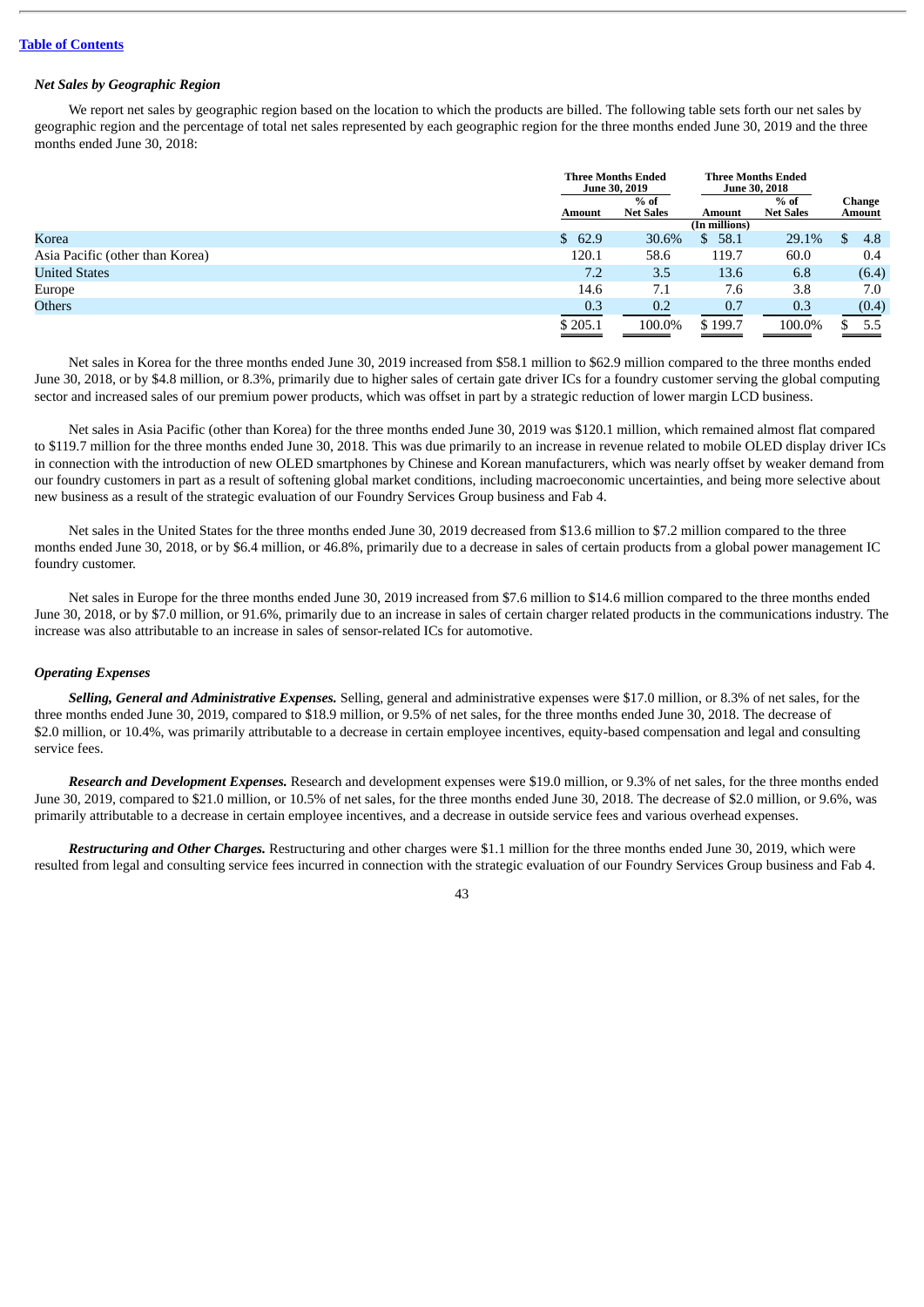#### *Operating Income*

As a result of the foregoing, an operating income of \$6.7 million was recorded for the three months ended June 30, 2019 compared to an operating income of \$13.9 million for the three months ended June 30, 2018. As discussed above, the decrease in operating income of \$7.2 million resulted primarily from a \$10.0 million decrease in gross profit and a \$1.1 million increase in restructuring and other charges, which was partially offset by a \$2.0 million decrease in selling, general and administrative expenses and a \$2.0 million decrease in research and development expenses.

#### *Other Income*

*Interest Expense.* Interest expenses were \$5.7 million and \$5.5 million for the three months ended June 30, 2019 and June 30, 2018, respectively.

*Foreign Currency Loss, Net.* Net foreign currency loss for the three months ended June 30, 2019 was \$10.4 million compared to net foreign currency loss of \$27.4 million for the three months ended June 30, 2018, which was due to the depreciation in value of the Korean won relative to the US dollar during the period.

A substantial portion of our net foreign currency gain or loss is non-cash translation gain or loss associated with the intercompany long-term loans to our Korean subsidiary, which is denominated in US dollars, and is affected by changes in the exchange rate between the Korean won and the US dollar. As of June 30, 2019 and June 30, 2018, the outstanding intercompany loan balances, including accrued interests between our Korean subsidiary and our Dutch subsidiary were \$673 million and \$685 million, respectively. Foreign currency translation gain or loss from intercompany balances was included in determining our consolidated net income since the intercompany balances were not considered long-term investments in nature, because management intended to settle these intercompany balances at their respective maturity dates.

*Others, Net.* Others, Net were comprised of rental income, interest income, and gains and losses from valuation of derivatives which were designated as hedging instruments. Others, Net for the three months ended June 30, 2019 and the three months ended June 30, 2018 were \$0.7 million and negative \$1.0 million, respectively.

#### *Income Tax Expense*

Income tax expense was \$0.8 million and \$1.5 million for the three months ended June 30, 2019 and for the three months ended June 30, 2018, respectively. Income tax expense was recorded for our Korean subsidiary based on the estimated taxable income for the respective periods, combined with its ability to utilize net operating loss carryforwards up to 70% in 2018 and 60% in 2019.

#### *Net Loss*

As a result of the foregoing, a net loss of \$9.5 million was recorded for the three months ended June 30, 2019 compared to a net loss of \$21.5 million for the three months ended June 30, 2018. As discussed above, the decrease in net loss of \$12.0 million primarily resulted from a \$17.0 million decrease in net foreign currency loss, which was offset in part by a \$7.2 million decrease in operating income.

 $\overline{A}$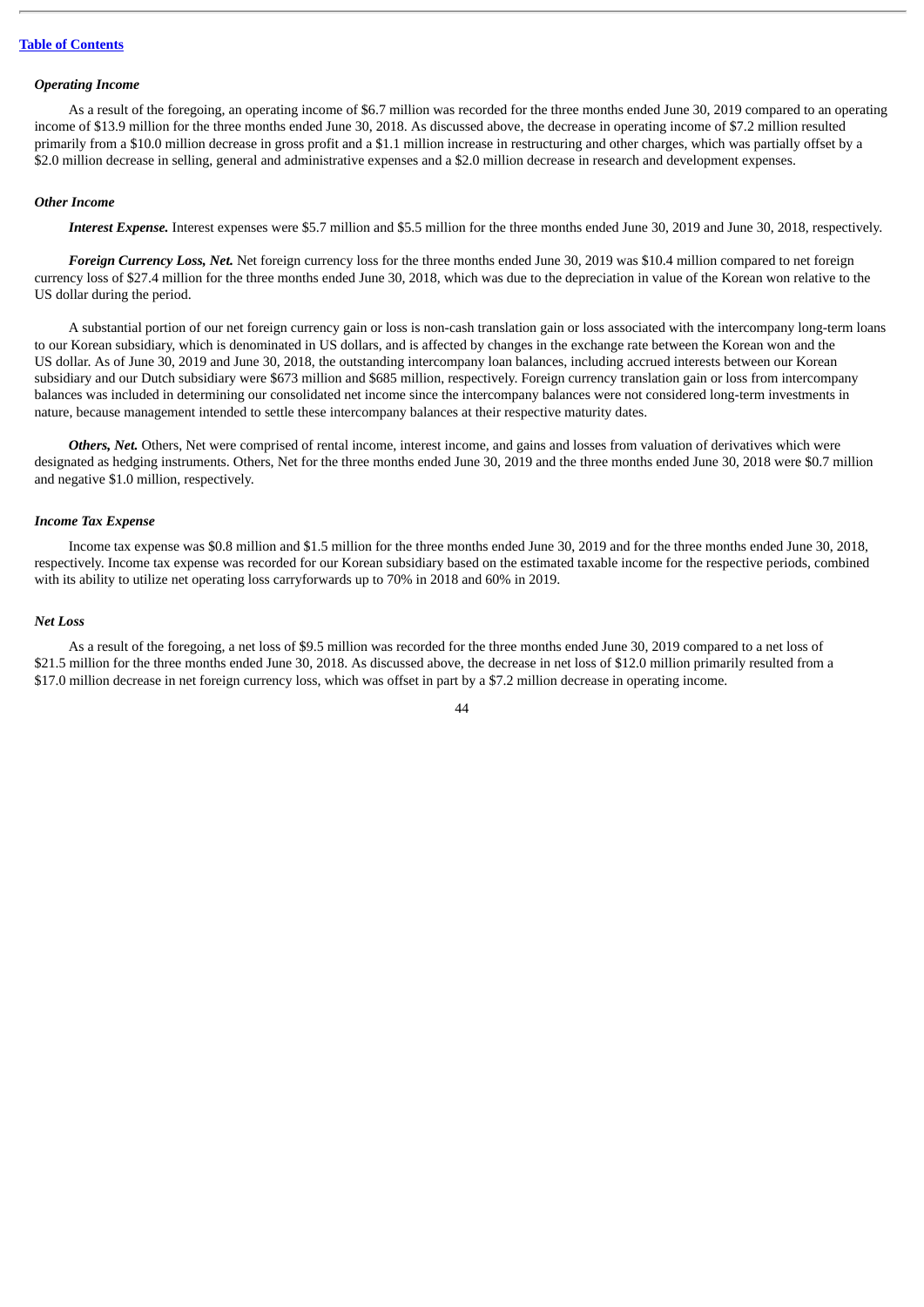### Results of Operations - Comparison of Six Months Ended June 30, 2019 and Six Months Ended June 30, 2018

The following table sets forth consolidated results of operations for the six months ended June 30, 2019 and the six months ended June 30, 2018:

|                                                           |           | <b>Six Months Ended</b><br><b>June 30, 2019</b> |               | <b>Six Months Ended</b><br>June 30, 2018 |                  |
|-----------------------------------------------------------|-----------|-------------------------------------------------|---------------|------------------------------------------|------------------|
|                                                           | Amount    | $%$ of<br><b>Net Sales</b>                      | Amount        | $%$ of<br><b>Net Sales</b>               | Change<br>Amount |
|                                                           |           |                                                 | (In millions) |                                          |                  |
| Net sales                                                 | \$362.5   | 100.0%                                          | \$365.5       | 100.0%                                   | (3.0)<br>\$      |
| Cost of sales                                             | 296.0     | 81.6                                            | 267.1         | 73.1                                     | 28.9             |
| Gross profit                                              | 66.5      | 18.4                                            | 98.4          | 26.9                                     | (31.9)           |
| Selling, general and administrative expenses              | 35.0      | 9.7                                             | 36.6          | 10.0                                     | (1.5)            |
| Research and development expenses                         | 39.0      | 10.8                                            | 40.6          | 11.1                                     | (1.6)            |
| Restructuring and other charges                           | 4.0       | 1.1                                             |               |                                          | 4.0              |
| Operating income (loss)                                   | (11.5)    | (3.2)                                           | 21.3          | 5.8                                      | (32.8)           |
| Interest expense                                          | (11.3)    | (3.1)                                           | (11.0)        | (3.0)                                    | (0.4)            |
| Foreign currency loss, net                                | (20.4)    | (5.6)                                           | (26.1)        | (7.1)                                    | 5.7              |
| Loss on early extinguishment of long-term borrowings, net | (0.0)     | (0.0)                                           |               |                                          | (0.0)            |
| Others, net                                               | 1.3       | 0.4                                             | (0.4)         | (0.1)                                    | 1.8              |
|                                                           | (30.5)    | (8.4)                                           | (37.5)        | (10.3)                                   | 7.1              |
| Loss before income tax expense                            | (42.0)    | (11.6)                                          | (16.2)        | (4.4)                                    | (25.8)           |
| Income tax expense                                        | 1.7       | 0.5                                             | 2.5           | 0.7                                      | (0.9)            |
| Net loss                                                  | \$ (43.6) | (12.0)                                          | \$(18.7)      | (5.1)                                    | \$(24.9)         |

### *Results by Segment*

|                                      |         | <b>Six Months Ended</b><br><b>June 30, 2019</b> |               | <b>Six Months Ended</b><br><b>June 30, 2018</b> |                  |
|--------------------------------------|---------|-------------------------------------------------|---------------|-------------------------------------------------|------------------|
|                                      | Amount  | $%$ of<br><b>Net Sales</b>                      | Amount        | $%$ of<br><b>Net Sales</b>                      | Change<br>Amount |
| <b>Net Sales</b>                     |         |                                                 | (In millions) |                                                 |                  |
| <b>Foundry Services Group</b>        | \$130.2 | 35.9%                                           | \$158.3       | 43.3%                                           | \$(28.2)         |
| <b>Standard Products Group</b>       |         |                                                 |               |                                                 |                  |
| <b>Display Solutions</b>             | 142.5   | 39.3                                            | 128.4         | 35.1                                            | 14.1             |
| <b>Power Solutions</b>               | 89.8    | 24.8                                            | 78.7          | 21.5                                            | 11.1             |
| <b>Total Standard Products Group</b> | 232.2   | 64.1                                            | 207.1         | 56.7                                            | 25.1             |
| All other                            | 0.1     | 0.0                                             | 0.1           | 0.0                                             | 0.0              |
| Total net sales                      | \$362.5 | 100.0%                                          | \$365.5       | 100.0%                                          | \$ (3.0)         |

|                                |        | <b>Six Months Ended</b><br>June 30, 2019 |               | <b>Six Months Ended</b><br><b>June 30, 2018</b> |                  |  |
|--------------------------------|--------|------------------------------------------|---------------|-------------------------------------------------|------------------|--|
|                                | Amount | $%$ of<br><b>Net Sales</b>               | Amount        | $%$ of<br><b>Net Sales</b>                      | Change<br>Amount |  |
| <b>Gross Profit</b>            |        |                                          | (In millions) |                                                 |                  |  |
| <b>Foundry Services Group</b>  | \$15.8 | 12.1%                                    | \$ 42.8       | 27.1%                                           | \$(27.0)         |  |
| <b>Standard Products Group</b> | 50.6   | 21.8                                     | 55.7          | 26.9                                            | (5.1)            |  |
| All other                      | 0.1    | 99.1                                     | (0.1)         | (129.2)                                         | 0.2              |  |
| Total gross profit             | \$66.5 | 18.4%                                    | \$98.4        | 26.9%                                           | \$ (31.9)        |  |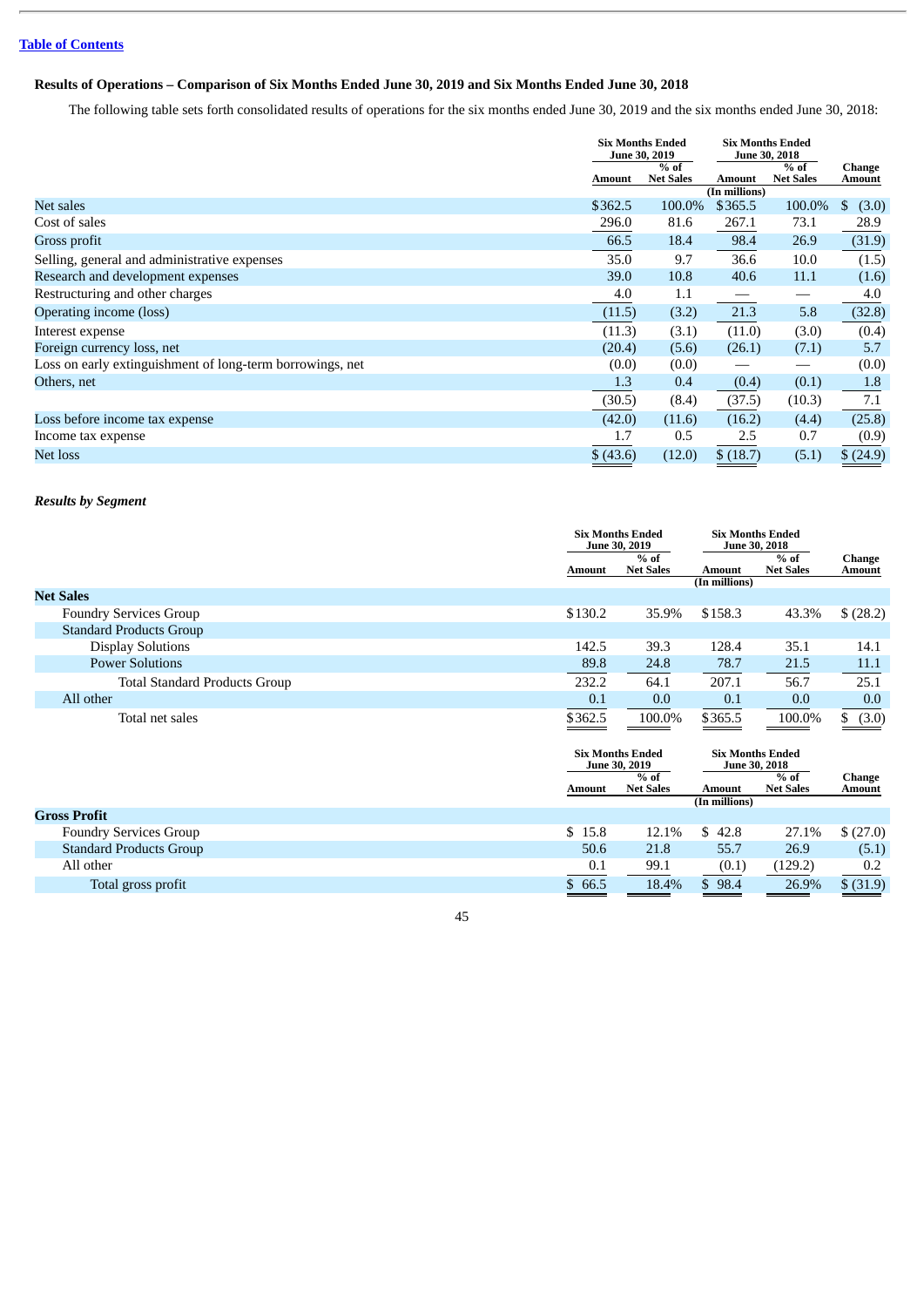#### *Net Sales*

Net sales were \$362.5 million for the six months ended June 30, 2019, a \$3.0 million, or 0.8%, decrease compared to \$365.5 million for the six months ended June 30, 2018. This decrease was primarily attributable to a decrease in revenue from our Foundry Services Group, which was offset in part by an increase in revenue from our Standard Products Group as described below.

*Foundry Services Group.* Net sales from our Foundry Services Group segment were \$130.2 million for the six months ended June 30, 2019, a \$28.2 million, or 17.8%, decrease compared to \$158.3 million for the six months ended June 30, 2018. The decrease was primarily attributable to weaker demand from our foundry customers as a result of softening global market conditions, including macroeconomic uncertainties, and us being more selective about new business as a result of our strategic evaluation of our Foundry Services Group business and Fab 4. This decrease was offset in part by an increase in sales of certain communication-related products from global power management IC foundry customers and higher sales of certain gate driver ICs for a foundry customer serving the global computing sector.

*Standard Products Group.* Net sales from our Standard Products Group segment were \$232.2 million for the six months ended June 30, 2019, a \$25.1 million, or 12.1%, increase compared to \$207.1 million for the six months ended June 30, 2018. This increase was primarily attributable to an increase in revenue related to our mobile OLED display driver ICs due to the introduction of new OLED smartphones by Chinese and Korean manufacturers and higher demand for premium power products such as high-end MOSFETs and IGBTs primarily for TV and industrial applications. This increase was offset in part by a strategic reduction of our lower margin LCD business.

#### *Gross Profit*

Total gross profit was \$66.5 million for the six months ended June 30, 2019 compared to \$98.4 million for the six months ended June 30, 2018, representing a \$31.9 million, or 32.4%, decrease. Gross profit as a percentage of net sales for the six months ended June 30, 2019 decreased to 18.4% compared to 26.9% for the six months ended June 30, 2018. The decrease in gross profit and gross profit as a percentage of net sales was due to a decrease in gross profit and gross profit as a percentage of net sales in both of our Foundry Services Group and Standard Products Group segments as described below.

*Foundry Services Group.* Gross profit from our Foundry Services Group segment was \$15.8 million for the six months ended June 30, 2019, a \$27.0 million, or 63.1%, decrease compared to \$42.8 million for the six months ended June 30, 2018. Gross profit as a percentage of net sales for the six months ended June 30, 2019 decreased to 12.1% compared to 27.1% for the six months ended June 30, 2018. The decrease in both gross profit and gross profit margin was primarily attributable to an unfavorable product mix and a significant drop in the utilization rate, which was affected in part by a softening of global market conditions, including macroeconomic uncertainties, and by being more selective about new business as a result of the strategic evaluation of our Foundry Services Group business and Fab 4.

*Standard Products Group.* Gross profit from our Standard Products Group segment was \$50.6 million for the six months ended June 30, 2019, a \$5.1 million, or 9.1%, decrease from \$55.7 million for the six months ended June 30, 2018. Gross profit as a percentage of net sales for the six months ended June 30, 2019 decreased to 21.8% compared to 26.9% for the six months ended June 30, 2018. The decrease in both gross profit and gross profit margin was primarily attributable to inventory reserves related to certain legacy display products and a significant drop in the utilization rate. This decrease was offset in part by a better product mix from an increase in sales of our mobile OLED display driver ICs and premium power products such as high-end MOSFETs and IGBTs primarily for TV and industrial applications.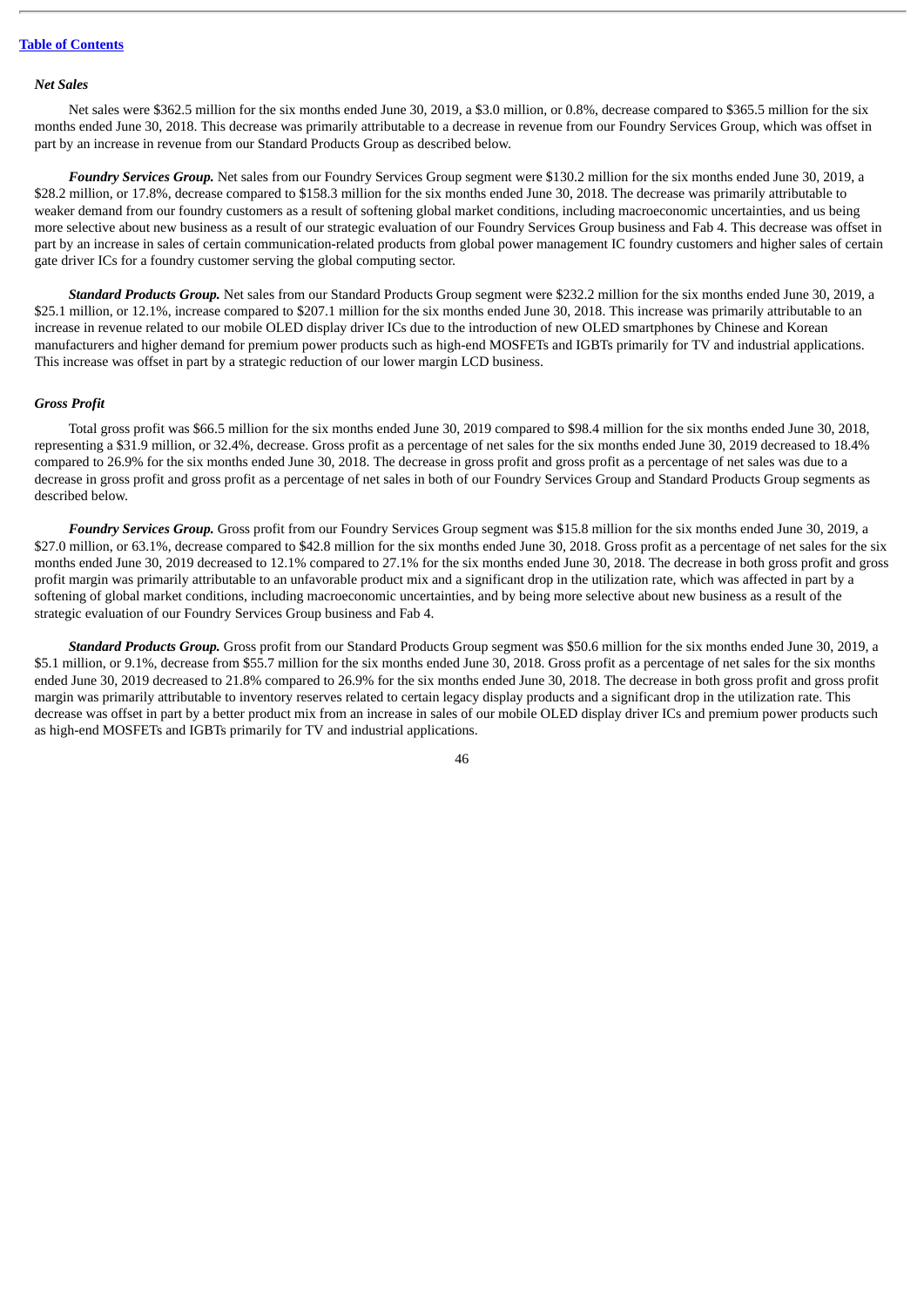#### *Net Sales by Geographic Region*

We report net sales by geographic region based on the location to which the products are billed. The following table sets forth our net sales by geographic region and the percentage of total net sales represented by each geographic region for the six months ended June 30, 2019 and the six months ended June 30, 2018:

|                                 |         | <b>Six Months Ended</b><br>June 30, 2019 |               | <b>Six Months Ended</b><br><b>June 30, 2018</b> |                  |
|---------------------------------|---------|------------------------------------------|---------------|-------------------------------------------------|------------------|
|                                 | Amount  | $%$ of<br><b>Net Sales</b>               | Amount        | $%$ of<br><b>Net Sales</b>                      | Change<br>Amount |
|                                 |         |                                          | (In millions) |                                                 |                  |
| Korea                           | \$119.9 | 33.1%                                    | \$112.7       | 30.8%                                           | 7.1<br>\$.       |
| Asia Pacific (other than Korea) | 204.3   | 56.4                                     | 209.4         | 57.3                                            | (5.1)            |
| <b>United States</b>            | 13.6    | 3.8                                      | 23.4          | 6.4                                             | (9.8)            |
| Europe                          | 24.0    | 6.6                                      | 18.6          | 5.1                                             | 5.4              |
| <b>Others</b>                   | 0.7     | 0.2                                      | 1.3           | 0.4                                             | (0.6)            |
|                                 | \$362.5 | 100.0%                                   | \$365.5       | 100.0%                                          | (3.0)<br>\$      |

Net sales in Korea for the six months ended June 30, 2019 increased from \$112.7 million to \$119.9 million compared to the six months ended June 30, 2018, or by \$7.1 million, or 6.3%, primarily due to higher sales of certain gate driver ICs for a foundry customer serving the global computing sector and increased sales of our premium power products, which was offset in part by a strategic reduction of lower margin LCD business.

Net sales in Asia Pacific (other than Korea) for the six months ended June 30, 2019 decreased from \$209.4 million to \$204.3 million compared to the six months ended June 30, 2018, or by \$5.1 million, or 2.5%, primarily due to weaker demand from our foundry customers in part as a result of softening global market conditions, including macroeconomic uncertainties, us being more selective about new business as a result of the strategic evaluation of the Foundry business and Fab 4, and a lower demand for certain of our lower margin power products. These decreases were offset in part by an increase in revenue related to mobile OLED display driver ICs in connection with the introduction of new OLED smartphones by Chinese and Korean manufacturers.

Net sales in the United States for the six months ended June 30, 2019 decreased from \$23.4 million to \$13.6 million compared to the six months ended June 30, 2018, or by \$9.8 million, or 41.9%, primarily due to a decrease in sales of certain products from a global power management IC foundry customer.

Net sales in Europe for the six months ended June 30, 2019 increased from \$18.6 million to \$24.0 million compared to the six months ended June 30, 2018, or by \$5.4 million, or 29.2%, primarily due to an increase in sales of certain charger related products in the communications industry. The increase was also attributable to an increase in sales of sensor-related ICs for automotive.

#### *Operating Expenses*

*Selling, General and Administrative Expenses.* Selling, general and administrative expenses were \$35.0 million, or 9.7% of net sales, for the six months ended June 30, 2019, compared to \$36.6 million, or 10.0% of net sales, for the six months ended June 30, 2018. The decrease of \$1.5 million, or 4.1%, was primarily attributable to a decrease in certain employee incentives, equity-based compensation and legal and consulting service fees. This decrease was offset in part by a \$0.5 million in a legal settlement charge relating to a dispute with a prior customer recorded in the first quarter of 2019.

*Research and Development Expenses.* Research and development expenses were \$39.0 million, or 10.8% of net sales, for the six months ended June 30, 2019, compared to \$40.6 million, or 11.1% of net sales, for the six months ended June 30, 2018. The decrease of \$1.6 million, or 3.9%, was primarily attributable to a decrease in certain employee incentives, and a decrease in outside service fees and various overhead expenses, which was offset in part by an increase in development activities for our 28-nanometer OLED display driver ICs.

*Restructuring and Other Charges.* Restructuring and other charges were \$4.0 million for the six months ended June 30, 2019, which were resulted from a \$2.2 million restructuring related charge to our fab employees and \$1.9 million in legal and consulting service fees incurred in connection with the strategic evaluation of our Foundry Services Group business and Fab 4.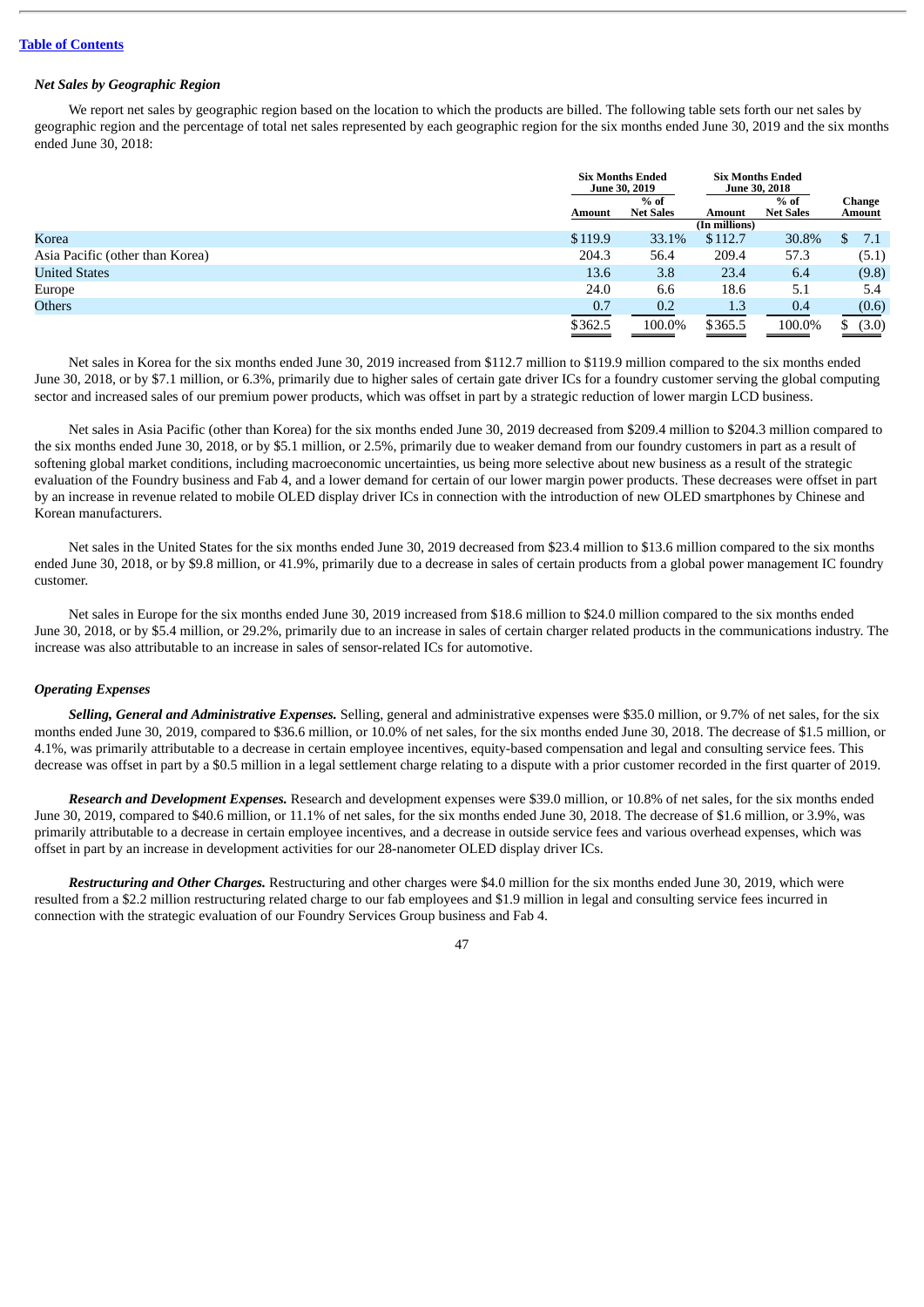#### *Operating Income (Loss)*

As a result of the foregoing, an operating loss of \$11.5 million was recorded for the six months ended June 30, 2019 compared to an operating income of \$21.3 million for the six months ended June 30, 2018. As discussed above, the decrease in operating income of \$32.8 million was resulted primarily from a \$31.9 million decrease in gross profit and a \$4.0 million increase in restructuring and other charges, which was partially offset by a \$1.5 million decrease in selling, general and administrative expenses and a \$1.6 million decrease in research and development expenses

#### *Other Income*

*Interest Expense.* Interest expenses were \$11.3 million and \$11.0 million for the six months ended June 30, 2019 and June 30, 2018, respectively.

*Foreign Currency Loss, Net.* Net foreign currency loss for the six months ended June 30, 2019 was \$20.4 million compared to net foreign currency loss of \$26.1 million for the six months ended June 30, 2018, which was due to the depreciation in value of the Korean won relative to the US dollar during the period.

A substantial portion of our net foreign currency gain or loss is non-cash translation gain or loss associated with the intercompany long-term loans to our Korean subsidiary, which is denominated in US dollars, and is affected by changes in the exchange rate between the Korean won and the US dollar. As of June 30, 2019 and June 30, 2018, the outstanding intercompany loan balances, including accrued interests between our Korean subsidiary and our Dutch subsidiary were \$673 million and \$685 million, respectively. Foreign currency translation gain or loss from intercompany balances was included in determining our consolidated net income since the intercompany balances were not considered long-term investments in nature because management intended to settle these intercompany balances at their respective maturity dates.

*Loss on Early Extinguishment of Long-Term Borrowings, Net.* For the six months ended June 30, 2019, we repurchased a principal amount of \$0.3 million and \$0.9 million of the 2021 Notes and the Exchangeable Notes, respectively. In connection with these repurchases, we recognized a \$0.04 million of net loss.

*Others, Net.* Others, Net were comprised of rental income, interest income, and gains and losses from valuation of derivatives which were designated as hedging instruments. Others, Net for the six months ended June 30, 2019 and the six months ended June 30, 2018 were \$1.3 million and negative \$0.4 million, respectively.

#### *Income Tax Expense*

Income tax expense was \$1.7 million and \$2.5 million for the six months ended June 30, 2019 and for the six months ended June 30, 2018, respectively. Income tax expense was recorded for our Korean subsidiary based on the estimated taxable income for the respective periods, combined with its ability to utilize net operating loss carryforwards up to 70% in 2018 and 60% in 2019.

#### *Net Loss*

As a result of the foregoing, a net loss of \$43.6 million was recorded for the six months ended June 30, 2019 compared to a net loss of \$18.7 million for the six months ended June 30, 2018. As discussed above, the increase in net loss of \$24.9 million primarily resulted from a \$32.8 million decrease in operating income, which was offset in part by a \$5.7 million decrease in net foreign currency loss.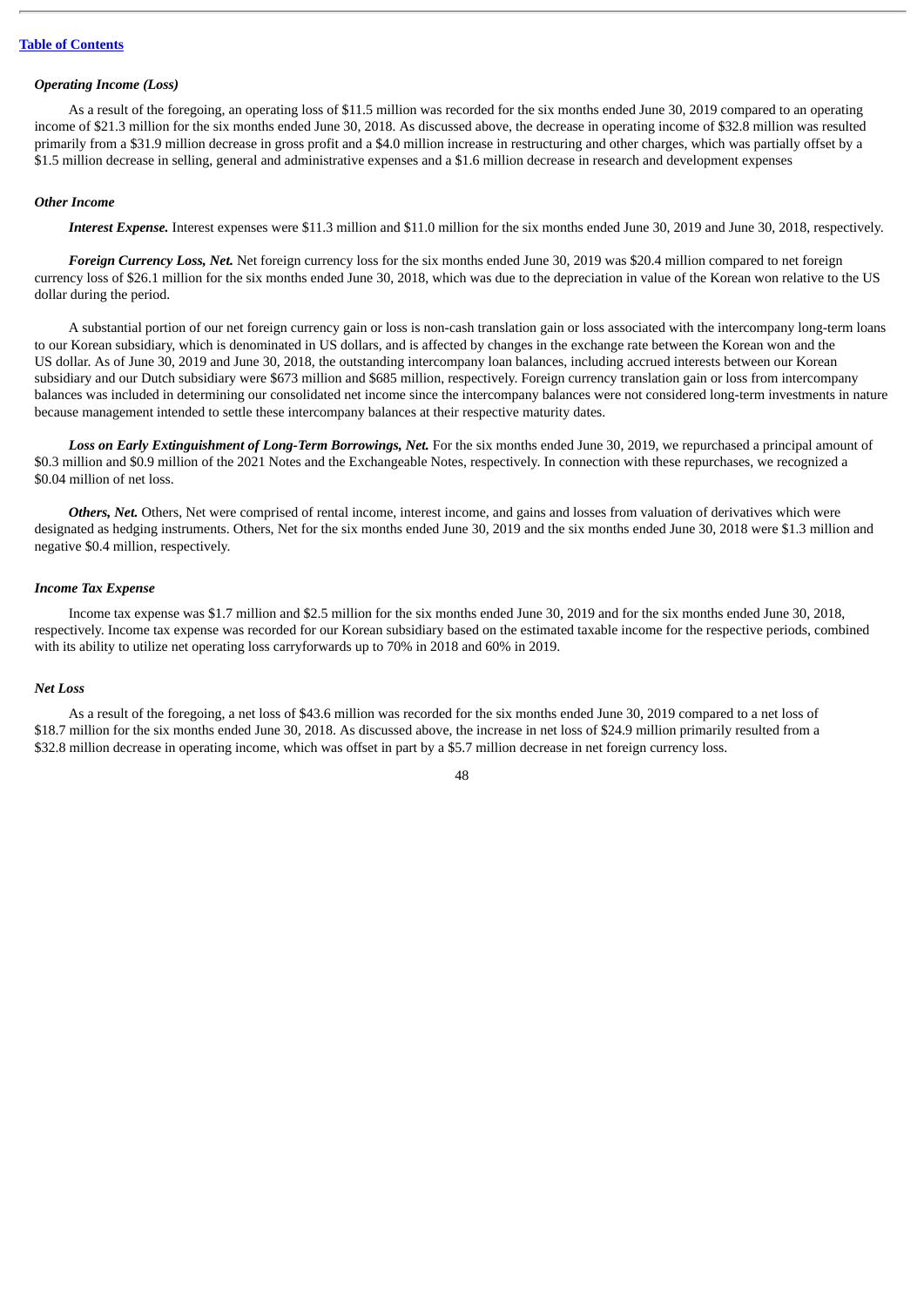#### **Liquidity and Capital Resources**

Our principal capital requirements are to fund sales and marketing, invest in research and development and capital equipment, to make debt service payments and to fund working capital needs. We calculate working capital as current assets less current liabilities.

Our principal sources of liquidity are our cash, cash equivalents, our cash flows from operations and our financing activities. Our ability to manage cash and cash equivalents may be limited, as our primary cash flows are dictated by the terms of our sales and supply agreements, contractual obligations, debt instruments and legal and regulatory requirements. From time to time, we may sell accounts receivable to third parties under factoring agreements or engage in accounts receivable discounting to facilitate the collection of cash. For a description of our factoring arrangements and accounts receivable discounting, please see "Item 1. Financial Statements and Supplementary Data—Notes to Consolidated Financial Statements—Note 2. Accounts Receivable" included elsewhere in this Report. In addition, from time to time, we may make payments to our vendors on extended terms with their consent. As of June 30, 2019, we do not have any accounts payable on extended terms or payment deferment with our vendors.

We currently believe that we will have sufficient cash reserves from cash on hand and expected cash from operations to fund our operations as well as capital expenditures for the next twelve months and the foreseeable future.

We may, from time to time, repurchase a portion of our outstanding 2021 Notes and our Exchangeable Notes through open market purchases or privately negotiated transactions subject to prevailing market conditions and our available cash reserves.

#### *Cash Flows from Operating Activities*

Cash inflow provided by operating activities totaled \$17.2 million for the six months ended June 30, 2019, compared to \$21.8 million for the six months ended June 30, 2018. The net operating cash inflow for the six months ended June 30, 2019 reflects our net loss of \$43.6 million, as adjusted favorably by \$50.4 million, which mainly consisted of depreciation and amortization, provision for severance benefits and net foreign currency loss, and net favorable impact of \$10.4 million from changes of operating assets and liabilities.

Our working capital balance as of June 30, 2019 was \$197.4 million compared to \$220.1 million as of December 31, 2018. The \$22.7 million decrease was primarily attributable to a \$30.4 million increase in account payables, an \$8.7 million decrease in cash and cash equivalents, a \$7.5 million decrease in unbilled account receivables, net and a \$4.4 million decrease in inventories, net. These decreases were offset in part by a \$16.8 million increase in account receivables, net and a \$3.7 million increase in hedge collateral. The increase in account payables and account receivables, net were primarily due to the timing of payment to certain vendors and receipt from certain customers as the quarter end fell on a weekend.

#### *Cash Flows from Investing Activities*

Cash outflow used in investing activities totaled \$20.2 million for the six months ended June 30, 2019, compared to \$18.3 million of cash outflow used in investing activities for the six months ended June 30, 2018. The \$1.9 million increase was primarily attributable to a \$1.6 million net increase in guarantee deposit and a \$1.1 million net increase in hedge collateral, which was partially offset by a \$0.7 million decrease in purchase of plant, property and equipment.

#### *Cash Flows from Financing Activities*

Cash outflow used in financing activities totaled \$4.0 million for the six months ended June 30, 2019, compared to \$4.7 million of cash inflow provided by financing activities for the six months ended June 30, 2018. The financing cash outflow for the six months ended June 30, 2019 was primarily attributable to a payment of \$1.2 million for the repurchases of 2021 Notes and Exchangeable Notes in the first quarter of 2019 and a payment of \$2.4 million for the repurchases of our common stock in January 2019 pursuant to our stock repurchase plan. The financing cash inflow for the six months ended June 30, 2018 was primarily attributable to proceeds of \$4.3 million in connection with the water treatment facility arrangement.

### *Capital Expenditures*

We routinely make capital expenditures for fabrication facility maintenance, enhancement of our existing facilities and reinforcement of our global research and development capability. For the six months ended June 30, 2019, capital expenditures for plant, property and equipment were \$15.0 million, a \$0.7 million, or \$4.5%, decrease from \$15.7 million, including a \$4.3 million payment for the purchase of certain facilities related to a water treatment facility arrangement, for the six months ended June 30, 2018. The capital expenditures for the six months ended June 30, 2019 were related to meeting our customer demand, and supporting technology and facility improvement at our fabrication facilities.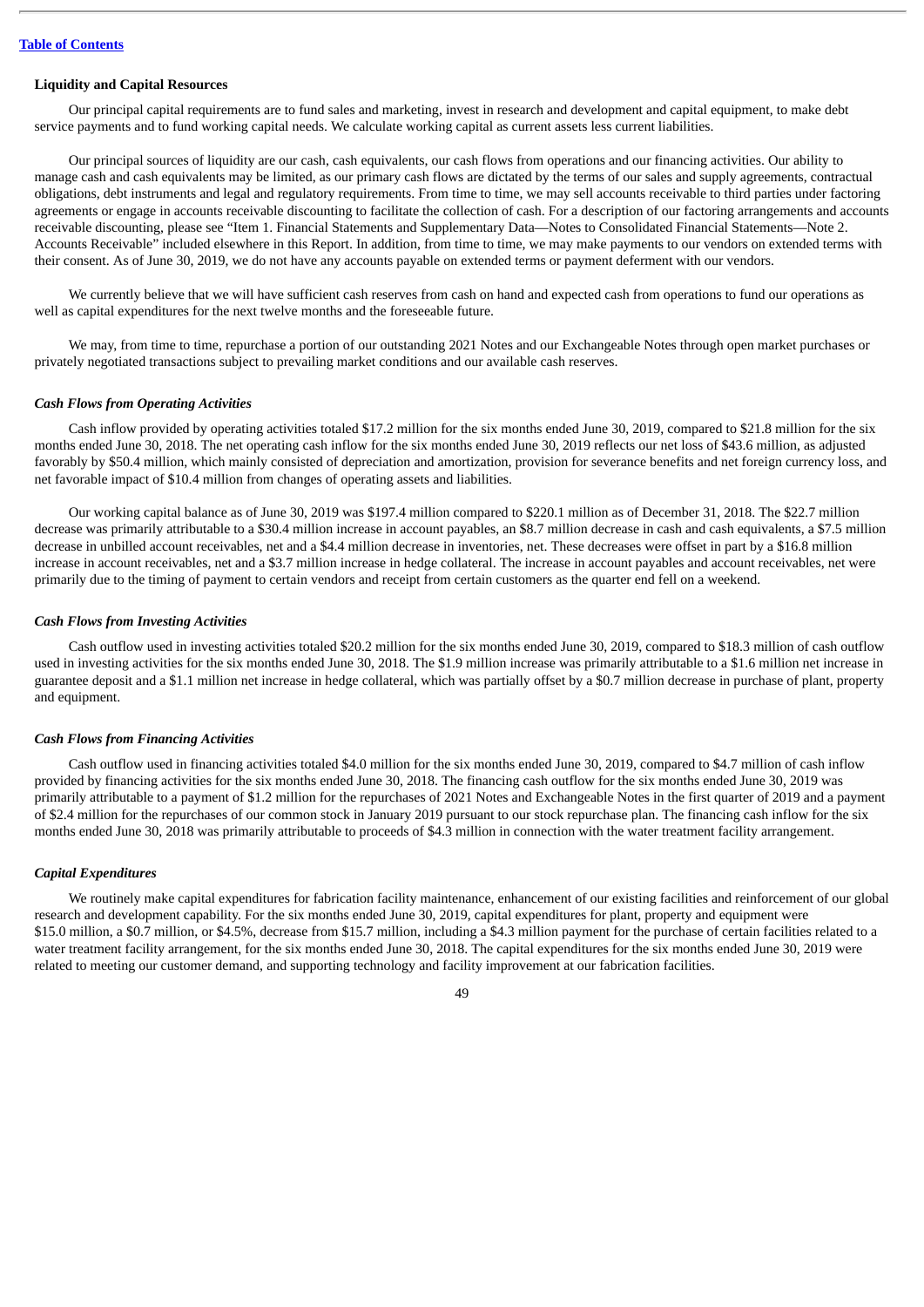### **Contractual Obligations**

The following summarizes our contractual obligations as of June 30, 2019:

|                                | <b>Payments Due by Period</b> |            |       |               |         |         |                   |
|--------------------------------|-------------------------------|------------|-------|---------------|---------|---------|-------------------|
|                                |                               | Remainder  |       |               |         |         |                   |
|                                | Total                         | оf<br>2019 | 2020  | 2021          | 2022    | 2023    | <b>Thereafter</b> |
|                                |                               |            |       | (In millions) |         |         |                   |
| Exchangeable Notes(1)          | \$92.1                        | 2.1        | \$4.2 | \$85.8        |         |         |                   |
| Senior notes(2)                | 261.4                         | 7.4        | 14.9  | 239.1         |         |         |                   |
| Operating leases(3)            | 19.6                          | 1.6        | 2.8   | 1.3           | $1.1\,$ | $1.1\,$ | 11.7              |
| Finance leases(3)              | 3.5                           | 0.2        | 0.4   | 0.4           | 0.4     | 0.4     | 1.6               |
| Water Treatment Services(3)(4) | 51.6                          | 4.2        | 8.4   | 8.3           | 8.3     | 5.7     | 16.7              |
| Others $(5)$                   | 23.9                          | 4.8        | 13.6  | 4.9           | 0.3     | 0.1     | 0.2               |

(1) Interest payments as well as \$83.7 million aggregate principal amount of the Exchangeable Notes outstanding as of June 30, 2019, which bear interest at a rate of 5.0% per annum and are scheduled to mature in 2021 if not earlier exchanged at the price of approximately \$8.26 per share of common stock.

(2) Interest payments as well as \$224.3 million aggregate principal amount of the 2021 Notes outstanding as of June 30, 2019, which bear interest at a rate of 6.625% per annum and are scheduled to mature in 2021 if not earlier redeemed.

(3) Assumes constant currency exchange rate for Korean won to US dollars of 1,156.8:1, the exchange rate as of June 30, 2019.

(4) Includes future payments for water treatment services for our fabrication facilities in Korea based on the contractual terms.

(5) Includes license agreements, funding obligations for the accrued severance benefits and other contractual obligations.

The indentures relating to the Exchangeable Notes and the 2021 Notes contain covenants as detailed in "Item 1. Financial Statements and Supplementary Data—Notes to Consolidated Financial Statements—Note 10. Long-term Borrowings" in this Report. Those covenants are subject to a number of exceptions and qualifications. Certain of those restrictive covenants will terminate if the Exchangeable Notes or the 2021 Notes are rated investment grade at any time.

We lease land, office space and equipment under various operating lease agreements that expire through 2034.

We are a party to arrangements for the water treatment facilities in Cheongju and Gumi, Korea, which include 5-year and 10-year service agreements, respectively.

Beginning in July 2018, we have contributed a certain percentage of severance benefits, accrued for eligible employees for their services beginning January 1, 2018, to certain severance insurance deposit accounts. These accounts consist of time deposits and other guaranteed principal and interest, and are maintained at insurance companies, banks or security companies for the benefit of employees. We deduct the contributions made to these severance insurance deposit accounts from our accrued severance benefits. As of June 30, 2019, our accrued severance benefits totaled \$142.4 million and cumulative contributions to these severance insurance deposit accounts amounted to \$3.0 million. Our related cash payments for future contributions are \$1.7 million and \$3.5 million for the remaining period of 2019 and 2020, respectively, to the extent that our obligations are contractual, fixed and reasonably estimable.

We follow US GAAP guidance on uncertain tax positions. Our unrecognized tax benefits totaled \$0.4 million as of June 30, 2019. These unrecognized tax benefits have been excluded from the above table because we cannot estimate the period of cash settlement with the respective taxing authorities.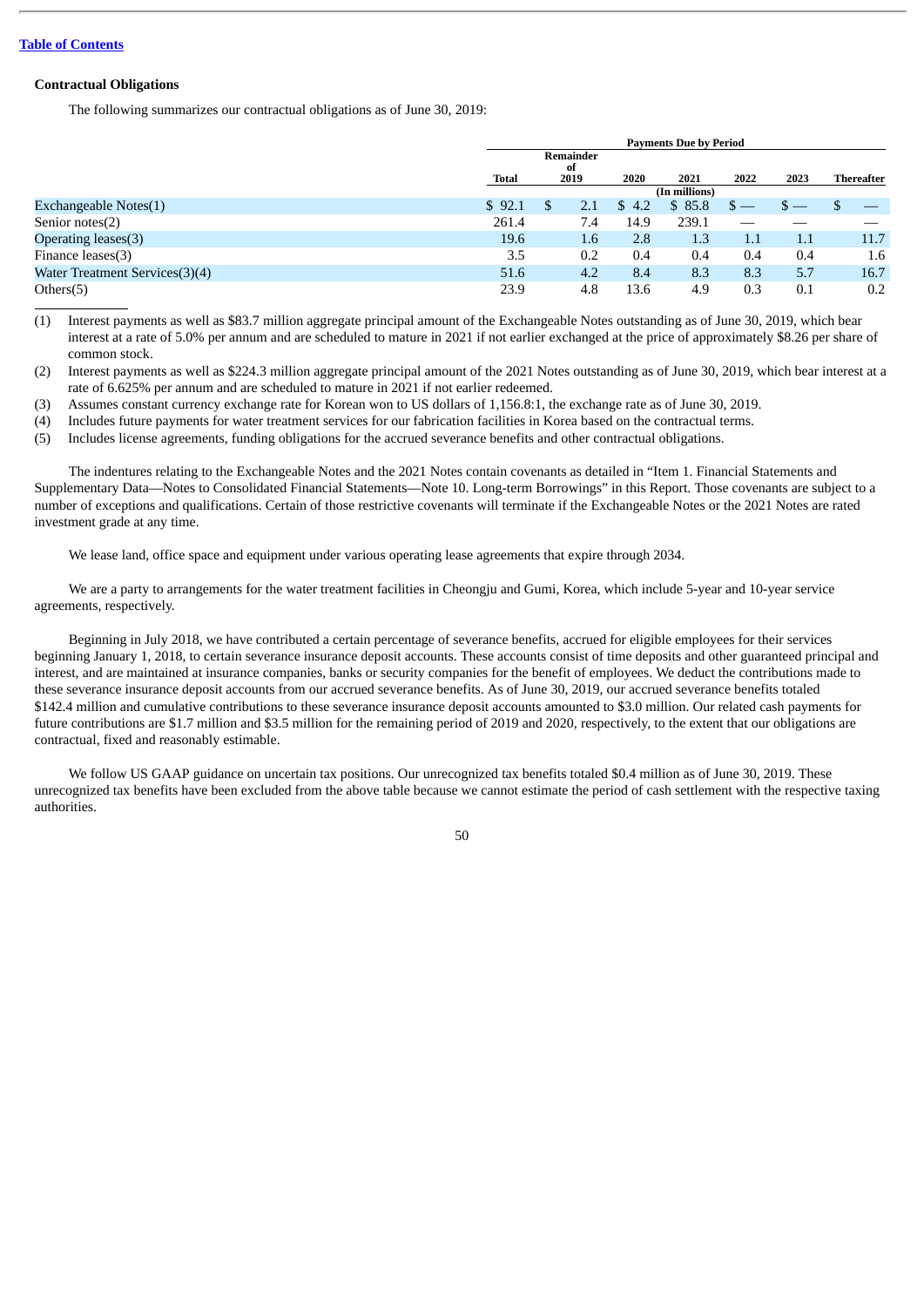#### **Critical Accounting Policies and Estimates**

Preparing financial statements in conformity with US GAAP requires management to make estimates and assumptions that affect the reported amounts of assets and liabilities as of the date of the financial statements, the reported amounts of revenues and expenses during the reporting periods and the related disclosures in our consolidated financial statements and accompanying notes.

We believe that our significant accounting policies, which are described further in Note 1 to our consolidated financial statements in our Annual Report on Form 10-K for our fiscal year ended December 31, 2018, or our 2018 Form 10-K, are critical due to the fact that they involve a high degree of judgment and estimates about the effects of matters that are inherently uncertain. We base these estimates and judgments on historical experience, knowledge of current conditions and other assumptions and information that we believe to be reasonable. Estimates and assumptions about future events and their effects cannot be determined with certainty. Accordingly, these estimates may change as new events occur, as more experience is acquired, as additional information is obtained and as the business environment in which we operate changes.

A description of our critical accounting policies that involve significant management judgement appears in our 2018 Form 10-K, under "Management's Discussion and Analysis of Financial Conditions and Reports of Operations—Critical Accounting Policies and Estimates." Our critical accounting policies for leases as updated for the adoption of the new lease standard are disclosed in the following section. There have been no other material changes to our critical accounting policies and estimates as compared to our critical accounting policies and estimates included in our 2018 Form 10-K.

#### *Leases*

We determine if an arrangement is a lease at inception of a contract considering whether the arrangement conveys the right to control the use of an identified asset over the period of use. Control of an underlying asset is conveyed if we have the right to direct the use of, and to obtain substantially all of the economic benefits from the use of, the identified asset. We account for lease transactions as either an operating or a finance lease, depending on the terms of the underlying lease arrangement. Assets related to operating leases are recorded on the balance sheet as operating lease right-of-use assets; the related liabilities are recorded as operating lease liabilities for the current portion and non-current operating lease liabilities for the non-current portion. Finance lease right-of-use assets are included in property and equipment, net and the related lease liabilities are included in other current liabilities and other non-current liabilities on the consolidated balance sheets.

Right-of-use assets represent our right to use an underlying asset during the lease term and lease liabilities represent our obligation to make lease payments arising from the lease. Right-of-use assets and liabilities are recognized based on the present value of the future minimum lease payments over the lease term. As most of our leases do not provide a readily determinable implicit rate, we estimate its incremental borrowing rates in determining the present value of future payments based on the lease term of each lease and market information available at commencement date. Fixed lease expenses for operating leases and depreciation expenses for finance leases are recognized on a straight-line basis over the respective lease term.

An extension or contraction of a lease term is considered if the related option to extend or early terminate the lease is reasonably certain to be exercised by us. Operating lease right-of-use assets may also include any advance lease payments made and exclude lease incentives and initial direct costs incurred. We have lease agreements with lease and non-lease components, which are generally accounted for separately. For certain equipment leases, lease and non-lease components are accounted for as a single lease component.

Variable lease payment amounts that cannot be determined at the commencement of the lease such as increases in lease payments based on changes in index rates are not included in the right-of-use assets or liabilities. These variable lease payments are expensed as incurred.

We do not recognize operating lease right-of-use assets and operating lease liabilities that arise from short-term leases but rather recognizes fixed lease payments in the statements of operations on a straight-line basis and variable payments in the period in which the related obligations incur.

#### *Recent Accounting Pronouncements*

For a full description of new accounting pronouncements and recently adopted accounting pronouncements, please see "Item 1. Interim Consolidated Financial Statements—Notes to Consolidated Financial Statements—Note 1. Business, Basis of Presentation and Significant Accounting Policies" in this Report.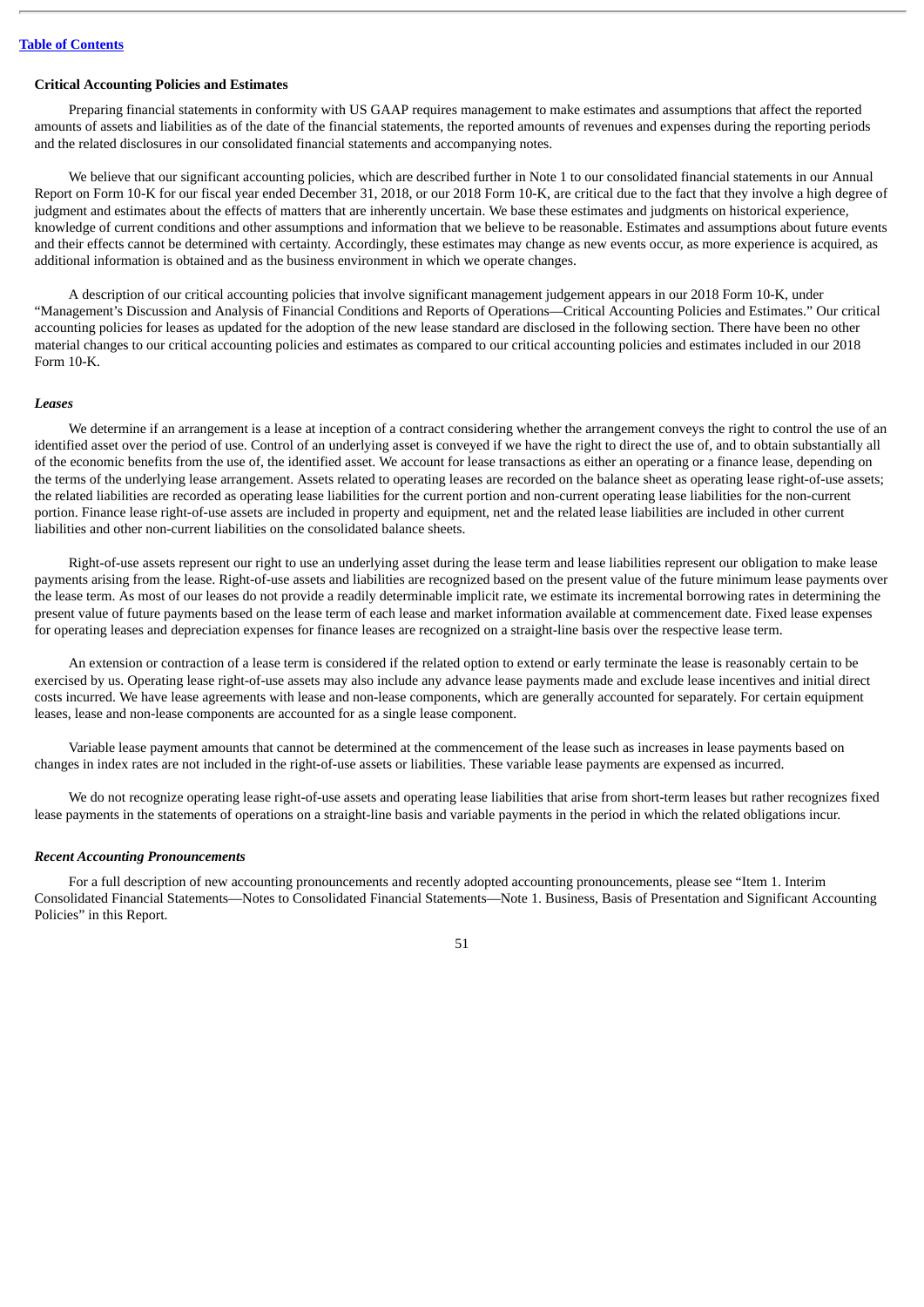#### <span id="page-52-0"></span>**Item 3. Quantitative and Qualitative Disclosures About Market Risk**

We are exposed to the market risk that the value of a financial instrument will fluctuate due to changes in market conditions, primarily from changes in foreign currency exchange rates and interest rates. In the normal course of our business, we are subject to market risks associated with interest rate movements and currency movements on our assets and liabilities.

#### *Foreign Currency Exposures*

We have exposure to foreign currency exchange rate fluctuations on net income from our subsidiaries denominated in currencies other than US dollars, as our foreign subsidiaries in Korea, Taiwan, China, Japan and Hong Kong use local currency as their functional currency. From time to time these subsidiaries have cash and financial instruments in local currency. The amounts held in Japan, Taiwan, Hong Kong and China are not material in regards to foreign currency movements. However, based on the cash and financial instruments balance at June 30, 2019 for our Korean subsidiary, a 10% devaluation of the Korean won against the US dollar would have resulted in a decrease of \$1.2 million in our US dollar financial instruments and cash balances.

See "Note 8. Derivative Financial Instruments" to our consolidated financial statements under "Item 1. Interim Consolidated Financial Statements" and "Item 2. Management's Discussion and Analysis of Financial Condition and Results of Operations—Factors Affecting Our Results of Operations—Impact of Foreign Currency Exchange Rates on Reported Results of Operations" for additional information regarding our foreign exchange hedging activities.

### *Interest Rate Exposures*

As of June 30, 2019, \$83.74 million aggregate principal amount of our Exchangeable Notes were outstanding. Interest on the Exchangeable Notes accrues at a fixed rate of 5.0% per annum and is paid semi-annually every March 1 and September 1 of each year until the Exchangeable Notes mature on March 1, 2021. As of June 30, 2019, \$224.25 million aggregate principal amount of our 2021 Notes were also outstanding. Interest on the 2021 Notes accrues at a fixed rate of 6.625% per annum and is paid semi-annually every January 15 and July 15 of each year until the 2021 Notes mature on July 15, 2021. Since the interest rates are fixed, we have no market risk related to the Exchangeable Notes and the 2021 Notes.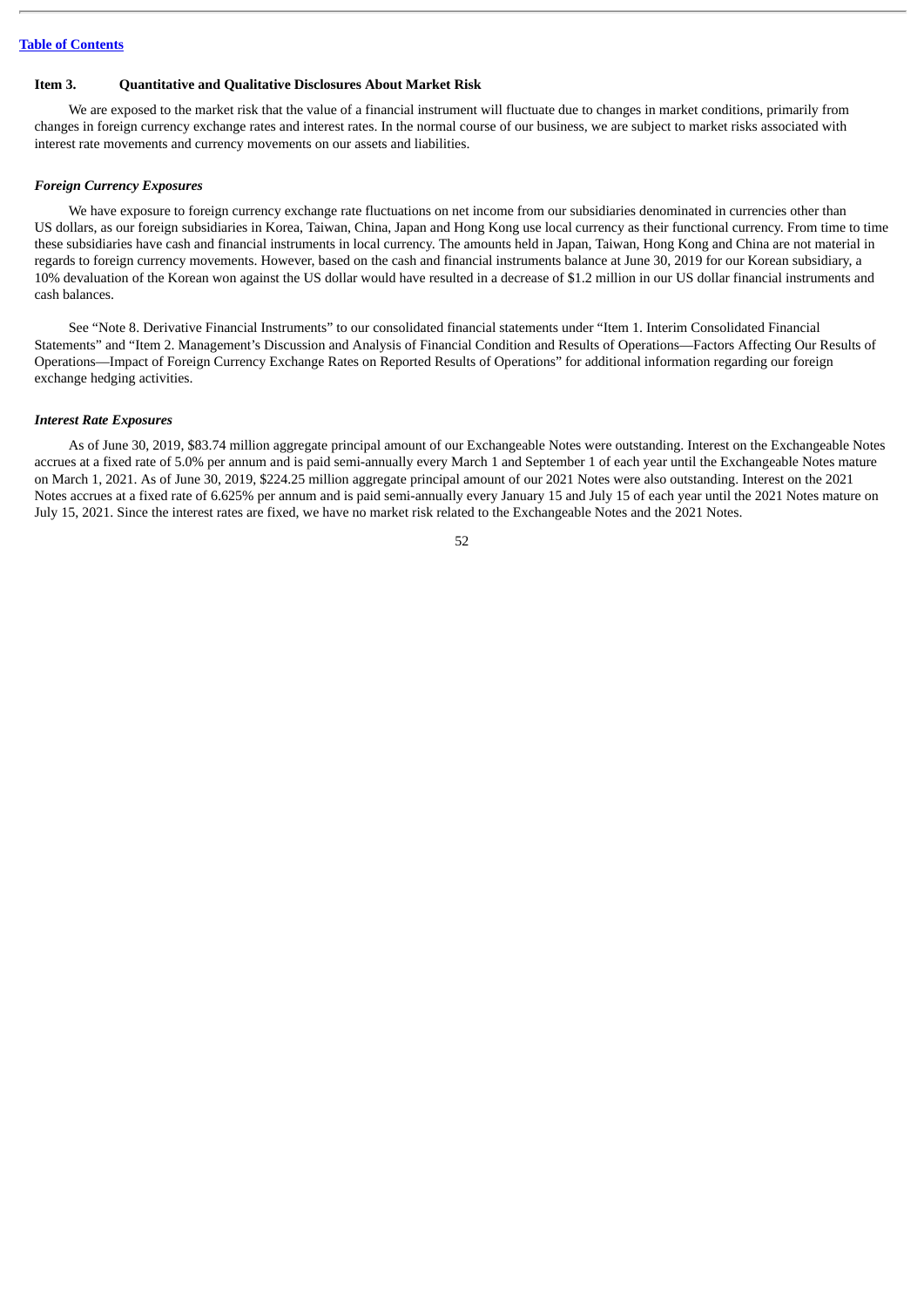#### <span id="page-53-0"></span>**Item 4. Controls and Procedures**

#### *Evaluation of Disclosure Controls and Procedures*

We maintain disclosure controls and procedures that are designed to ensure that information required to be disclosed in our periodic reports filed or submitted under the Exchange Act, is recorded, processed, summarized and reported within the time periods specified in the SEC's rules and forms, and that such information is accumulated and communicated to our management, including our Chief Executive Officer and Chief Financial Officer, as appropriate, to allow timely decisions regarding required disclosure.

In connection with the preparation of this Report, we carried out an evaluation under the supervision of and with the participation of our management, including our Chief Executive Officer and Chief Financial Officer, as of June 30, 2019, of the effectiveness of the design and operation of our disclosure controls and procedures, as such term is defined in Rules 13a-15(e) and 15d-15(e) under the Exchange Act. Based upon this evaluation, our Chief Executive Officer and Chief Financial Officer concluded that our disclosure controls and procedures were effective as of June 30, 2019.

#### *Changes in Internal Control Over Financial Reporting*

There were no changes in our internal control over financial reporting during the quarter ended June 30, 2019 that have materially affected, or are reasonably likely to materially affect, our internal control over financial reporting.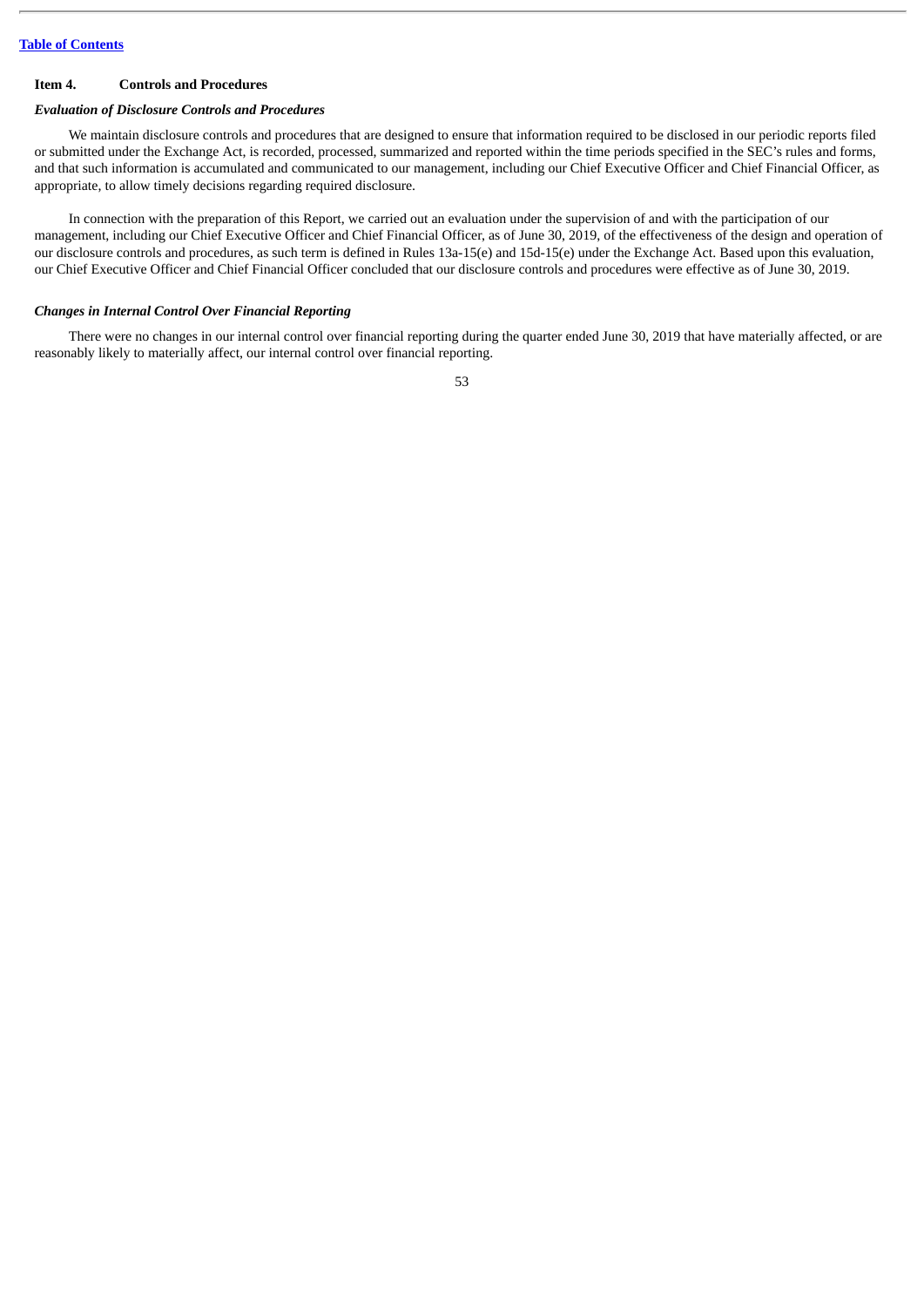### **PART II. OTHER INFORMATION**

#### <span id="page-54-1"></span><span id="page-54-0"></span>**Item 1. Legal Proceedings**

For a discussion of legal proceedings, see "Part I: Item 3. Legal Proceedings" of our 2018 Form 10-K.

See also "Part I: Item 1A. Risk Factors" and Note 18 of our 2018 Form 10-K for additional information.

#### <span id="page-54-2"></span>**Item 1A. Risk Factors**

The Company is subject to risks and uncertainties, any of which could have a significant or material adverse effect on our business, financial condition, liquidity or consolidated financial statements. You should carefully consider the risk factors disclosed in Part I, Item 1A of our 2018 Form 10-K and other reports we have filed with the SEC. The risks described herein and therein are not the only ones we face. This information should be considered carefully together with the other information contained in this Report and the other reports and materials the Company files with the SEC.

There are no material changes to the Company's risk factors disclosed in "Part I: Item 1A. Risk Factors" of our 2018 Form 10-K.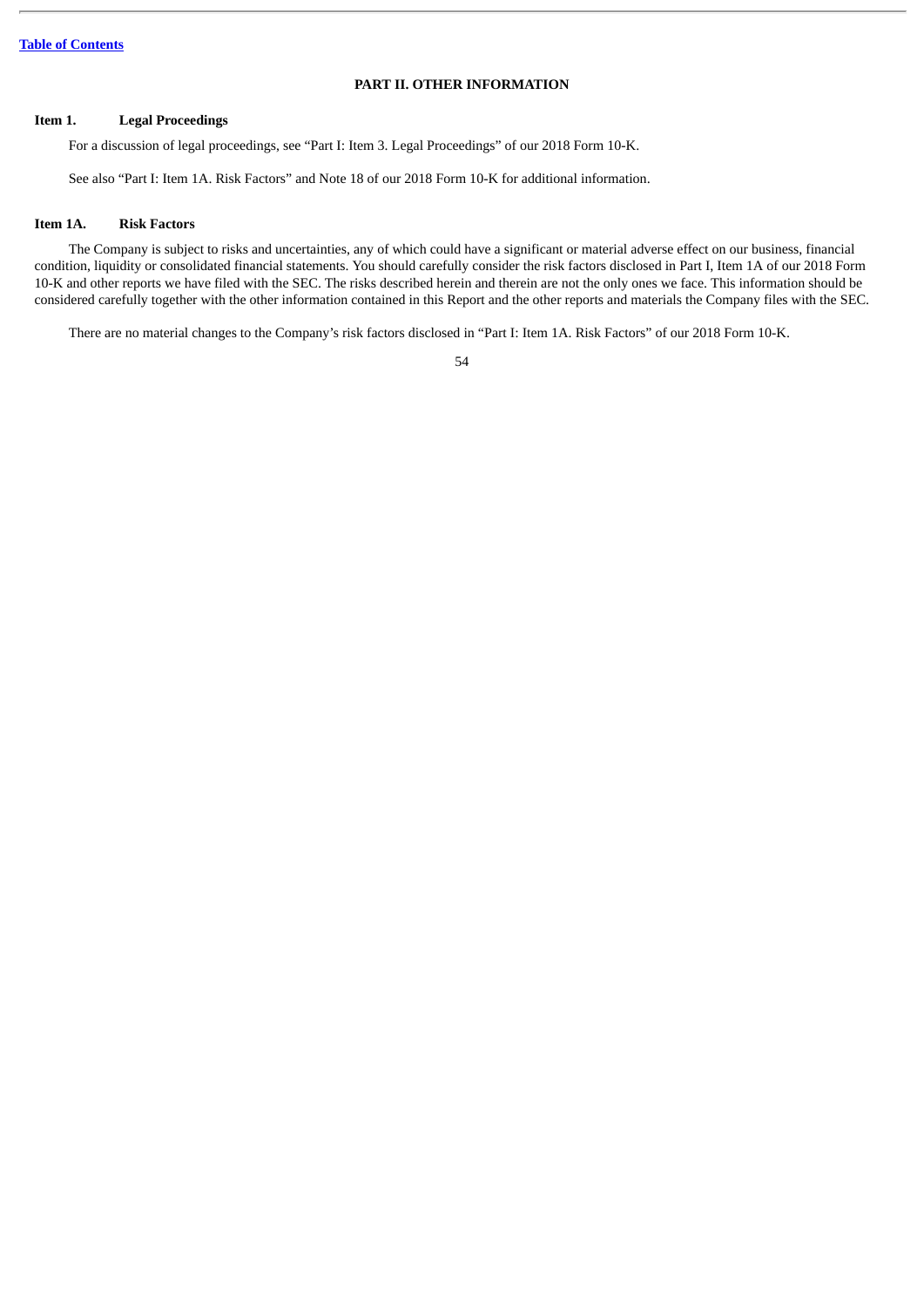### **Table of [Contents](#page-2-0)**

<span id="page-55-0"></span>

| Item 6.           | <b>Exhibits.</b>                                                                                                                                                  |
|-------------------|-------------------------------------------------------------------------------------------------------------------------------------------------------------------|
| Exhibit<br>Number | <b>Description</b>                                                                                                                                                |
| 31.1#             | Certification pursuant to Rule 13a-14(a) or Rule 15d-14(a) of the Securities Exchange Act of 1934 of the Chief Executive Officer.                                 |
| 31.2#             | Certification pursuant to Rule 13a-14(a) or Rule 15d-14(a) of the Securities Exchange Act of 1934 of the Chief Financial Officer.                                 |
| $32.1+$           | Certification pursuant to 18 U.S.C. Section 1350, as adopted pursuant to Section 906 of the Sarbanes-Oxley Act of 2002, of the Chief<br><b>Executive Officer.</b> |
| $32.2+$           | Certification pursuant to 18 U.S.C. Section 1350, as adopted pursuant to Section 906 of the Sarbanes-Oxley Act of 2002, of the Chief<br><b>Financial Officer.</b> |
| 101.INS#          | <b>XBRL Instance Document.</b>                                                                                                                                    |
| 101.SCH#          | XBRL Taxonomy Extension Schema Document.                                                                                                                          |
| 101.CAL#          | XBRL Taxonomy Extension Calculation Linkbase Document.                                                                                                            |
| 101.DEF#          | XBRL Taxonomy Extension Definition Linkbase Document.                                                                                                             |
| 101.LAB#          | XBRL Taxonomy Extension Label Linkbase Document.                                                                                                                  |
| 101.PRE#          | XBRL Taxonomy Extension Presentation Linkbase Document.                                                                                                           |
| Footnotes:        |                                                                                                                                                                   |

- # Filed herewith
- † Furnished herewith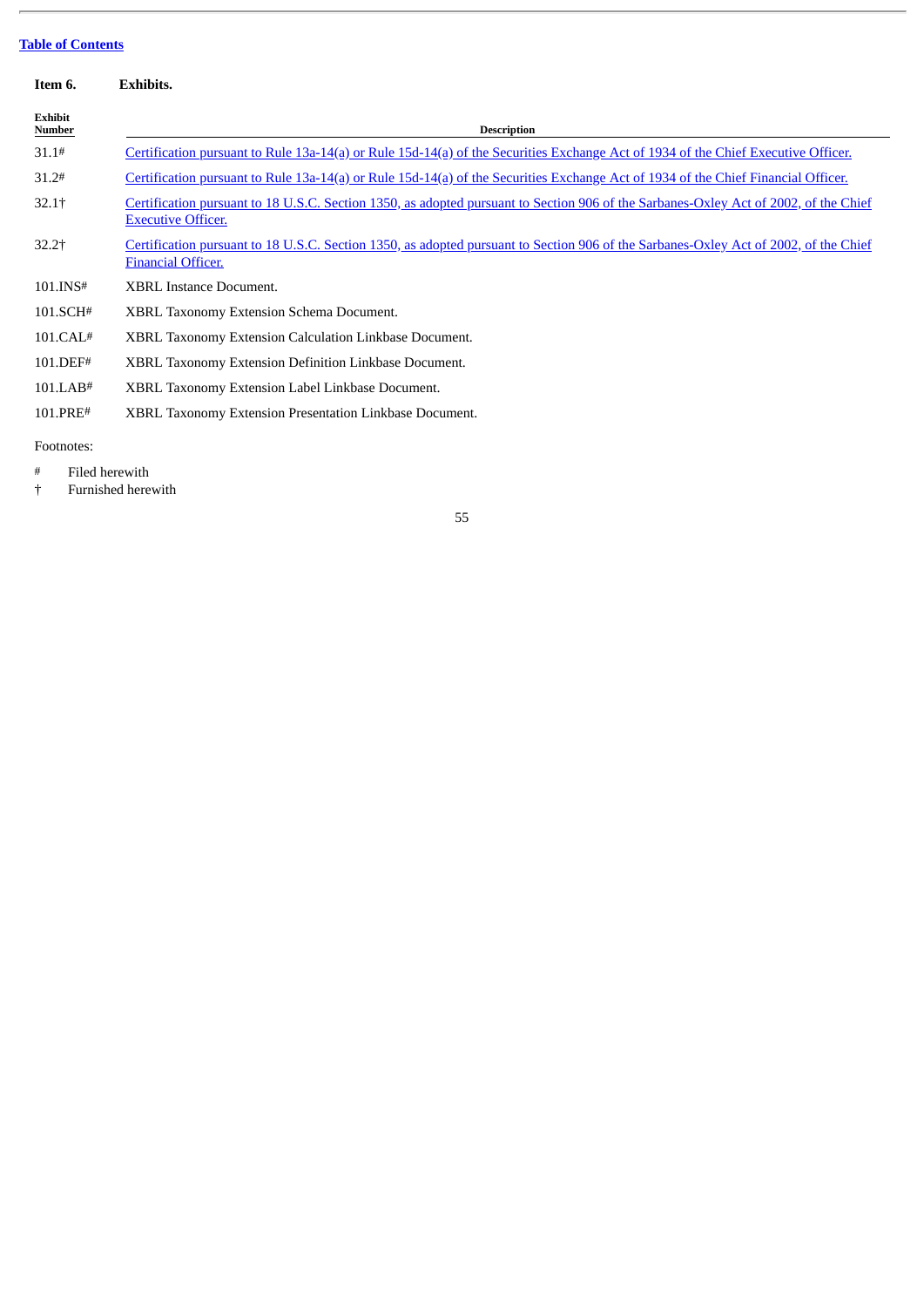### **SIGNATURES**

<span id="page-56-0"></span>Pursuant to the requirements of the Securities Exchange Act of 1934, the registrant has duly caused this report to be signed on its behalf by the undersigned thereunto duly authorized.

Dated: August 8, 2019 **By:** /s/ Jonathan W. Kim

MAGNACHIP SEMICONDUCTOR CORPORATION (Registrant)

Dated: August 8, 2019 **By:** /s/ Young-Joon Kim

Young-Joon Kim Chief Executive Officer (Principal Executive Officer)

Jonathan W. Kim Chief Financial Officer, Executive Vice President and Chief Accounting Officer (Principal Financial and Accounting Officer)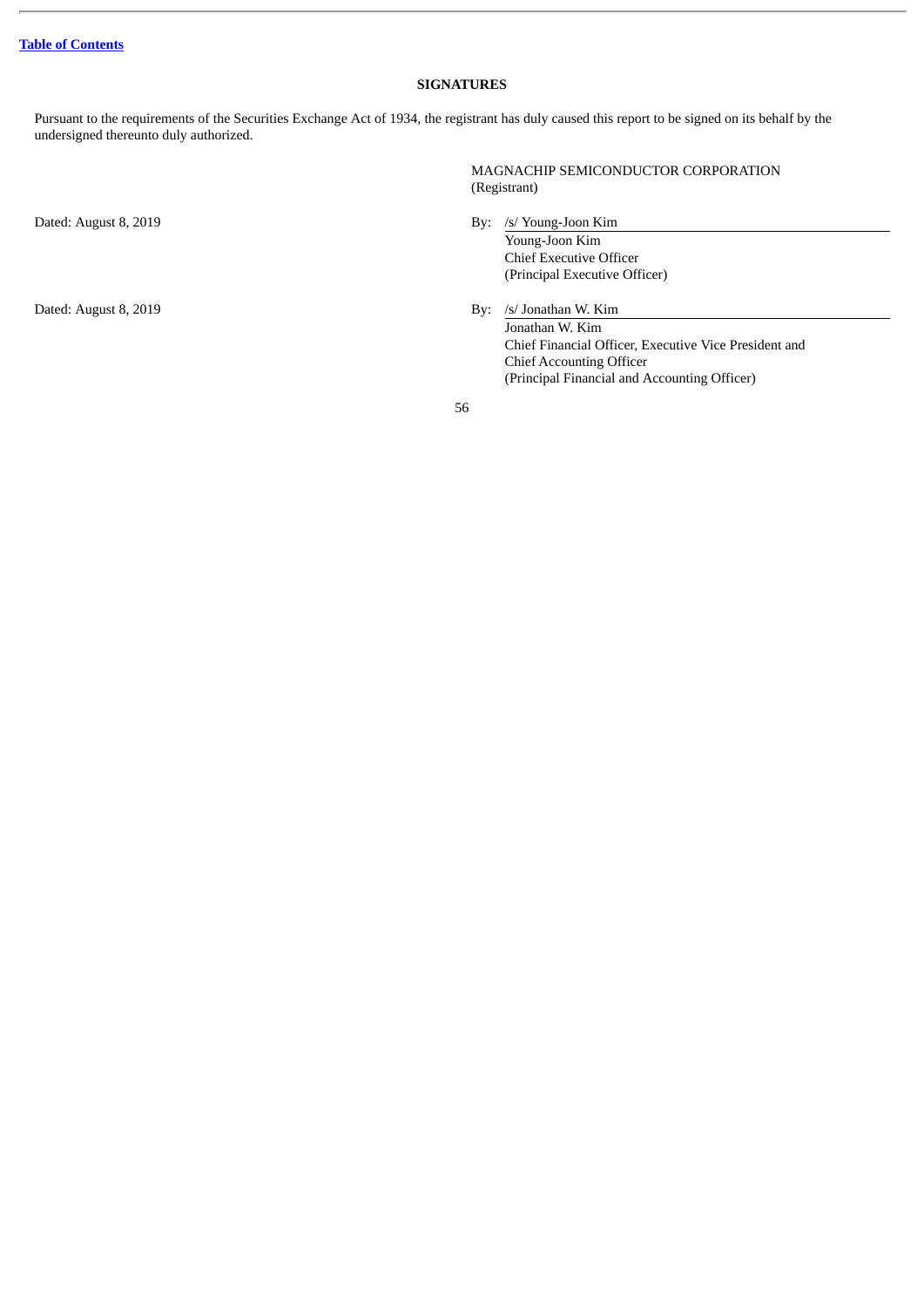#### **CERTIFICATION OF PRINCIPAL EXECUTIVE OFFICER PURSUANT TO SECTION 302 OF THE SARBANES-OXLEY ACT OF 2002**

<span id="page-57-0"></span>I, Young-Joon Kim, certify that:

1. I have reviewed this quarterly report on Form 10-Q of MagnaChip Semiconductor Corporation;

2. Based on my knowledge, this report does not contain any untrue statement of a material fact or omit to state a material fact necessary to make the statements made, in light of the circumstances under which such statements were made, not misleading with respect to the period covered by this report;

3. Based on my knowledge, the financial statements, and other financial information included in this report, fairly present in all material respects the financial condition, results of operations and cash flows of the registrant as of, and for, the periods presented in this report;

4. The registrant's other certifying officer and I are responsible for establishing and maintaining disclosure controls and procedures (as defined in Exchange Act Rules 13a-15(e) and 15d-15(e)) and internal control over financial reporting (as defined in Exchange Act Rules 13a-15(f) and 15d-15(f)) for the registrant and have:

(a) Designed such disclosure controls and procedures, or caused such disclosure controls and procedures to be designed under our supervision, to ensure that material information relating to the registrant, including its consolidated subsidiaries, is made known to us by others within those entities, particularly during the period in which this report is being prepared;

(b) Designed such internal control over financial reporting, or caused such internal control over financial reporting to be designed under our supervision, to provide reasonable assurance regarding the reliability of financial reporting and the preparation of financial statements for external purposes in accordance with generally accepted accounting principles;

(c) Evaluated the effectiveness of the registrant's disclosure controls and procedures and presented in this report our conclusions about the effectiveness of the disclosure controls and procedures, as of the end of the period covered by this report based on such evaluation; and

(d) Disclosed in this report any change in the registrant's internal control over financial reporting that occurred during the registrant's most recent fiscal quarter (the registrant's fourth fiscal quarter in the case of an annual report) that has materially affected, or is reasonably likely to materially affect, the registrant's internal control over financial reporting; and

5. The registrant's other certifying officer and I have disclosed, based on our most recent evaluation of internal control over financial reporting, to the registrant's auditors and the audit committee of the registrant's board of directors (or persons performing the equivalent functions):

(a) All significant deficiencies and material weaknesses in the design or operation of internal control over financial reporting which are reasonably likely to adversely affect the registrant's ability to record, process, summarize and report financial information; and

(b) Any fraud, whether or not material, that involves management or other employees who have a significant role in the registrant's internal control over financial reporting.

Dated: August 8, 2019

/s/ Young-Joon Kim

Young-Joon Kim Chief Executive Officer (Principal Executive Officer)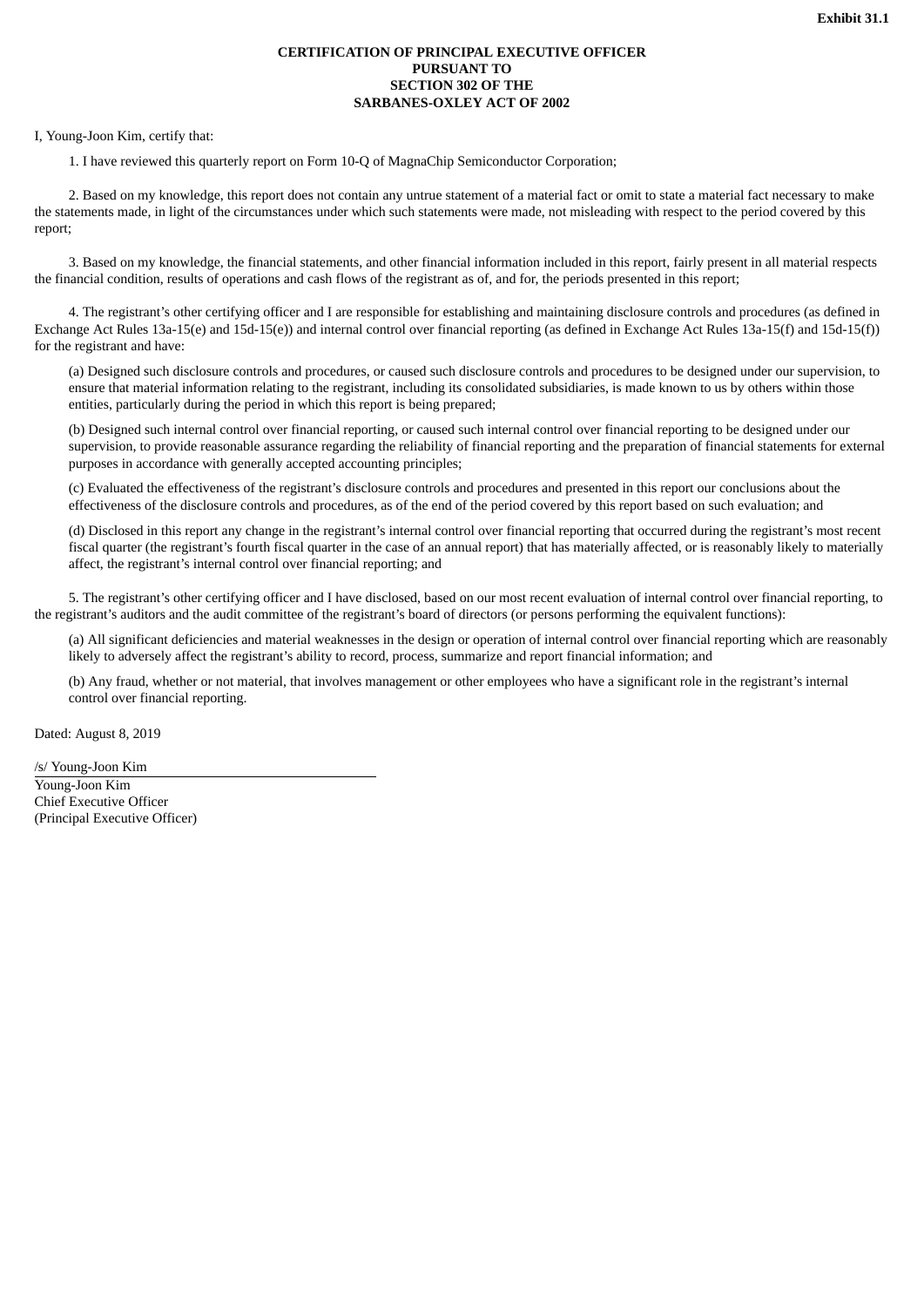#### **CERTIFICATION OF PRINCIPAL FINANCIAL OFFICER PURSUANT TO SECTION 302 OF THE SARBANES-OXLEY ACT OF 2002**

<span id="page-58-0"></span>I, Jonathan W. Kim, certify that:

1. I have reviewed this quarterly report on Form 10-Q of MagnaChip Semiconductor Corporation;

2. Based on my knowledge, this report does not contain any untrue statement of a material fact or omit to state a material fact necessary to make the statements made, in light of the circumstances under which such statements were made, not misleading with respect to the period covered by this report;

3. Based on my knowledge, the financial statements, and other financial information included in this report, fairly present in all material respects the financial condition, results of operations and cash flows of the registrant as of, and for, the periods presented in this report;

4. The registrant's other certifying officer and I are responsible for establishing and maintaining disclosure controls and procedures (as defined in Exchange Act Rules 13a-15(e) and 15d-15(e)) and internal control over financial reporting (as defined in Exchange Act Rules 13a-15(f) and 15d-15(f)) for the registrant and have:

(a) Designed such disclosure controls and procedures, or caused such disclosure controls and procedures to be designed under our supervision, to ensure that material information relating to the registrant, including its consolidated subsidiaries, is made known to us by others within those entities, particularly during the period in which this report is being prepared;

(b) Designed such internal control over financial reporting, or caused such internal control over financial reporting to be designed under our supervision, to provide reasonable assurance regarding the reliability of financial reporting and the preparation of financial statements for external purposes in accordance with generally accepted accounting principles;

(c) Evaluated the effectiveness of the registrant's disclosure controls and procedures and presented in this report our conclusions about the effectiveness of the disclosure controls and procedures, as of the end of the period covered by this report based on such evaluation; and

(d) Disclosed in this report any change in the registrant's internal control over financial reporting that occurred during the registrant's most recent fiscal quarter (the registrant's fourth fiscal quarter in the case of an annual report) that has materially affected, or is reasonably likely to materially affect, the registrant's internal control over financial reporting; and

5. The registrant's other certifying officer and I have disclosed, based on our most recent evaluation of internal control over financial reporting, to the registrant's auditors and the audit committee of the registrant's board of directors (or persons performing the equivalent functions):

(a) All significant deficiencies and material weaknesses in the design or operation of internal control over financial reporting which are reasonably likely to adversely affect the registrant's ability to record, process, summarize and report financial information; and

(b) Any fraud, whether or not material, that involves management or other employees who have a significant role in the registrant's internal control over financial reporting.

Dated: August 8, 2019

/s/ Jonathan W. Kim Jonathan W. Kim Chief Financial Officer (Principal Financial and Accounting Officer)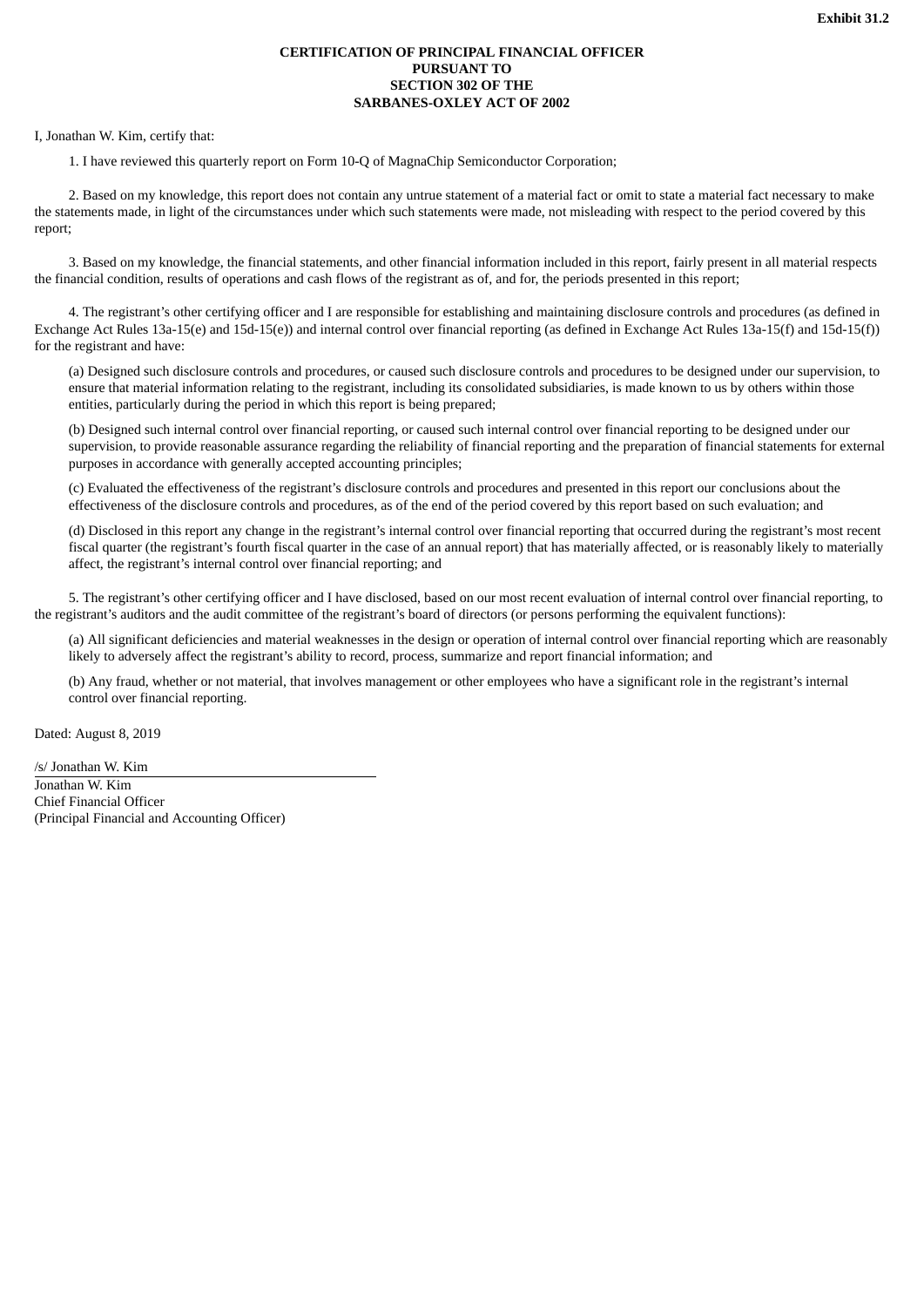#### **CERTIFICATION OF CHIEF EXECUTIVE OFFICER PURSUANT TO 18 U.S.C. SECTION 1350, AS ADOPTED PURSUANT TO SECTION 906 OF THE SARBANES-OXLEY ACT OF 2002**

<span id="page-59-0"></span>Pursuant to 18 U.S.C. § 1350, as adopted pursuant to Section 906 of the Sarbanes-Oxley Act of 2002, the undersigned officer of MagnaChip Semiconductor Corporation (the "**Company**") hereby certifies, to such officer's knowledge, that:

(i) the Quarterly Report on Form 10-Q of the Company for the quarterly period ended June 30, 2019 as filed with the Securities and Exchange Commission on the date hereof (the "**Report**") fully complies with the requirements of Section 13(a) or Section 15(d), as applicable, of the Securities Exchange Act of 1934, as amended; and

(ii) the information contained in the Report fairly presents, in all material respects, the financial condition and results of operations of the Company as of the dates and for the periods expressed in the Report.

Dated: August 8, 2019 */s/ Young-Joon Kim* 

Young-Joon Kim Chief Executive Officer (Principal Executive Officer)

The foregoing certification is being furnished solely pursuant to 18 U.S.C § 1350 and shall not be deemed filed by the Company for purposes of Section 18 of the Securities Exchange Act of 1934, as amended, or incorporated by reference in any registration statement of the Company filed under the Securities Act of 1933, as amended.

A signed original of this written statement required by Section 906 has been provided to the Company and will be retained by the Company and furnished to the Securities and Exchange Commission or its staff upon request.